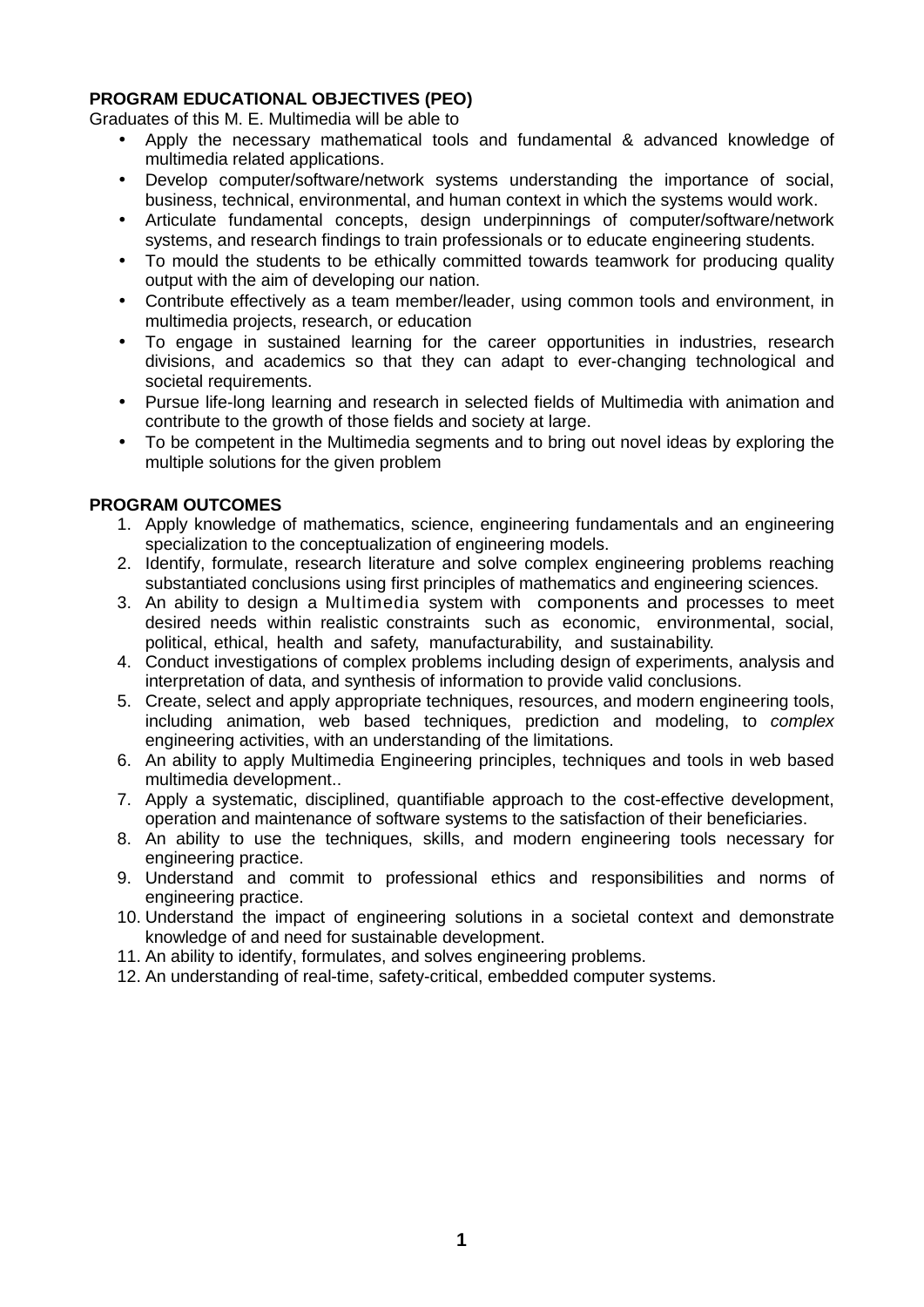# **AFFILIATED INSTITUTIONS**

# **ANNA UNIVERSITY, CHENNAI**

# **REGULATIONS - 2013**

# **M.E. MULTIMEDIA TECHNOLOGY**

# **I TO IV SEMESTERS CURRICULA AND SYLLABI (FULL TIME)**

# **SEMESTER I**

| SL.<br><b>NO</b> | <b>COURSE</b><br><b>CODE</b> | <b>COURSE TITLE</b>                        |          |   | Р | C  |  |  |
|------------------|------------------------------|--------------------------------------------|----------|---|---|----|--|--|
| <b>THEORY</b>    |                              |                                            |          |   |   |    |  |  |
| 1.               | MA7155                       | Applied Probability and Statistics         | 3        |   |   | 4  |  |  |
| 2.               | CP7102                       | Advanced Data Structures and Algorithms    | 3        | 0 | 0 | 3  |  |  |
| 3.               | CP7103                       | <b>Multicore Architectures</b>             | 3        | 0 | 0 | 3  |  |  |
| 4.               | <b>MU7101</b>                | <b>Multimedia Coding Techniques</b>        | 3        | 0 | 0 | 3  |  |  |
| 5.               | MU7102                       | <b>Multimedia Communication Networks</b>   | 3        | 0 | 0 | 3  |  |  |
| 6.               | MU7103                       | Cryptography and Multimedia Data Hiding    | 3        | 0 | 0 | 3  |  |  |
| <b>PRACTICAL</b> |                              |                                            |          |   |   |    |  |  |
|                  | <b>MU7111</b>                | <b>Advanced Data Structures Laboratory</b> | 0        | 0 | 3 | 2  |  |  |
| 8.               | MU7112                       | Multimedia Tools Laboratory                | $\Omega$ | 0 | 3 | 2  |  |  |
| 9.               | MU7113                       | Mini Project                               | 0        | 0 | 2 |    |  |  |
|                  |                              | <b>TOTAL</b>                               | 18       |   | 8 | 24 |  |  |

### **SEMESTER II**

| SL.<br><b>NO</b> | <b>COURSE</b><br><b>CODE</b> | <b>COURSE TITLE</b>                         |    |   | Р             | C  |  |  |
|------------------|------------------------------|---------------------------------------------|----|---|---------------|----|--|--|
| <b>THEORY</b>    |                              |                                             |    |   |               |    |  |  |
|                  | <b>MU7201</b>                | Graphics Design and Multimedia Presentation | 3  | 0 | 0             | 3  |  |  |
| 2.               | <b>MU7202</b>                | Image Processing and Pattern Recognition    | 3  | 0 | 0             | 3  |  |  |
| 3.               | IF7203                       | Data Warehousing and Data Mining            | 3  | 0 | 0             | 3  |  |  |
| 4.               | MU7203                       | <b>Multimedia Databases</b>                 | 3  | 0 | 0             | 3  |  |  |
| 5.               |                              | Elective I                                  | 3  | 0 | 0             | 3  |  |  |
| 6.               |                              | Elective II                                 | 3  | ი | U             | 3  |  |  |
| <b>PRACTICAL</b> |                              |                                             |    |   |               |    |  |  |
|                  | <b>MU7211</b>                | Graphics and Imaging Laboratory             | 0  | 0 | 3             | 2  |  |  |
| 8.               | <b>MU7212</b>                | Multimedia Database Laboratory              | 0  | 0 | 3             | 2  |  |  |
| 9.               | MU7213                       | <b>Technical Seminar</b>                    | 0  | 0 | $\mathcal{P}$ |    |  |  |
|                  |                              | TOTAL                                       | 18 | 0 | 8             | 23 |  |  |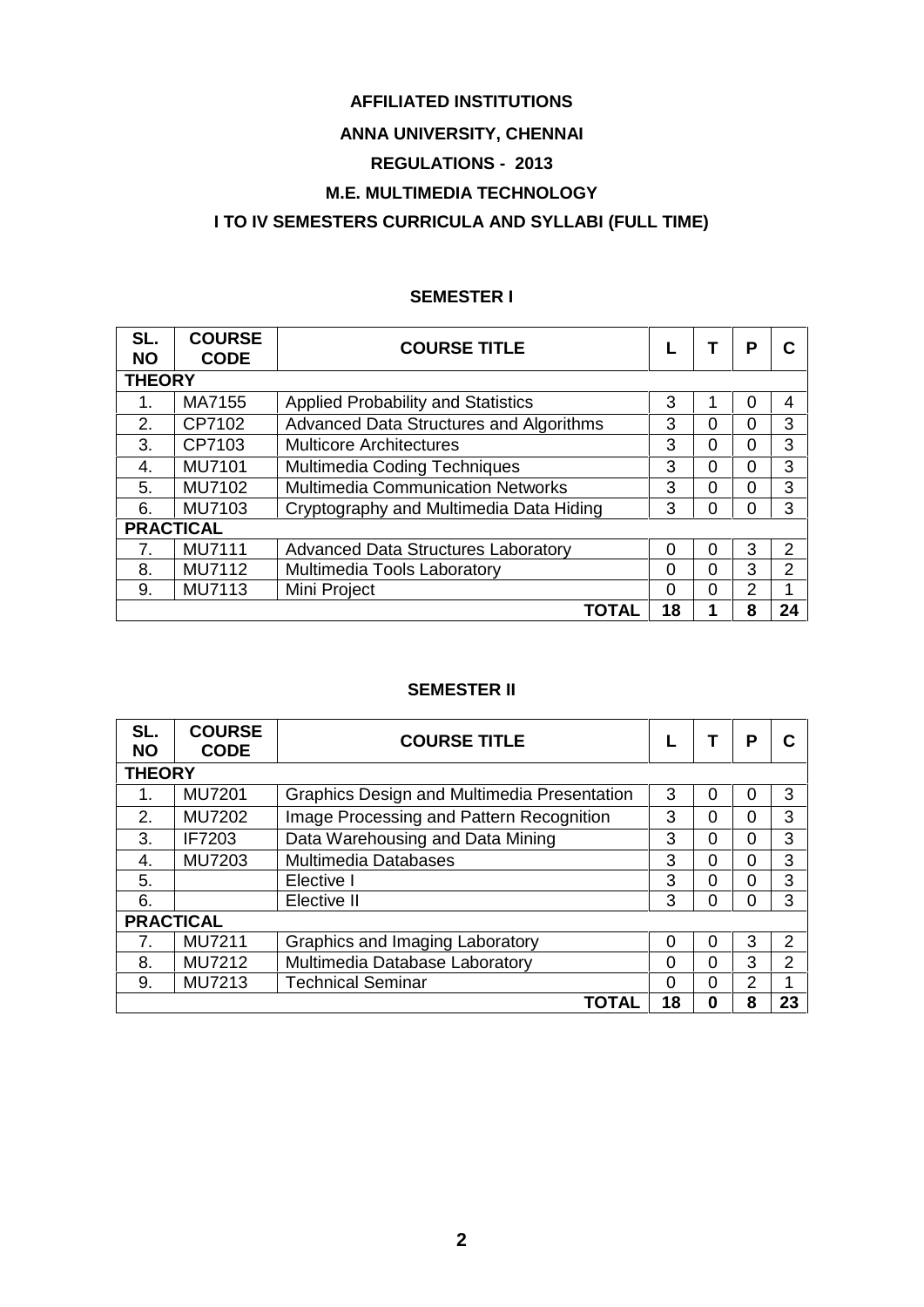# **SEMESTER III**

| SL.<br><b>NO</b> | <b>COURSE</b><br><b>CODE</b> | <b>COURSE TITLE</b>        |   |  | Р  | С  |  |
|------------------|------------------------------|----------------------------|---|--|----|----|--|
| <b>THEORY</b>    |                              |                            |   |  |    |    |  |
| 1.               | <b>MU7301</b>                | 3D Modelling and Rendering | 3 |  | O  | 3  |  |
| 2.               |                              | Elective III               | 3 |  | 0  | 3  |  |
| 3.               |                              | Elective IV                | 3 |  |    | 3  |  |
| <b>PRACTICAL</b> |                              |                            |   |  |    |    |  |
| 4.               | <b>MU7311</b>                | Project Work (Phase I)     | 0 |  | 12 | 6  |  |
|                  |                              | <b>TOTAL</b>               | 9 |  | 12 | 15 |  |

## **SEMESTER IV**

| SL.<br>NO.       | <b>COURSE</b><br><b>CODE</b> | <b>COURSE TITLE</b>     |  |  | D  | ◠<br>u |  |  |
|------------------|------------------------------|-------------------------|--|--|----|--------|--|--|
| <b>PRACTICAL</b> |                              |                         |  |  |    |        |  |  |
|                  | MU7411                       | Project Work (Phase II) |  |  | 24 | 12     |  |  |
|                  |                              | <b>TOTAL</b>            |  |  | 24 | 12     |  |  |

**` TOTAL NO OF CREDITS :74**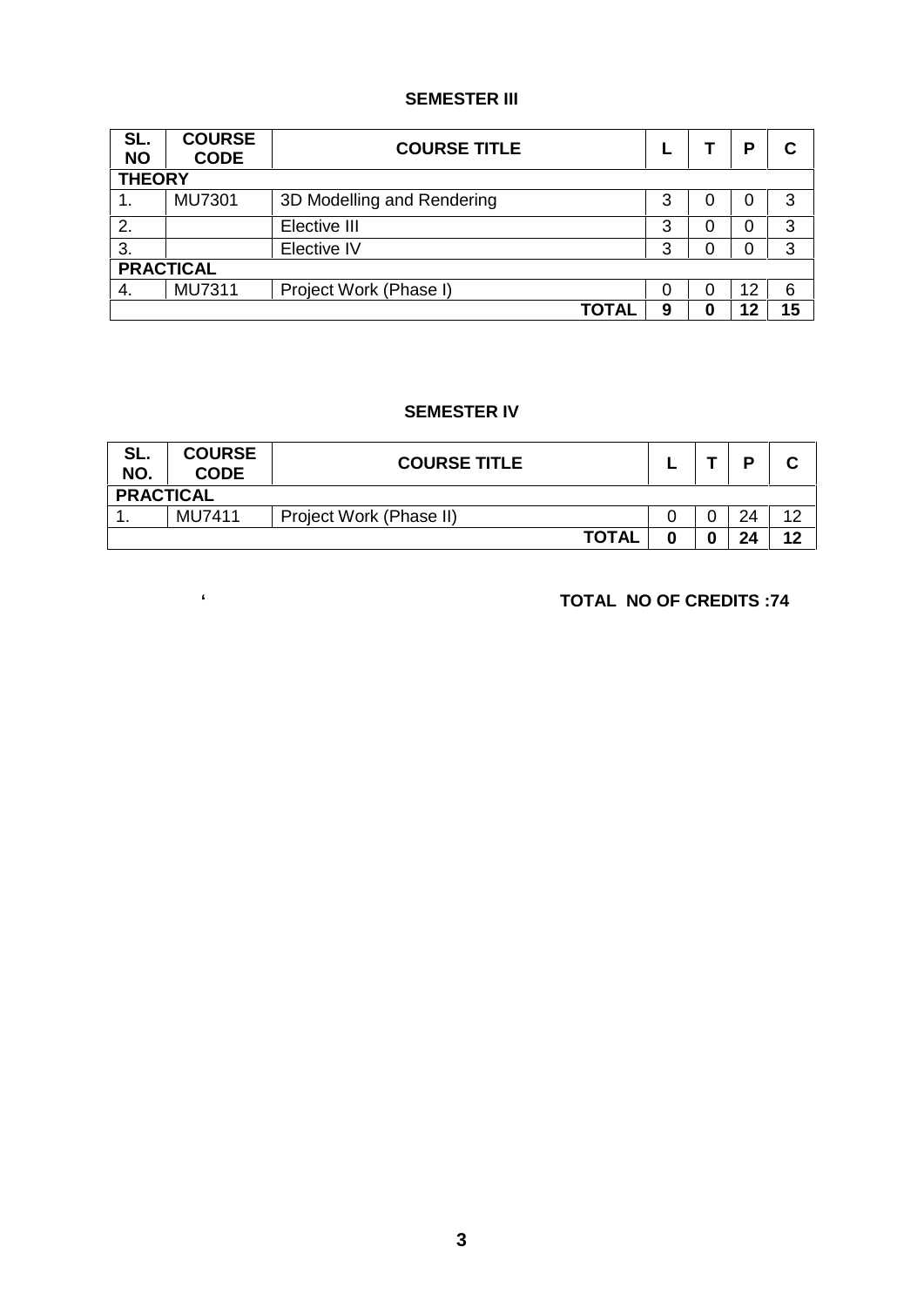# **LIST OF ELECTIVES ELECTIVE I**

| SL.<br><b>NO</b> | <b>COURSE</b><br><b>CODE</b> | <b>COURSE TITLE</b>                            |   |          | D | С |
|------------------|------------------------------|------------------------------------------------|---|----------|---|---|
| 1.               | <b>MU7001</b>                | Audio Video Broad Casting Systems              | 3 | $\Omega$ | 0 | 3 |
| 2.               | <b>MU7002</b>                | Web Programming Techniques                     | 3 | 0        | 0 | 3 |
| 3.               | <b>MU7003</b>                | Creativity, Innovation and Product Development | 3 | 0        | 0 | 3 |
| 4.               | CP7018                       | Language Technologies                          | 3 | 0        | 0 | 3 |
| 5.               | <b>MU7004</b>                | <b>Service Oriented Architecture</b>           | 3 |          | 0 | 3 |

### **ELECTIVE II**

| SL.<br><b>NO</b> | <b>COURSE</b><br><b>CODE</b> | <b>COURSE TITLE</b>             |   |   | P | С |
|------------------|------------------------------|---------------------------------|---|---|---|---|
| 6.               | <b>MU7005</b>                | Non Linear Editing              | 3 | O | 0 | 3 |
| 7.               | <b>NE7071</b>                | Web Design and Management       | 3 | 0 | 0 | 3 |
| 8.               | <b>MU7006</b>                | <b>Visualization Techniques</b> | 3 | 0 | 0 | 3 |
| 9.               | CP7008                       | Speech Processing and Synthesis | 3 | 0 | 0 | 3 |
| 10.              | <b>IF7202</b>                | <b>Cloud Computing</b>          | 3 | 0 | 0 | 3 |

# **ELECTIVE III**

| SL.<br><b>NO</b> | <b>COURSE</b><br><b>CODE</b> | <b>COURSE TITLE</b>                         |   | D | С |
|------------------|------------------------------|---------------------------------------------|---|---|---|
| 11.              | <b>MU7007</b>                | <b>Virtual Reality</b>                      | 3 | 0 | 3 |
| 12.              | <b>NE7002</b>                | Mobile and Pervasive Computing              | 3 | 0 | 3 |
| 13.              | <b>MU7008</b>                | User Interface Design                       | 3 | 0 | 3 |
| 14.              | IF7102                       | <b>Object Oriented Software Engineering</b> | 3 | 0 | 3 |
| 15.              | <b>MU7009</b>                | <b>Intelligent Agent Systems</b>            | 3 | 0 | 3 |

# **ELECTIVE IV**

| SL.<br><b>NO</b> | <b>COURSE</b><br><b>CODE</b> | <b>COURSE TITLE</b>                  |   |   | D | С |
|------------------|------------------------------|--------------------------------------|---|---|---|---|
| 16.              | IF7301                       | <b>Soft Computing</b>                | 3 | 0 | 0 | 3 |
| 17.              | <b>IF7003</b>                | <b>Video Analytics</b>               | 3 | 0 | 0 | 3 |
| 18.              | <b>MU7010</b>                | <b>Content Based Image Retrieval</b> | 3 | 0 | 0 | 3 |
| 19.              | <b>NE7012</b>                | Social Network Analysis              | 3 | 0 | 0 | 3 |
| 20.              | <b>MU7011</b>                | Video Compression                    | 3 | 0 | 0 | 3 |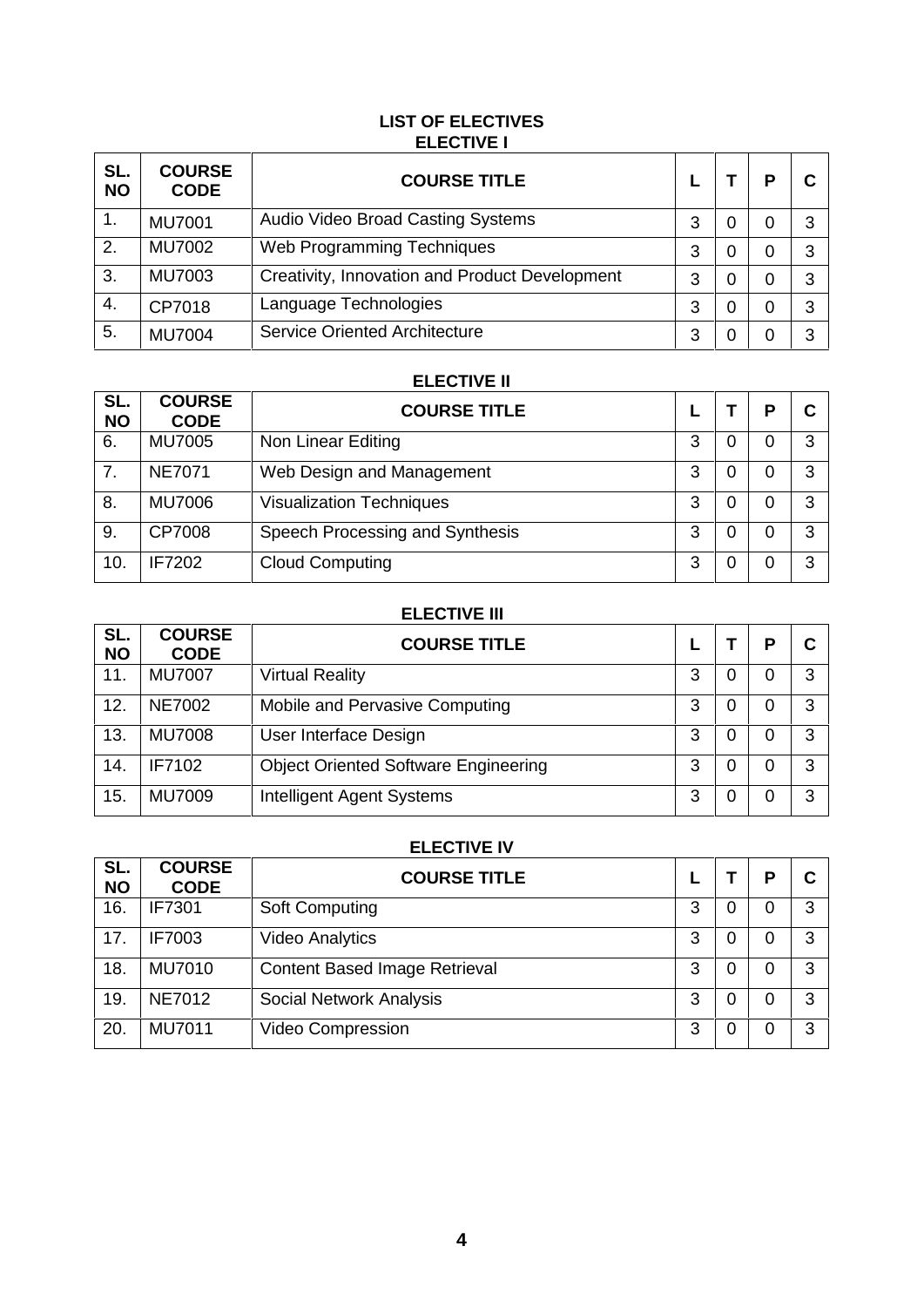- To introduce the basic concepts of one dimensional and two dimensional Random Variables.
- To provide information about Estimation theory, Correlation, Regression and Testing of hypothesis.
- To enable the students to use the concepts of multivariate normal distribution and principle components analysis.

### **UNIT I ONE DIMENSIONAL RANDOM VARIABLES 9+3**

Random variables - Probability function – Moments – Moment generating functions and their properties – Binomial, Poisson, Geometric, Uniform, Exponential, Gamma and Normal distributions – Functions of a Random Variable.

## **UNIT II TWO DIMENSIONAL RANDOM VARIABLES 9+3**

Joint distributions – Marginal and Conditional distributions – Functions of two dimensional random variables – Regression Curve – Correlation.

### **UNIT III ESTIMATION THEORY 9+3**

Unbiased Estimators – Method of Moments – Maximum Likelihood Estimation - Curve fitting by Principle of least squares – Regression Lines.

## **UNIT IV TESTING OF HYPOTHESES 9+3**

Sampling distributions - Type I and Type II errors - Tests based on Normal, t. Chi-Square and F distributions for testing of mean, variance and proportions – Tests for Independence of attributes and Goodness of fit.

### **UNIT V MULTIVARIATE ANALYSIS 9+3**

Random Vectors and Matrices - Mean vectors and Covariance matrices - Multivariate Normal density and its properties - Principal components Population principal components - Principal components from standardized variables.

### **OUTCOME:**

 The student will able to acquire the basic concepts of Probability and Statistical techniques for solving mathematical problems which will be useful in solving Engineering problems

### **REFERENCES:**

- 1. Jay L. Devore, "Probability and Statistics For Engineering and the Sciences",Thomson and Duxbury, 2002.
- 2. Richard Johnson. "Miller & Freund's Probability and Statistics for Engineer", Prentice Hall , Seventh Edition, 2007.
- 3. Richard A. Johnson and Dean W. Wichern, "Applied Multivariate Statistical Analysis", Pearson Education, Asia, Fifth Edition, 2002.
- 4. Gupta S.C. and Kapoor V.K."Fundamentals of Mathematical Statistics", Sultan an Sons, 2001.
- 5. Dallas E Johnson , "Applied Multivariate Methods for Data Analysis", Thomson and Duxbury press,1998.

# **3 1 0 4**

**TOTAL 45+15=60 PERIODS**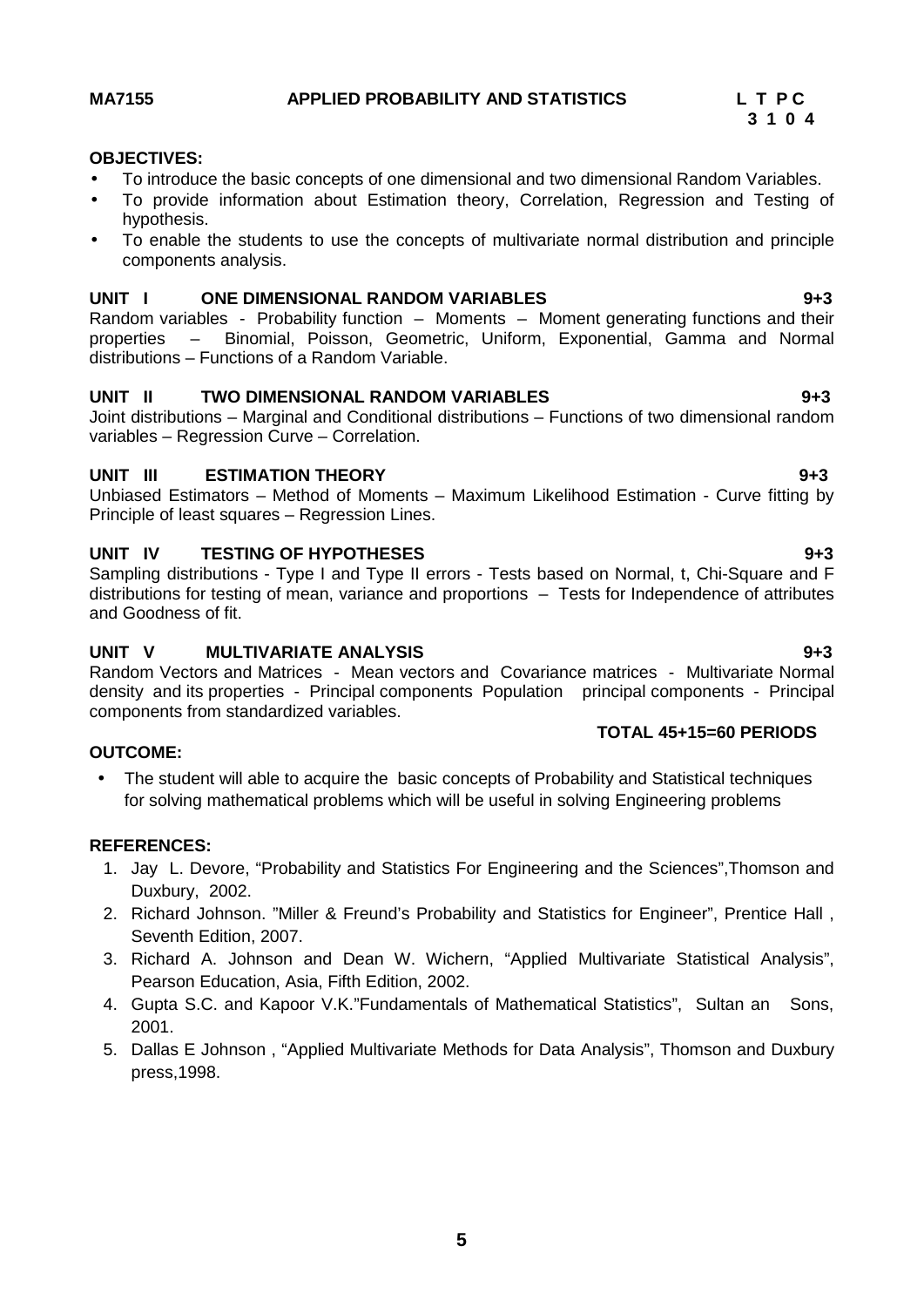**CP7102 ADVANCED DATA STRUCTURES AND ALGORITHMS L T P C**

### **OBJECTIVES:**

- To understand the principles of iterative and recursive algorithms.
- To learn the graph search algorithms.
- To study network flow and linear programming problems.
- To learn the hill climbing and dynamic programming design techniques.
- To develop recursive backtracking algorithms.
- To get an awareness of NP completeness and randomized algorithms.
- To learn the principles of shared and concurrent objects.
- To learn concurrent data structures.

## **UNIT I ITERATIVE AND RECURSIVE ALGORITHMS 9**

Iterative Algorithms: Measures of Progress and Loop Invariants-Paradigm Shift: Sequence of Actions versus Sequence of Assertions- Steps to Develop an Iterative Algorithm-Different Types of Iterative Algorithms--Typical Errors-Recursion-Forward versus Backward- Towers of Hanoi- Checklist for Recursive Algorithms-The Stack Frame-Proving Correctness with Strong Induction- Examples of Recursive Algorithms-Sorting and Selecting Algorithms-Operations on Integers- Ackermann's Function- Recursion on Trees-Tree Traversals- Examples- Generalizing the Problem - Heap Sort and Priority Queues-Representing Expressions.

## **UNIT II OPTIMISATION ALGORITHMS 9**

Optimization Problems-Graph Search Algorithms-Generic Search-Breadth-First Search-Dijkstra's Shortest-Weighted-Path -Depth-First Search-Recursive Depth-First Search-Linear Ordering of a Partial Order- Network Flows and Linear Programming-Hill Climbing-Primal Dual Hill Climbing- Steepest Ascent Hill Climbing-Linear Programming-Recursive Backtracking-Developing Recursive Backtracking Algorithm- Pruning Branches-Satisfiability

### **UNIT III DYNAMIC PROGRAMMING ALGORITHMS 9**

Developing a Dynamic Programming Algorithm-Subtle Points- Question for the Little Bird- Subinstances and Subsolutions-Set of Subinstances-Decreasing Time and Space-Number of Solutions-Code. Reductions and NP-Completeness**-**Satisfiability-Proving NP-Completeness- 3- Coloring- Bipartite Matching. Randomized Algorithms**-**Randomness to Hide Worst Cases- Optimization Problems with a Random Structure.

## **UNIT IV SHARED OBJECTS AND CONCURRENT OBJECTS 9**

Shared Objects and Synchronization -Properties of Mutual Exclusion-The Moral-The Producer– Consumer Problem -The Readers–Writers Problem-Realities of Parallelization-Parallel Programming- Principles- Mutual Exclusion-Time- Critical Sections--Thread Solutions-The Filter Lock-Fairness-Lamport's Bakery Algorithm-Bounded Timestamps-Lower Bounds on the Number of Locations-Concurrent Objects- Concurrency and Correctness-Sequential Objects-Quiescent Consistency- Sequential Consistency-Linearizability- Formal Definitions- Progress Conditions- The Java Memory Model

### **UNIT V CONCURRENT DATA STRUCTURES 9**

Practice-Linked Lists-The Role of Locking-List-Based Sets-Concurrent Reasoning- Coarse- Grained Synchronization-Fine-Grained Synchronization-Optimistic Synchronization- Lazy Synchronization-Non-Blocking Synchronization-Concurrent Queues and the ABA Problem- Queues-A Bounded Partial Queue-An Unbounded Total Queue-An Unbounded Lock-Free Queue- Memory Reclamation and the ABA Problem- Dual Data Structures- Concurrent Stacks and Elimination- An Unbounded Lock-Free Stack- Elimination-The Elimination Backoff Stack

### **TOTAL: 45PERIODS**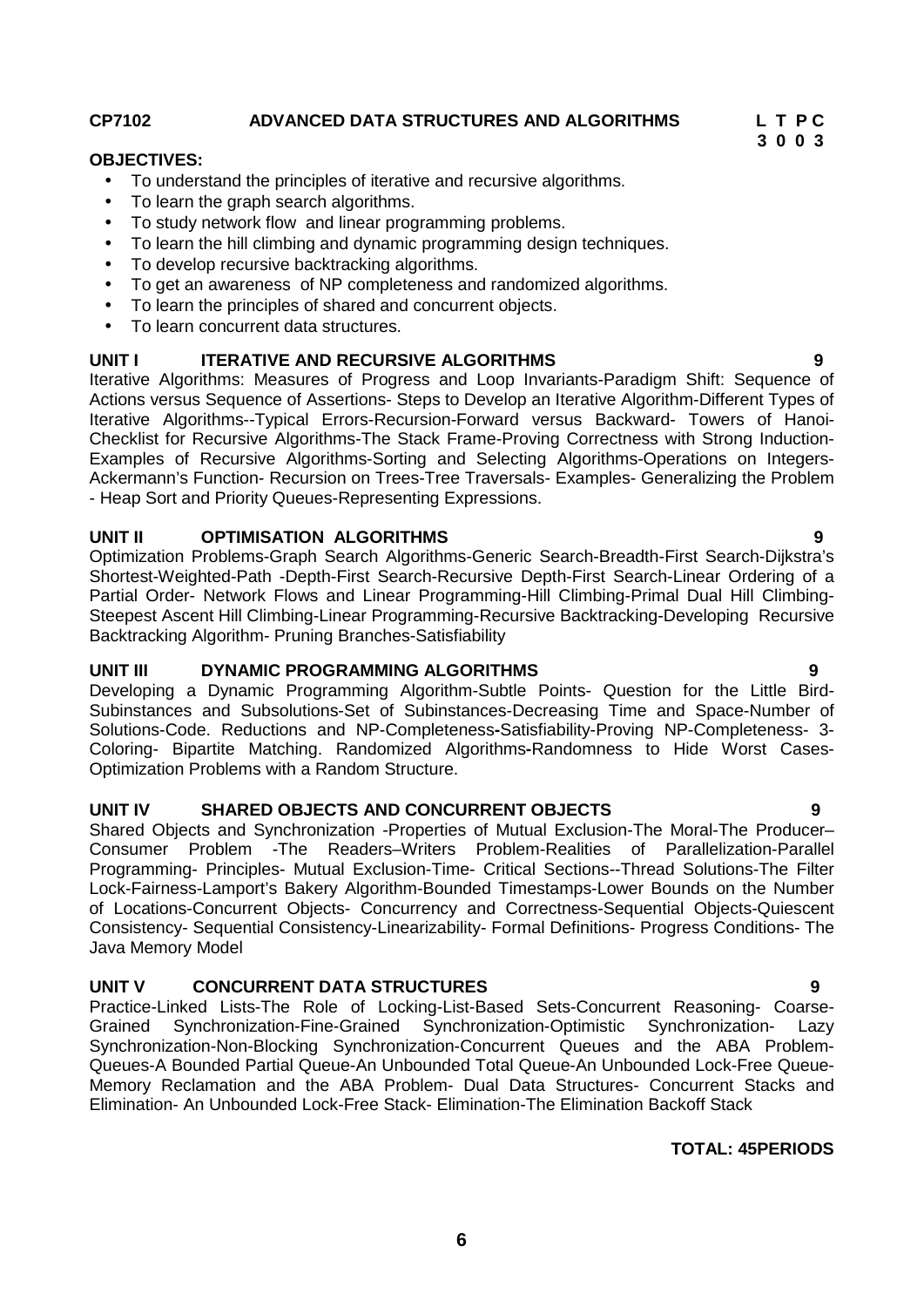Upon completion of the course, the students will be able to

- 1. Implement and apply concurrent linked lists, stacks, and queues
- 2. Implement advanced concurrent structures
- 3. Design and implement concurrent algorithms.
- 4. Design and implement algorithms using different techniques

### **REFERENCES:**

- 1. Jeff Edmonds, "How to Think about Algorithms", Cambridge University Press, 2008.
- 2. M. Herlihy and N. Shavit, "The Art of Multiprocessor Programming", Morgan Kaufmann, 2008.
- 3. Steven S. Skiena, "The Algorithm Design Manual", Springer, 2008.
- 4. Peter Brass, "Advanced Data Structures", Cambridge University Press, 2008.
- 5. S. Dasgupta, C. H. Papadimitriou, and U. V. Vazirani, "Algorithms" , McGrawHill, 2008.
- 6. J. Kleinberg and E. Tardos, "Algorithm Design", Pearson Education, 2006.
- 7. T. H. Cormen, C. E. Leiserson, R. L. Rivest and C. Stein, "Introduction to Algorithms", PHI Learning Private Limited, 2012.
- 8. Rajeev Motwani and Prabhakar Raghavan, "Randomized Algorithms", Cambridge University Press, 1995.
- 9. A. V. Aho, J. E. Hopcroft, and J. D. Ullman, "The Design and Analysis of Computer Algorithms**",** Addison-Wesley, 1975.
- 10. A. V. Aho, J. E. Hopcroft, and J. D. Ullman,"Data Structures and Algorithms", Pearson,2006.

## **CP7103 MULTICORE ARCHITECTURES L T P C**

**3 0 0 3**

### **OBJECTIVES:**

- To understand the recent trends in the field of Computer Architecture and identify performance related parameters
- To appreciate the need for parallel processing
- To expose the students to the problems related to multiprocessing
- To understand the different types of multicore architectures
- To expose the students to warehouse-scale and embedded architectures

### **UNIT I FUNDAMENTALS OF QUANTITATIVE DESIGN AND ANALYSIS 9**

Classes of Computers – Trends in Technology, Power, Energy and Cost – Dependability – Measuring, Reporting and Summarizing Performance – Quantitative Principles of Computer Design – Classes of Parallelism - ILP, DLP, TLP and RLP - Multithreading - SMT and CMP Architectures – Limitations of Single Core Processors - The Multicore era – Case Studies of Multicore Architectures.

### **UNIT II DLP IN VECTOR, SIMD AND GPU ARCHITECTURES 9**

Vector Architecture - SIMD Instruction Set Extensions for Multimedia – Graphics Processing Units - Detecting and Enhancing Loop Level Parallelism - Case Studies.

### **UNIT III TLP AND MULTIPROCESSORS 9**

Symmetric and Distributed Shared Memory Architectures – Cache Coherence Issues - Performance Issues – Synchronization Issues – Models of Memory Consistency - Interconnection Networks – Buses, Crossbar and Multi-stage Interconnection Networks.

### **UNIT IV RLP AND DLP IN WAREHOUSE-SCALE ARCHITECTURES 9**

Programming Models and Workloads for Warehouse-Scale Computers – Architectures for Warehouse-Scale Computing – Physical Infrastructure and Costs – Cloud Computing – Case Studies.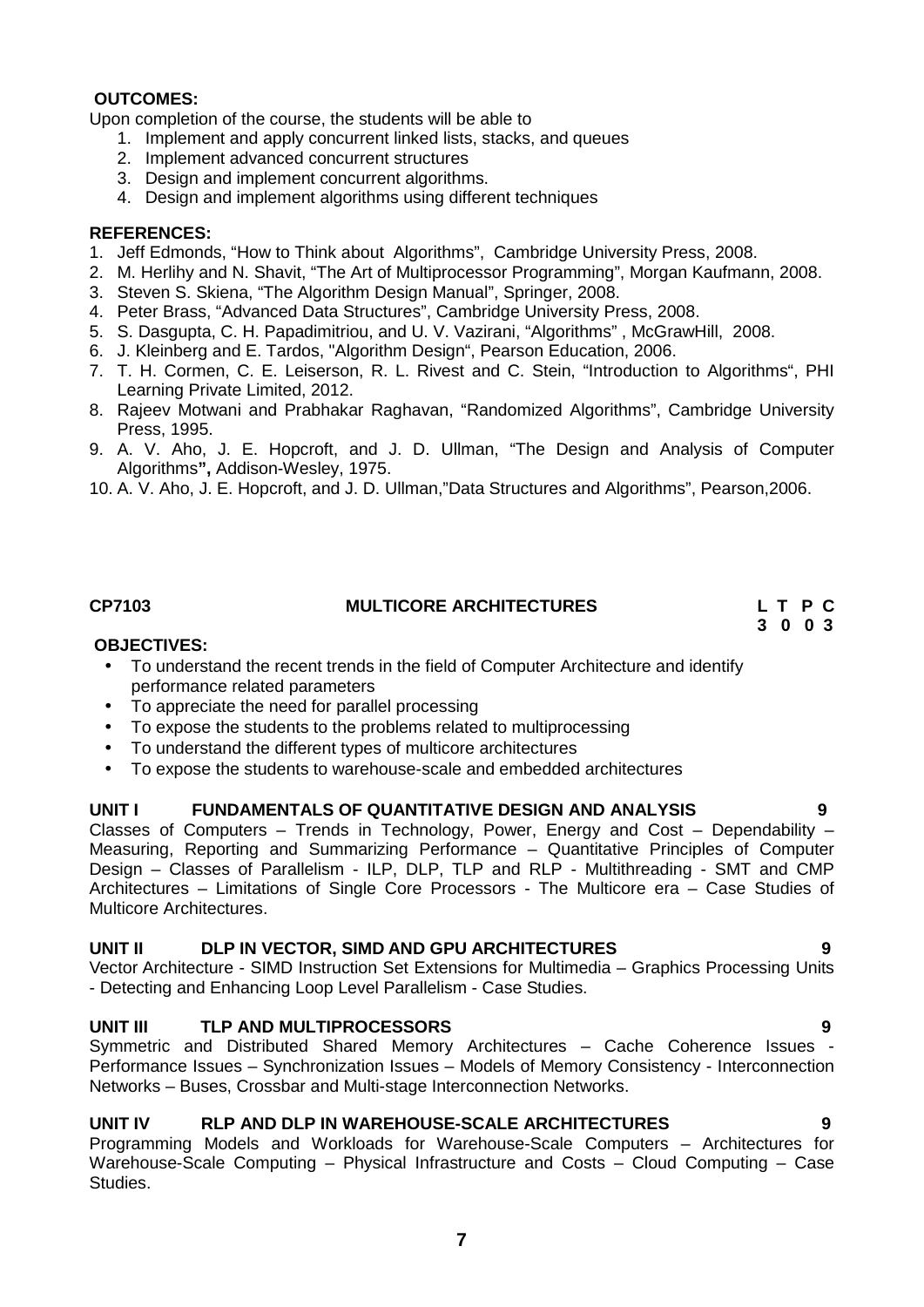### Features and Requirements of Embedded Systems – Signal Processing and Embedded Applications – The Digital Signal Processor – Embedded Multiprocessors - Case Studies.

### **TOTAL: 45 PERIODS**

# **OUTCOMES:**

Upon completion of the course, the students will be able to

- Identify the limitations of ILP and the need for multicore architectures
- Discuss the issues related to multiprocessing and suggest solutions
- Point out the salient features of different multicore architectures and how they exploit parallelism
- Critically analyze the different types of inter connection networks
- Discuss the architecture of GPUs, warehouse-scale computers and embedded processors

### **REFERENCES:**

- 1. John L. Hennessey and David A. Patterson, " Computer Architecture A Quantitative Approach", Morgan Kaufmann / Elsevier, 5<sup>th</sup>. edition, 2012.
- 2. Kai Hwang, "Advanced Computer Architecture", Tata McGraw-Hill Education, 2003
- 3. Richard Y. Kain, "Advanced Computer Architecture a Systems Design Approach", PHI, 2011.
- 4. David E. Culler, Jaswinder Pal Singh, "Parallel Computing Architecture : A Hardware/ Software Approach" , Morgan Kaufmann / Elsevier, 1997.

### **MU7101 MULTIMEDIA CODING TECHNIQUES L T P C**

**3 0 0 3**

### **COURSE OBJECTIVES:**

- Understand the importance of multimedia in today's online and offline information sources and repositories.
- Understand how Text, Audio, Image and Video information can be represented digitally in a computer, so that it can be processed, transmitted and stored efficiently.
- Understand the possibility and limitations of multimedia data compression.
- Understand the basic audio coding techniques including predictive coding and more advanced techniques based around LPC and sub-band coding.
- Understand bi-level Image lossless coding techniques and how these can be extended to code grayscale images, and colour images.
- Understand GIF and JPEG lossless coding techniques.
- Understand lossy Image, video Coding techniques

## **UNIT I INTRODUCTION 9**

Multimedia Representation - Text, Audio, Image and Video Representation - Input and Output Transducers -Human Vision and Audio Systems and their Limitations - Sampling, Quantization, Coding, Companding.

### **UNIT II BASIC CODING TECHNIQUES 9**

Introduction to Data Compression - Information Theory -Statistical Coding - Dictionary Based Coding – Audio Coding.

### **UNIT III LOSSLESS IMAGE CODING 9**

Bi-Level -Reflected Gray Codes - Predictive Coding –GIF-Lossless JPEG

### **UNIT IV LOSSY IMAGE CODING 9**

Distortion Measures -Transform Coding -JPEG -Wavelet Coding -Sub-band Coding - JPEG2000 - Progressive Image Coding.

**8**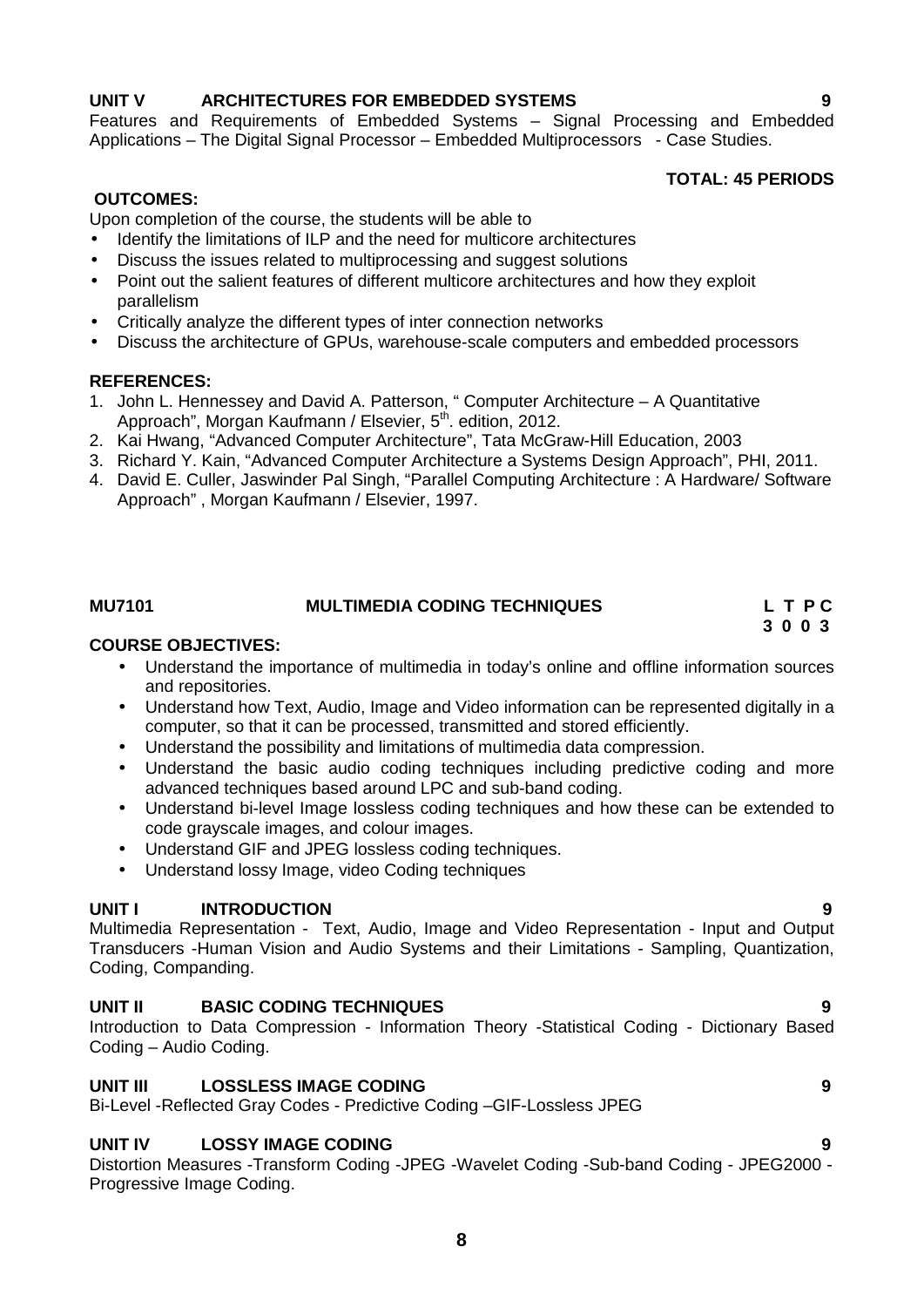# **UNIT V VIDEO CODING (LOSSY) 9**

Video Coding Concepts - The Hybrid DPCM/DCT algorithm-Motion Compensated Prediction- Motion Estimation-Standards: H.261, MPEG-1,2,4,7.

### **TOTAL : 45 PERIODS**

**3 0 0 3**

### **REFERENCES:**

- 1. Ze-Nian Li & Mark Drew, "Fundamentals of Multimedia", Prentice Hall, 2004.
- 2. Yun Q. Shi, Huifang Sun, "Image and Video Compression for Multimedia Engineering: Fundamentals, Algorithms, and Standards", CRC Press, Second edition, 2008
- 3. B.Prabhakaran, "Multimedia Database Management Systems", Springer International Edition, 2007.
- 4. Tay Vaughan, "Multimedia: Making it Work", McGraw Hill Publication, Eighth Edition, 2010.
- 5. Charles Marsh, David W.Guth, B.PShort, "Strategic Writing: Multimedia writing for Public Relations, Advertising and More", Pearson education, Second Edition, 2008.

# **MU7102 MULTIMEDIA COMMUNICATION NETWORKS L T P C**

### **OBJECTIVES:**

- To understand the Multimedia Communication Models
- To analyze the Guaranteed Service Model
- To study the Multimedia Transport in Wireless Networks
- To solve the Security issues in multimedia networks
- To explore real-time multimedia network applications

### **UNIT I MULTIMEDIA COMMUNICATION MODELS 9**

Architecture of Internet Multimedia Communication- Protocol Stack-Requirements and Design challenges of multimedia communications- Multimedia distribution models-Unicasting, Broadcasting and Multicasting.

### **UNIT II GUARANTEED SERVICE MODEL 9**

Multicast routing-PIM- Best effort service model and its limitations- QoS and its metrics-Queuing techniques-WFQ and its variants-RED-QoS aware routing -Call Admission Control-RSVP- Policing and Traffic Shaping algorithms- QoS architectures.

### **UNIT III MULTIMEDIA TRANSPORT 9**

End to end solutions-Multimedia over TCP-Significance of UDP- Multimedia Streaming- Audio and Video Streaming-Interactive and non Interactive Multimedia- RTSP- RTP/RTCP - SIP-H.263.

### **UNIT IV MULTIMEDIA OVER WIRELESS NETWORKS 9**

End to end QoS Provisioning-QoS enhancements-Call Admission Control-QoS Management- Multimedia support in 3G & 4G networks- Location Based Multimedia Service System.

### **UNIT V MULTIMEDIA NETWORK SECURITY AND APPLICATIONS 9**

Security threats in Multimedia Communication- Digital Rights Management Architecture-DRM for Mobile Multimedia- Architectures, Requirements and Design Challenges of real time Multimedia Network Applications- Case Study-VoIP- Video Conferencing- Military Surveillance- Interactive TV- Video on Demand- Smart Phone.

### **OUTCOMES:**

At the end of the course, the students will be able to

- deploy the right multimedia communication models
- apply QoS to multimedia network applications with efficient routing techniques
- solve the security threats in the multimedia networks
- develop the real-time multimedia network applications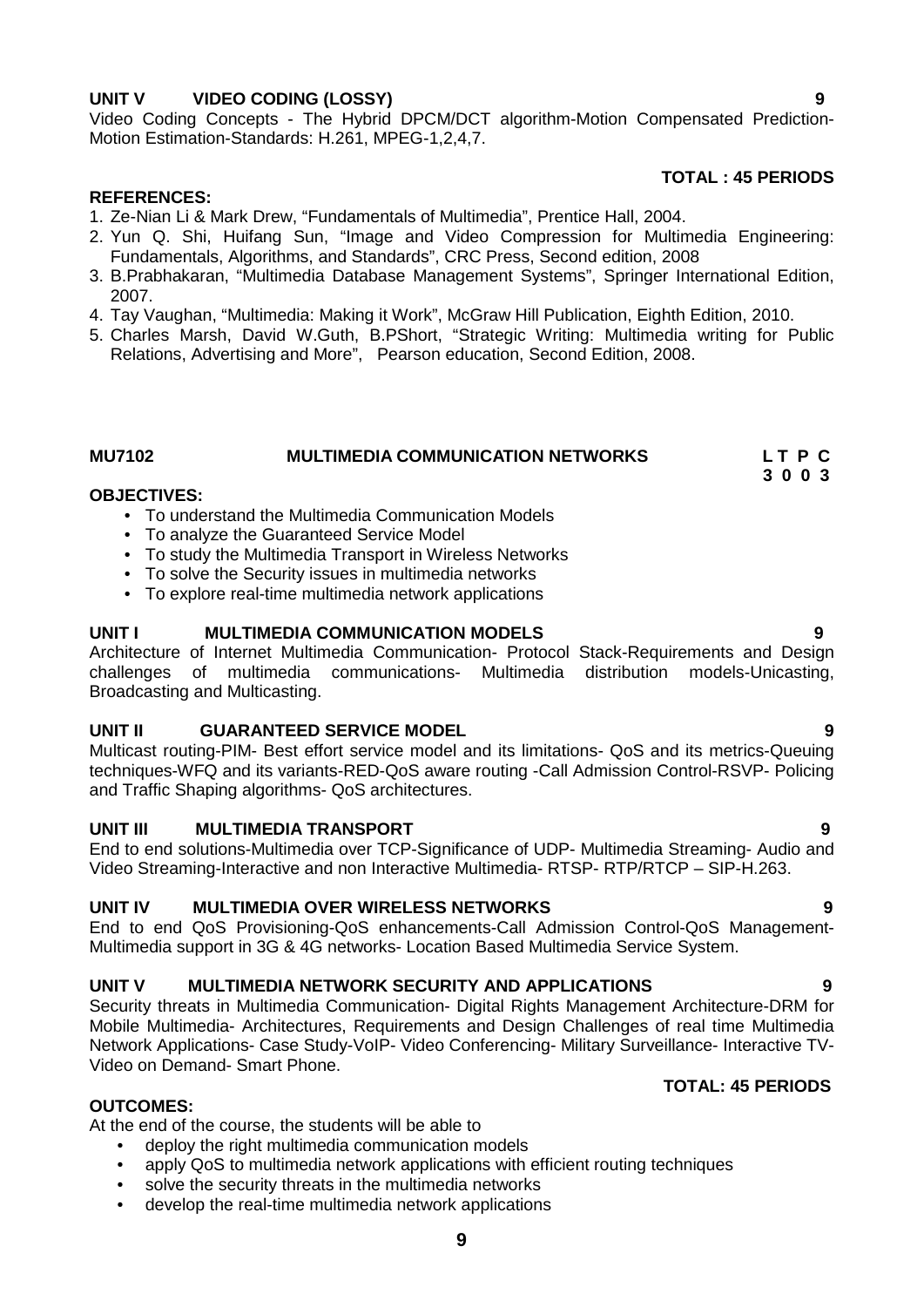- 1. K. R. Rao, Zoran S. Bojkovic, Dragorad A. Milovanovic, "Introduction to Multimedia Communications Applications, Middleware, Networking", John Wiley and Sons, 2006.
- 2. Jean Warland, Pravin Vareya, "High Performance Networks", Morgan Kauffman Publishers, 2002.
- 3. William Stallings, "High Speed Networks and Internets Performance and Quality of Service", 2<sup>nd</sup> Edition, Pearson Education, 2002.
- 4. Aura Ganz, Zvi Ganz, Kitti Wongthawaravat, 'Multimedia Wireless Networks Technologies, Standards and QoS', Prentice Hall, 2003.
- 5. Mahbub Hassan and Raj Jain, "High Performance TCP/IP Networking", Pearson Education, 2004
- 6. Shiguo Lian, "Multimedia Communication Security Recent Advances", Nova Science Publishers, 2008.

### **MU7103 CRYPTOGRAPHY AND MULTIMEDIA DATA HIDING L T P C 3 0 0 3**

### **OBJECTIVES:**

- To understand the standard algorithms used to provide confidentiality, integrity and authenticity.
- To understand security issues those arise in communication systems and web services.
- To bring the knowledge about the data hiding for image and video with countermeasures for attacks.

### **UNIT I CLASSICAL TECHNIQUES AND ENCRYPTION STANDARDS 9**

Classical Cryptography-The Shift Cipher, The Substitution Cipher, The Affine Cipher Cryptanalysis-Cryptanalysis of the Affine Cipher, Cryptanalysis of the Substitution Cipher, Cryptanalysis of the Vigenere Cipher, Shannon's Theory- Block Cipher and the Advanced Encryption Standard-Substitution –Permutation Networks, Linear Cryptanalysis, Differential Cryptanalysis, The Data Encryption Standard- The Advanced Encryption Standard.

### **UNIT II AUTHENTICATION 9**

The RSA Cryptosystem and Factoring Integer - Introduction to Public –key Cryptography, Number theory, The RSA Cryptosystem, Other Attacks on RSA, The ELGamal Cryptosystem, Shanks' Algorithm, Finite Fields, Elliptic Curves over the Reals, Elliptical Curves Modulo a Prime, Signature Scheme – Digital Signature Algorithm.

### **UNIT III MULTIMEDIA DATA HIDING INTRODUCTION 9**

Overview of Multimedia Data Hiding – Data hiding framework-Key elements -Basic embedding mechanisms-Techniques for Embedding multiple bits-Quantitative model for Uneven embedding Capacity-Constant embedding Rate (CER)-Variable embedding Rate(VER).

### **UNIT IV DATA HIDING FOR IMAGE AND VIDEO 9**

Data Hiding in Binary Image: Proposed Scheme – Applications-Robustness and Security considerations-Multilevel embedding- Multilevel image data hiding: Spectrum Partition-System Design-Refined Human visual model- Multilevel video data hiding: Embedding Domain-System Design.

### **UNIT V AUTHENTICATION AND ATTACKS WITH COUNTERMEASURES 9**

Data Hiding for Image Authentication- Data Hiding for Video Communication-Attacks on known Data Hiding Algorithms-Countermeasures against Geometric attacks- Attacks on unknown Data Hiding Algorithms.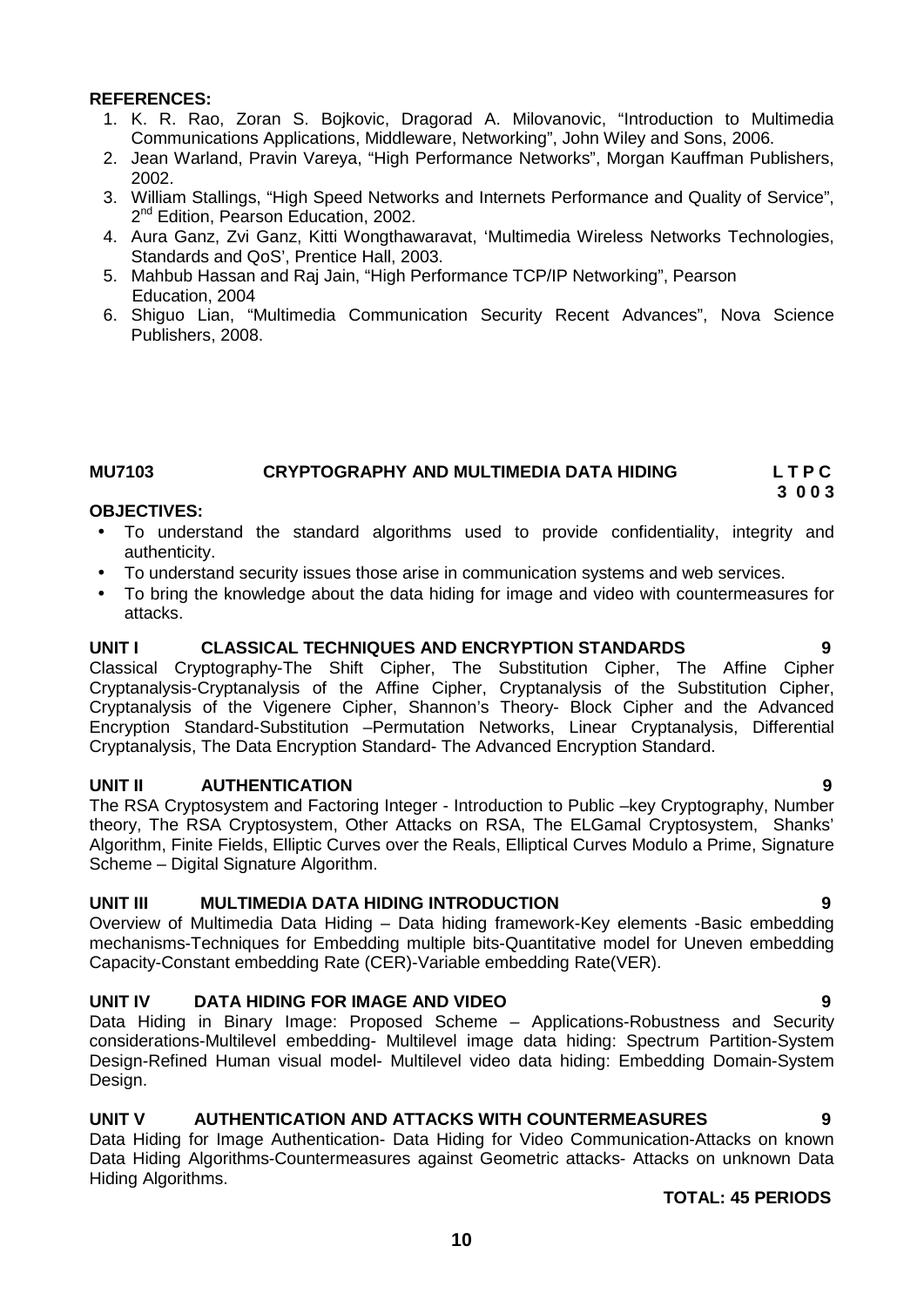- The students would have understood the basic security algorithms required by any computing system.
- The students may be now aware of the security challenges and issues that may arise in any system.
- The students may have idea about the data hiding for image and video with supporting algorithms.
- Students may be now aware of developing data hiding algorithms for the specialized applications.

### **REFERENCES:**

- 1. Douglas R. Stinson ,"Cryptography Theory and Practice ", Third Edition, Chapman & Hall/CRC, 2006
- 2. Kaufman, R. Perlman, and M. Speciner, Network Security: Private Communication in a Public World, 2<sup>nd</sup> ed., Prentice Hall, ISBN 0-13-0460192.
- 3. Min Wu, Bede Liu, "Multimedia Data Hiding", Springer-Verlag NewYork Inc., 2002.
- 4. I. Cox, M. Miller, J. Bloom: Digital Watermarking, Morgan Kaufman Publishers, 2001.
- 5. L.C. Washington, W. Trappe: Introduction to Cryptography with Coding Theory, Prentice Hall, 2001.
- 6. Bruce Schneier, "Applied Cryptography", John Wiley & Sons Inc, 2001.
- 7. Wenbo Mao, "Modern Cryptography Theory and Practice", Pearson Education, First Edition, 2006.
- 8. Wade Trappe and Lawrence C. Washington, "Intrduction to Cryptography with Coding Theory" Second Edition, Pearson Education, 2007.

### **MU7111 ADVANCED DATA STRUCTURES LABORATORY L T P C 0 0 3 2**

### **OBJECTIVES:**

- To learn to implement iterative and recursive algorithms.
- To learn to design and implement algorithms using hill climbing and dynamic programming techniques.
- To learn to implement shared and concurrent objects.
- To learn to implement concurrent data structures.

### **LAB EXERCISES:**

Each student has to work individually on assigned lab exercises. Lab sessions could be scheduled as one contiguous four-hour session per week or two two-hour sessions per week. There will be about 15 exercises in a semester. It is recommended that all implementations are carried out in Java. If C or C++ has to be used, then the threads library will be required for concurrency. Exercises should be designed to cover the following topics:

- Implementation of graph search algorithms.
- Implementation and application of network flow and linear programming problems.
- Implementation of algorithms using the hill climbing and dynamic programming design techniques.
- Implementation of recursive backtracking algorithms.
- Implementation of randomized algorithms.
- Implementation of various locking and synchronization mechanisms for concurrent linked lists, concurrent queues, and concurrent stacks.
- Developing applications involving concurrency.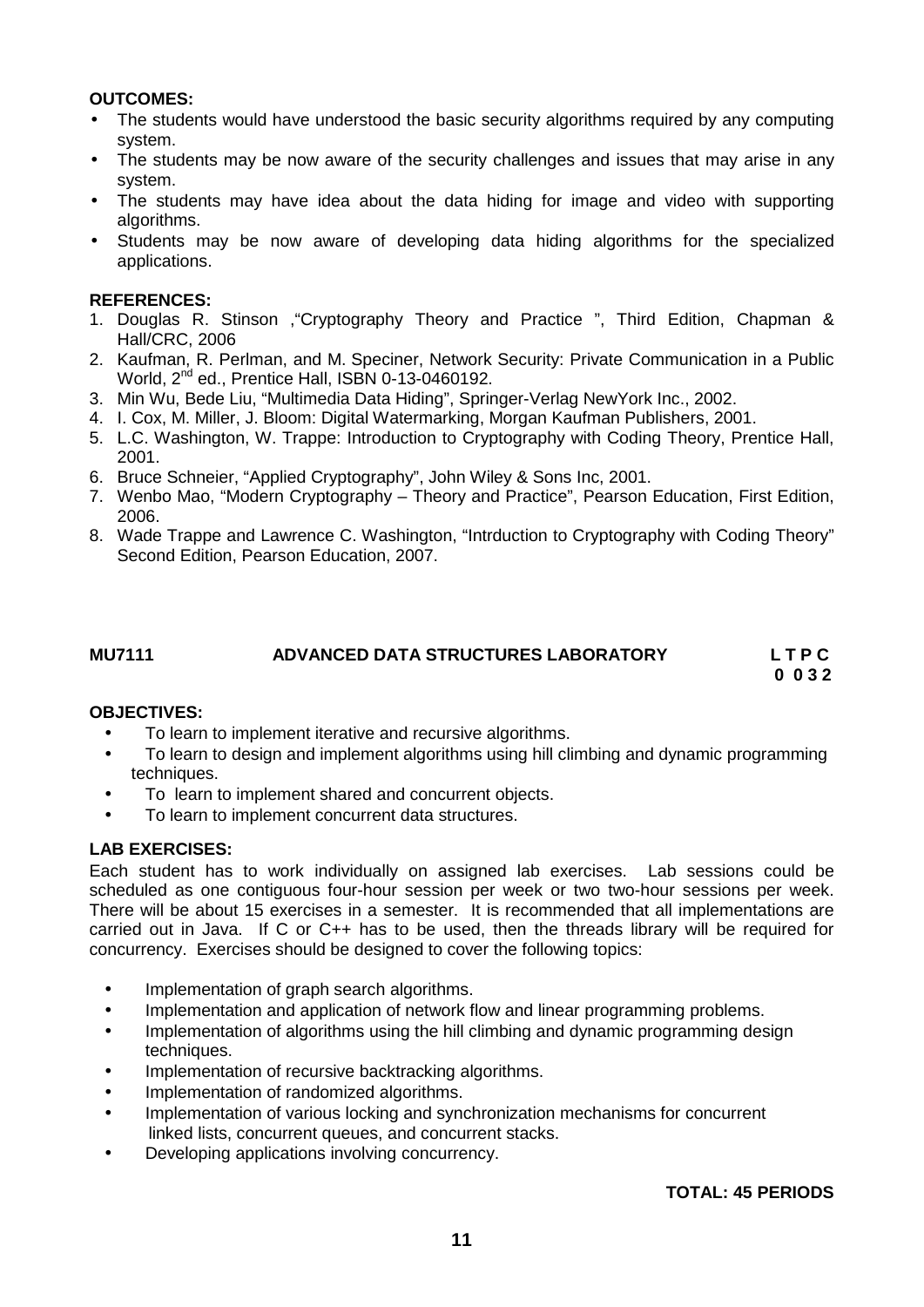Upon completion of the course, the students will be able to

- 1. Design and apply iterative and recursive algorithms.
- 2. Design and implement algorithms using the hill climbing and dynamic programming and recursive backtracking techniques.
- 3. Design and implement optimisation algorithms for specific applications.
- 4. Design and implement randomized algorithms.
- 5. Design appropriate shared objects and concurrent objects for applications.
- 6. Implement and apply concurrent linked lists, stacks, and queues.

### **REFERENCES:**

- 1. Jeff Edmonds, "How to Think about Algorithms", Cambridge University Press, 2008.
- 2. M. Herlihy and N. Shavit, "The Art of Multiprocessor Programming", Morgan Kaufmann, 2008.
- 3. Steven S. Skiena, "The Algorithm Design Manual", Springer, 2008.
- 4. Peter Brass, "Advanced Data Structures", Cambridge University Press, 2008.
- 5. S. Dasgupta, C. H. Papadimitriou, and U. V. Vazirani, "Algorithms" , McGrawHill, 2008.
- 6. J. Kleinberg and E. Tardos, "Algorithm Design", Pearson Education, 2006.
- 7. T. H. Cormen, C. E. Leiserson, R. L. Rivest and C. Stein, "Introduction to Algorithms", PHI Learning Private Limited, 2012.
- 8. Rajeev Motwani and Prabhakar Raghavan, "Randomized Algorithms", Cambridge University Press, 1995.
- 9. A. V. Aho, J. E. Hopcroft, and J. D. Ullman, "The Design and Analysis of Computer Algorithms**",** Addison-Wesley, 1975.
- 10. A. V. Aho, J. E. Hopcroft, and J. D. Ullman,"Data Structures and Algorithms", Pearson,2006.

**MU7112 MULTIMEDIA TOOLS LABORATORY L T P C**

**0 0 3 2**

### **OBJECTIVES:**

- To explore the various multimedia editing tools like Photoshop/EQV/MATLAB, audacity, Garageband, iMovie and Open CV.
	- To explore media processing tools.

The following experiments should be practiced

- 1. Audi and video editing
- 2. Image editing
- 3. 2D and 3D animation

(Tools such as HTML/Frontpage/Dreamweaver, Multimedia application enabling software, System software support for multimedia, Performance measurement tools for multimedia, Multimedia authoring tools, Web tools and applications). The case studies are:

- Video on-demand
- Interactive TV
- Home shopping
- Remote home care
- Electronic album
- Personalized electronic journals

**TOTAL: 45 PERIODS**

### **OUTCOMES:**

Upon Completion of the course, the students should be able to

- Process media elements using various multimedia tools
- Create 2D and 3D animations
- Build multimedia applications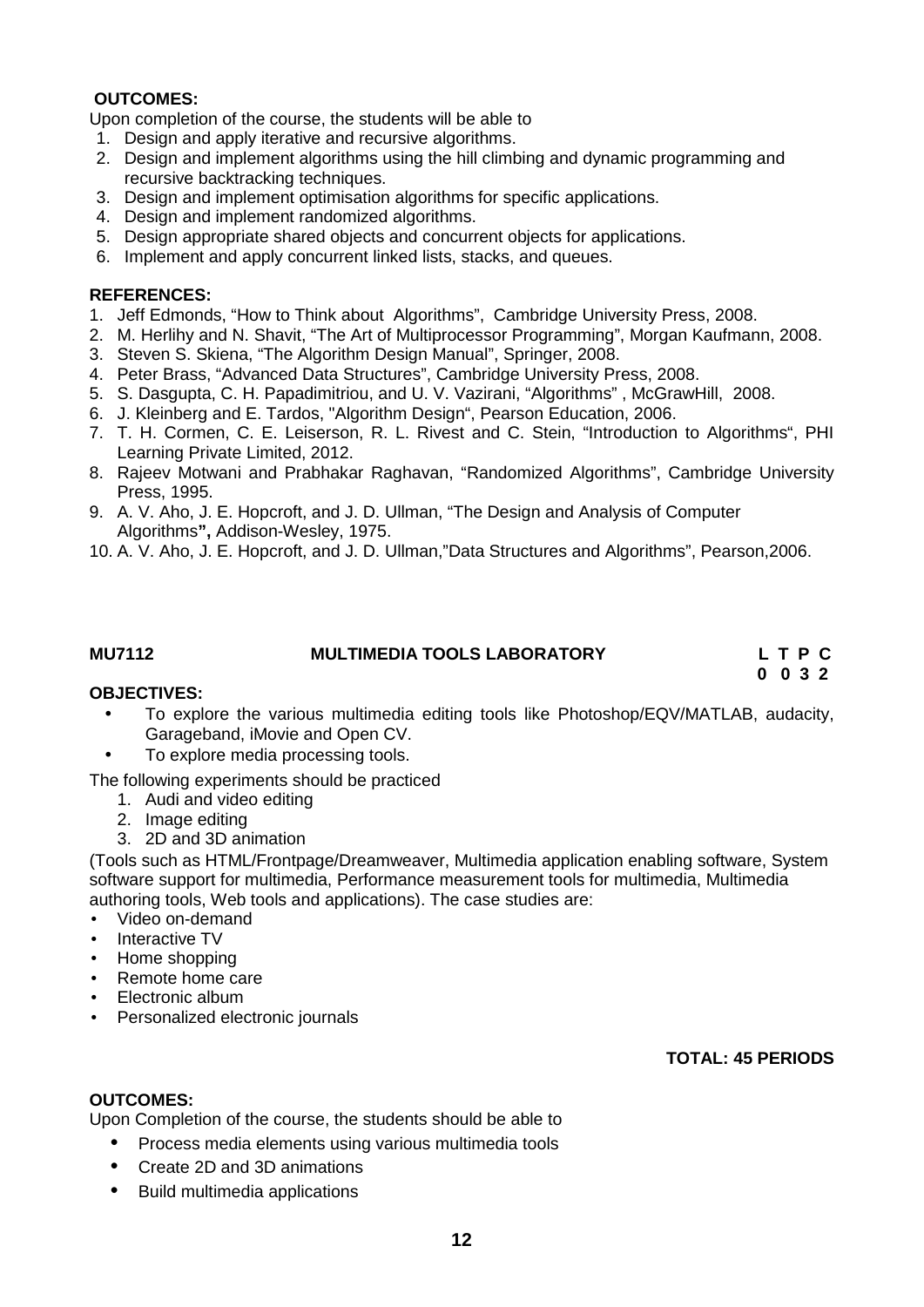### **MU7113 MINI PROJECT L T P C**

The Mini project on multimedia network application software development

- Must use multimedia coding techniques.
- Must provide security
- Must prepare a Document in the form of report

**TOTAL :30 PERIODS**

**0 0 2 1**

### **MU7201 GRAPHICS DESIGN AND MULTIMEDIA PRESENTATION L T P C 3 0 0 3**

### **OBJECTIVES:**

- To develop skills in 2D and 3D Graphics concepts and Multimedia presentation with their applications.
- To learn and implement 2D and 3D Transformation drawing lines, circle, curve etc.,
- To learn about various color models with their features.
- To study about concepts of Multimedia and its applications.

## **UNIT I INTRODUCTION 6**

I/O devices – I/O primitives –Attributes of output primitives– DDA – Bresenham technique – Circle drawing algorithms – Interactive input methods.

### **UNIT II 2D GRAPHICS 9**

2D Transformations – Window View port mapping – Clipping algorithms – polygons – Splines – Bezier carves – Basics.

### **UNIT III 3D GRAPHICS 12**

3D concepts – Representations – 3D transformation - Projections – Hidden surface removal – Visualization and rendering – Color models – Textures.

### **UNIT IV OVERVIEW OF MULTIMEDIA 9**

Introduction to Multimedia - Multimedia Hardware & Software – Components of multimedia – Multimedia Authoring and tools – Multimedia Project development.

### **UNIT V MULTIMEDIA SYSTEMS AND APPLICATIONS 9**

Multimedia Communication Systems – Database Systems – Synchronization issues – Presentation requirements – Applications – Video conferencing – Virtual reality – Interactive Video – Media on Demand.

# **OUTCOMES:**

Upon Completion of the course, the students should be able to

- Implement Transformations in 2Dimensional and 3Dimensional.
- Develop algorithms for drawing Line, polygon clipping, projection etc.,
- Apply and explore new techniques in the areas of Multimedia applications.
- Critically analyze different approaches to implement mini projects related with Multimedia applications.
- Explore the possibility of applying Multimedia concepts in various domains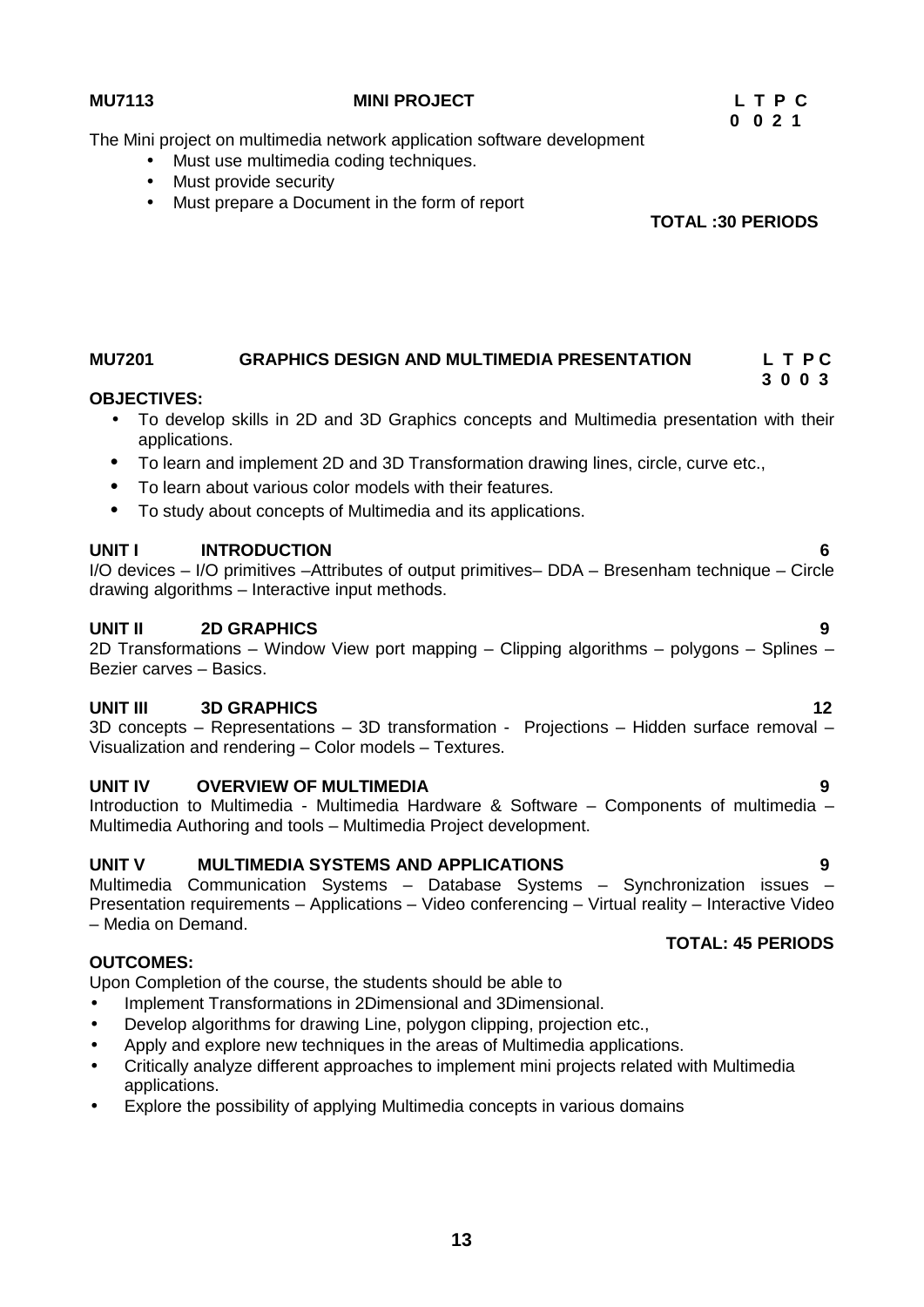- 1. Donald Hearn, M. Pauline Baker, "Computer Graphics C Version", second edition, Pearson Education, 2006.
- 2. Ralf Steinmetz, Klara Steinmetz, "Multimedia Computing, Communications & Applications" Pearson Education, 2004.
- 3. Tay Vaughan, "Multimedia Making It Work", McGraw Hill, 7 th edition, 2006.
- 4. J. D. Foley, A. VanDam, S. K. Feiner, J. F. Hughes, "Computer Graphics Principles and Practice", Addison and Wesley Publications, 2002.
- 5. Ze-Nian Li, Mark S. Drew, "Fundamentals Of Multimedia ", PHI, 2004.

### **MU7202 IMAGE PROCESSING AND PATTERN RECOGNITION L T P C**

**3 0 0 3**

### **OBJECTIVES:**

To introduce the student to various Image processing and Pattern recognition techniques.

- To study the Image fundamentals.
- To study the mathematical morphology necessary for Image processing and Image segmentation.
- To study the Image Representation and description and feature extraction.
- To study the principles of Pattern Recognition.
- To know the various applications of Image processing.

### **UNIT I INTRODUCTION 9**

Elements of an Image Processing System- Mathematical Preliminaries-Image Enhancement- Grayscale Transformation- Piecewise Linear Transformation-Bit Plane Slicing- Histogram Equalization--Histogram Specification- Enhancement by Arithmetic Operations- Smoothing Filter- Sharpening Filter- Image Blur Types and Quality Measures.

### **UNIT II MATHEMATICAL MORPHOLOGY and IMAGE SEGMENTATION 9**

Binary Morphology-Opening and Closing- Hit-or-Miss Transform- Grayscale Morphology- Basic morphological Algorithms- Morphological Filters-Thresholding-Object (Component) Labeling- Locating Object Contours by the Snake Model- Edge Operators-Edge Linking by Adaptive Mathematical morphology- Automatic Seeded Region Growing- A Top-Down Region Dividing Approach.

### **UNIT III IMAGE REPRESENTATION AND DESCRIPTION AND FEATURE EXTRACTION. 9**

Run-Length Coding- Binary Tree and Quadtree- Contour Representation-Skeletonization by Thinning- Medial Axis Transformation-Object Representation and Tolerance- Fourier Descriptor and Moment Invariants-Shape Number and Hierarchical Features-Corner Detection- Hough Transform-Principal Component Analysis-Linear Discriminate Analysis- Feature Reduction in Input and Feature Spaces.

### **UNIT IV PATTERN RECOGNITION 9**

The Unsupervised Clustering Algorithm - Bayes Classifier- Support Vector Machine- Neural Networks-The Adaptive Resonance Theory Network-Fuzzy Sets in Image Analysis-Document image processing and classification-Block Segmentation and Classification- Rule-Based Character Recognition system- Logo Identification-Fuzzy Typographical Analysis for Character Pre classification-Fuzzy Model for Character Classification.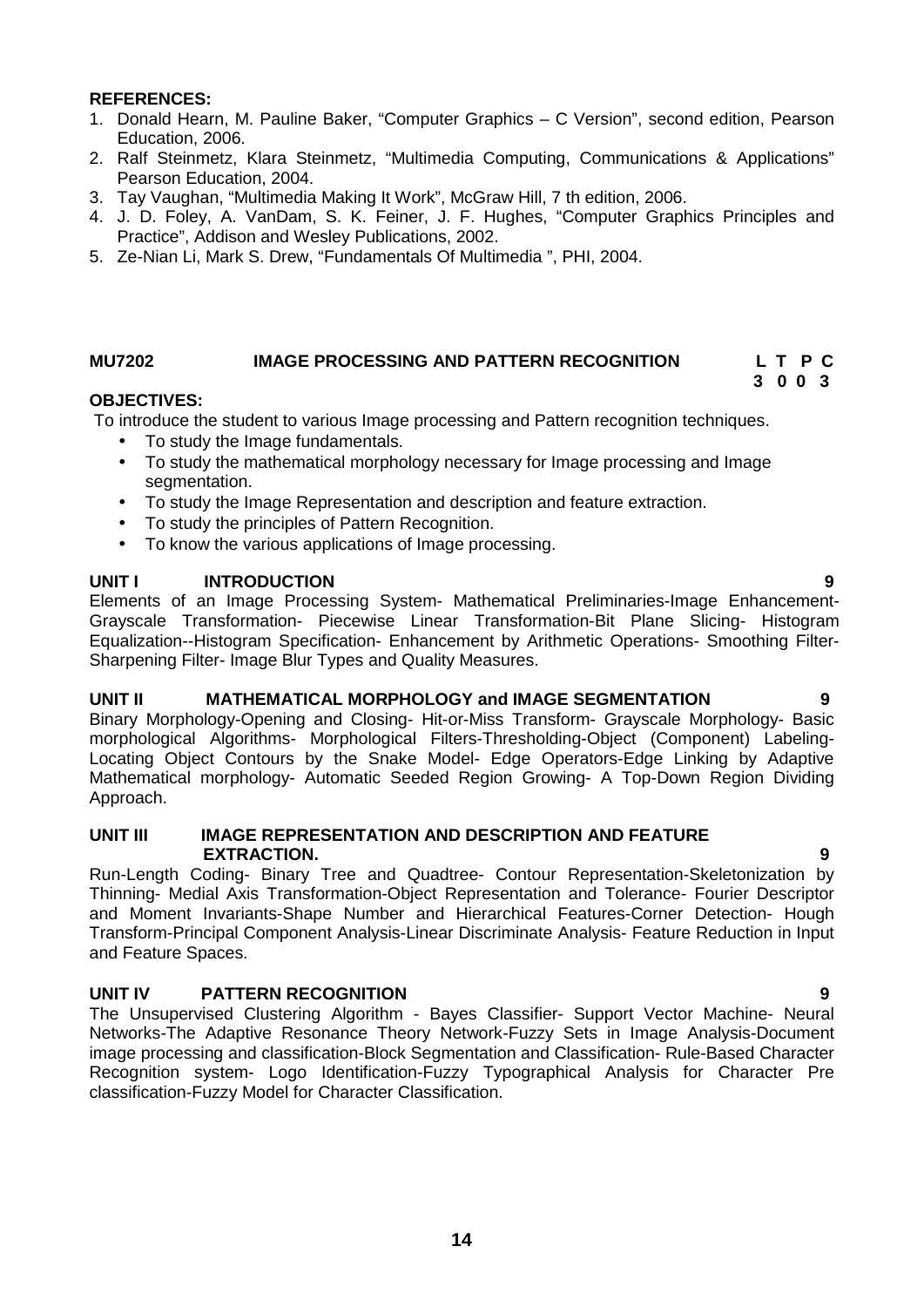## **UNIT V APPLICATIONS: 9**

Face and Facial Feature Extraction-Extraction of Head and Face Boundaries and Facial Features- Recognizing Facial Action Units-Facial Expression Recognition in JAFFE Database-Image Steganography- Types of Steganography- Applications of Steganography- Embedding Security and Imperceptibility- Examples of Steganography Software-Genetic Algorithm Based Steganography.

## **TOTAL : 45 PERIODS**

# **OUTCOMES:**

Upon Completion of the course. the students will be able

- To know the basic concepts in Image Processing.
- To segment the various types of Images.
- To represent the images in different forms
- To develop algorithms for Pattern Recognition
- To implement the features of Image processing in applications

### **REFERENCES:**

- 1. Frank Y Shih, Image Processing and Pattern Recognition: Fundamentals and Techniques-, Willey IEEE Press, April 2010.
- 2. Rafael C. Gonzalez, Richard E. Woods, Steven Eddins," Digital Image Processing using MATLAB", Pearson Education, Inc., 2004.
- 3. D.E. Dudgeon and R.M. Mersereau, "Multidimensional Digital Signal Processing", Prentice Hall Professional Technical Reference, 1990.
- 4. William K. Pratt, " Digital Image Processing", John Wiley, New York, 2002.
- 5. Milan Sonka et al, "Image Processing, Analysis and Machine Vision", Brookes/Cole, Vikas Publishing House, 2nd edition, 1999;
- 6. Sid Ahmed, M.A., "Image Processing Theory, Algorithms and Architectures", McGrawHill, 1995

# **IF7203 DATA WAREHOUSING AND DATA MINING L T P C**

**3 0 0 3**

### **OBJECTIVES:**

- To expose the students to the concepts of Data warehousing Architecture and Implementation
- To Understand Data mining principles and techniques and Introduce DM as a cutting edge business intelligence
- To learn to use association rule mining for handling large data
- To understand the concept of classification for the retrieval purposes
- To know the clustering techniques in details for better organization and retrieval of data
- To identify Business applications and Trends of Data mining

### **UNIT I DATA WAREHOUSE 8**

Data Warehousing - Operational Database Systems vs. Data Warehouses - Multidimensional Data Model - Schemas for Multidimensional Databases – OLAP Operations – Data Warehouse Architecture – Indexing – OLAP queries & Tools.

### **UNIT II DATA MINING & DATA PREPROCESSING 9**

Introduction to KDD process – Knowledge Discovery from Databases - Need for Data Pre processing – Data Cleaning – Data Integration and Transformation – Data Reduction – Data Discretization and Concept Hierarchy Generation.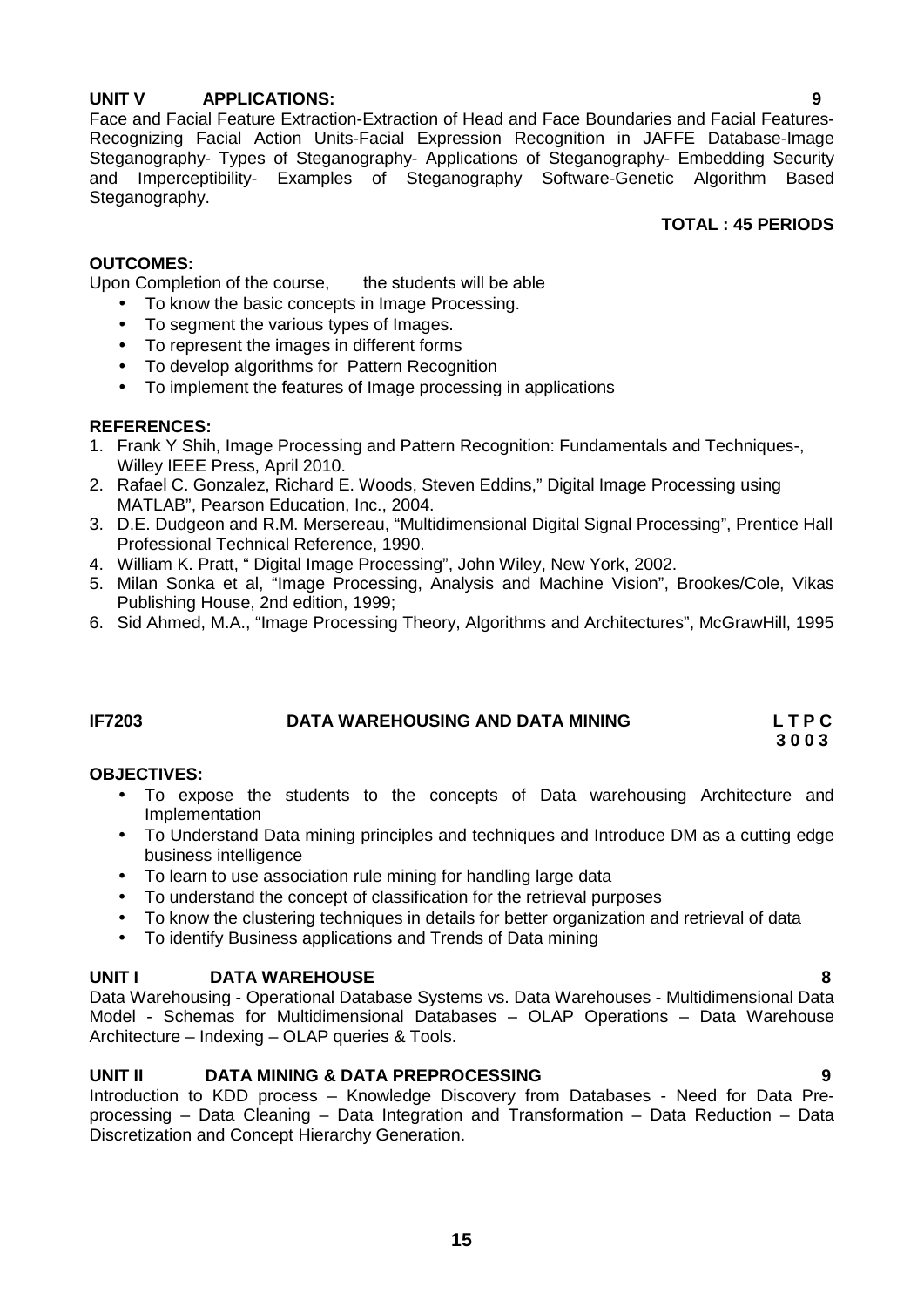# **UNIT III ASSOCIATION RULE MINING 8**

Introduction - Data Mining Functionalities - Association Rule Mining - Mining Frequent Itemsets with and without Candidate Generation - Mining Various Kinds of Association Rules - Constraint- Based Association Mining.

# **UNIT IV CLASSIFICATION & PREDICTION 10**

Classification vs. Prediction – Data preparation for Classification and Prediction – Classification by Decision Tree Introduction – Bayesian Classification – Rule Based Classification – Classification by Back Propagation – Support Vector Machines – Associative Classification – Lazy Learners – Other Classification Methods – Prediction – Accuracy and Error Measures – Evaluating the Accuracy of a Classifier or Predictor – Ensemble Methods – Model Section.

# **UNIT V CLUSTERING 10**

Cluster Analysis: - Types of Data in Cluster Analysis – A Categorization of Major Clustering Methods – Partitioning Methods – Hierarchical methods – Density-Based Methods – Grid-Based Methods – Model-Based Clustering Methods – Clustering High- Dimensional Data – Constraint- Based Cluster Analysis – Outlier Analysis. **TOTAL: 45 PERIODS**

### **OUTCOMES:**

Upon Completion of the course, the students will be able to

- Store voluminous data for online processing
- Preprocess the data for mining applications
- Apply the association rules for mining the data
- Design and deploy appropriate classification techniques
- Cluster the high dimensional data for better organization of the data
- Discover the knowledge imbibed in the high dimensional system
- Evolve Multidimensional Intelligent model from typical system
- Evaluate various mining techniques on complex data objects

### **REFERENCES:**

- 1. Jiawei Han and Micheline Kamber, "Data Mining Concepts and Techniques" Second Edition, Elsevier, Reprinted 2008.
- 2. K.P. Soman, Shyam Diwakar and V. Ajay, "Insight into Data mining Theory and Practice", Easter Economy Edition, Prentice Hall of India, 2006.
- 3. G. K. Gupta, "Introduction to Data Mining with Case Studies", Easter Economy Edition, Prentice Hall of India, 2006.
- 4. BERSON, ALEX & SMITH, STEPHEN J, Data Warehousing, Data Mining, and OLAP, TMH Pub. Co. Ltd, New Delhi, 2012
- 5. Pang-Ning Tan, Michael Steinbach and Vipin Kumar, "Introduction to Data Mining", Pearson Education, 2007
- 6. PRABHU Data Warehousing, PHI Learning Private Limited, New Delhi, 2012, ,
- 7. PONNIAH, PAULRAJ, Data Warehousing Fundamentals, John Wiley & Sons, New Delhi, 2011
- 8. MARAKAS, GEORGE M, Modern Data Warehousing, Mining, and Visualization, Pearson Education, 2011

### **MU7203 MULTIMEDIA DATABASES L T P C**

**3 0 0 3**

# **OBJECTIVES:**

- To study issues concerning both the traditional and modern database systems and technologies for multimedia data management.
- To understand the basic concepts and techniques pertinent to multimedia databases.
- To learn about Image databases and Text/Document databases, Audio and Video databases.
- To study and use advanced technologies to develop web-based multimedia applications.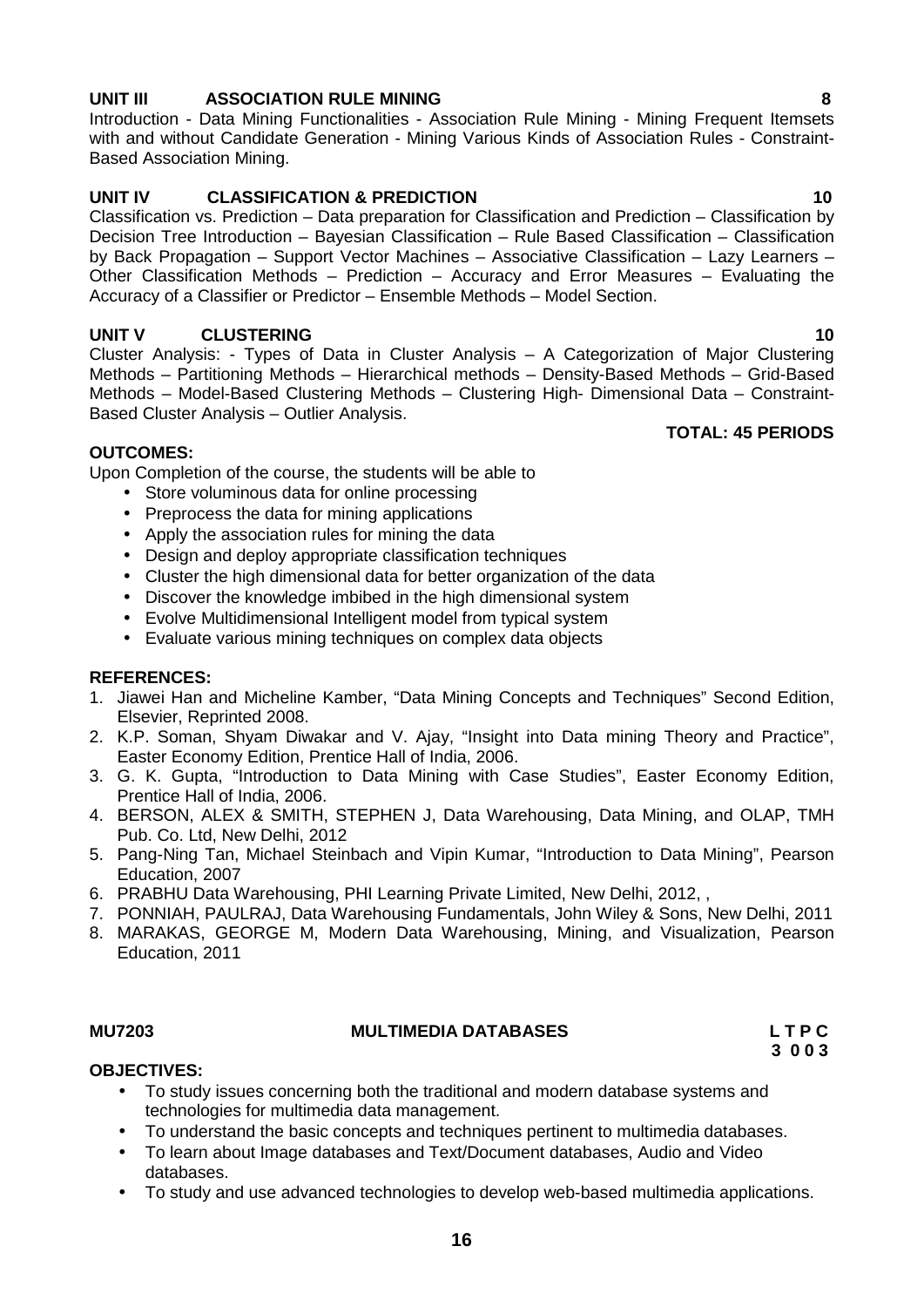### **UNIT I INTRODUCTION 9**

### An introduction to Object-oriented Databases; Multidimensional Data Structures k-d Trees, Point Quadtrees, The MX-Quadtree, R-Trees, comparison of Different Data Structures

### **UNIT II IMAGE DATABASES AND TEXT/DOCUMENT DATABASES 9**

Raw Images, Compressed Image Representations, Image Processing Segmentation, Similarity- Based Retrieval, Alternative Image DB Paradigms, Representing Image DBs with Relations, Representing Image DBs with R-Trees, Retrieving Images By Spatial Layout, Implementations Text/Document Databases Precision and Recall, Stop Lists, Word Stems, and Frequency Tables, Latent Semantic Indexing, TV-Trees, Other Retrieval Techniques

### **UNIT III VIDEO DATABASES & AUDIO DATABASES 9**

Video Databases Organizing Content of a Single Video, Querying Content of Video Libraries, Video Segmentation, video Standards Audio Databases A General Model of Audio Data, Capturing Audio Content through Discrete Transformation, Indexing Audio Data

### **UNIT IV MULTIMEDIA DATABASES 9**

Design and Architecture of a Multimedia Database, Organizing Multimedia Data Based on The Principle of Uniformity, Media Abstractions, Query Languages for Retrieving Multimedia Data, Indexing SMDSs with Enhanced Inverted Indices, Query Relaxation/Expansion, Web-based multimedia applications.

### **UNIT V OBJECT MODEL & SPATIAL DATABASES 9**

Creating Distributed Multimedia Presentations Objects in Multimedia Presentations, Specifying Multimedia Documents with Temporal Constraints, Efficient Solution of Temporal Presentation Constraints, Spatial Constraints. Introduction to Spatial Databases-Spatial Concepts and Data Models - Spatial Query Language - Spatial Storage and Indexing.

### **TOTAL: 45 PERIODS**

### **OUTCOMES:**

- Provides a basic study of the development of fundamental database systems.
- Understand the most fundamental MDBMS concepts and techniques
- Acquire knowledge of Image databases, Text/Document databases, Audio and Video databases.
- Grasp the modern database technologies suitable for multimedia data management, and
- Apply some of the advanced technologies such as spatial databases to develop web-based multimedia applications.

### **REFERENCES:**

- 1. V.S. Subrahmanian," Principles of Multimedia Database Systems", Morgan Kauffman, 2<sup>nd</sup> Edition,2013.
- 2. Shashi Shekhar, Sanjiv Chawla ,"Spatial Databases", Pearson Education, 2002.
- 3. Lynne Dunckley,"Multimedia Databases An object relational approach", Pearson Education, 2003.
- 4. B.Prabhakaran,Multimedia Database Systems, Kluwer Academic,1997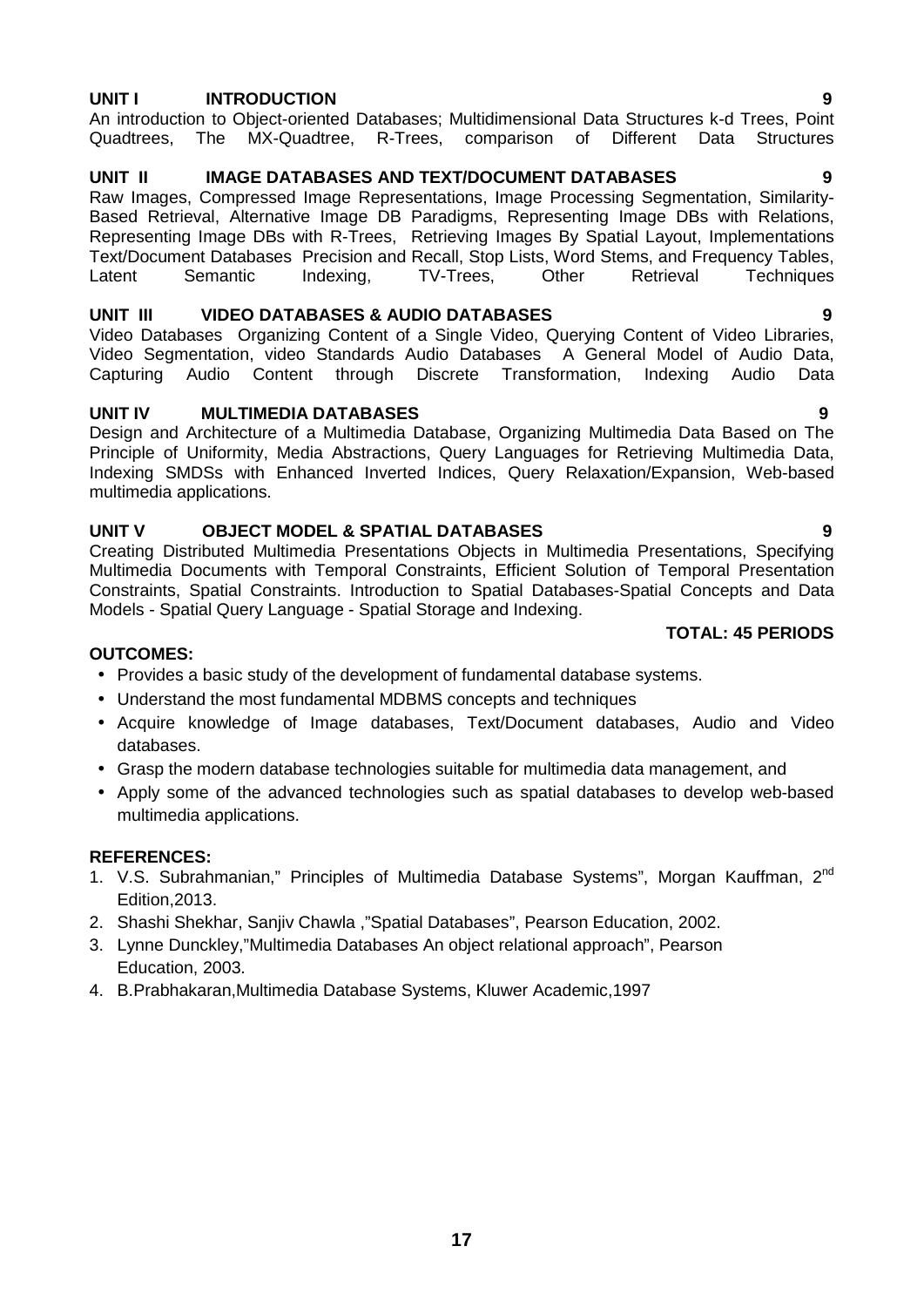## **MU7211 GRAPHICS AND IMAGING LABORATORY L T P C**

**TOTAL: 45 PERIODS**

**0 0 3 2**

### **OBJECTIVES:**

- To understand the basics of different 2D and 3D transformations
- To get an understanding of animation and authoring tools
- To understand the concepts of 2D and 3D viewing and clipping
- To gain the knowledge of interactive multimedia applications.
- 1. Line drawing algorithm, Circle drawing algorithms, Ellipse drawing algorithm
- 2. 2D transformations
- 3. Clipping algorithms
- 4. 3D Graphics using OpenGL, 3D viewing, 3D transformations
- 5. Developing interactive multimedia applications:

The case studies are

- Authoring a 2D presentation: (storyboard, design layout, collect the content, Presentation)
- Mini project using any of the popular authoring tools (say, flash, director, dreamweaver)
- Creating simple 3D animations and visualizations
- Multimedia encyclopaedia
- Multimedia security systems
- Multimedia mail and documents
- Visual Information Systems.

## **OUTCOMES:**

Upon Completion of the course, the students should be able to

- Implement various transformations on 2D and 3D
- Develop algorithms for viewing, clipping
- Build multimedia interactive applications.

# **MU7212 MUTIMEDIA DATABASE LABORATORY L T P C**

### **OBJECTIVES:**

- To study the design of databases for applications.
- To practice DBMS query language SQL and embedded programming.
- 1. Database Querying Nested queries, Sub queries and Joins
- 2. Triggers & Transaction Control
- 3. Embedded SQL & Database Connectivity with Front End Tools
- 4. PL/SQL Procedures and Functions
- 5. Developing Multimedia Database Applications like **case studies** such as:
	- Interactive image and Video retrieval system
	- Executive information systems
	- Remote consulting systems
	- Video conferencing
	- Image and Video Indexing
	- Searching Image Documents

### **TOTAL: 45 PERIODS**

### **OUTCOMES:**

To design databases for various applications such as Image and Video Retrieval, Indexing.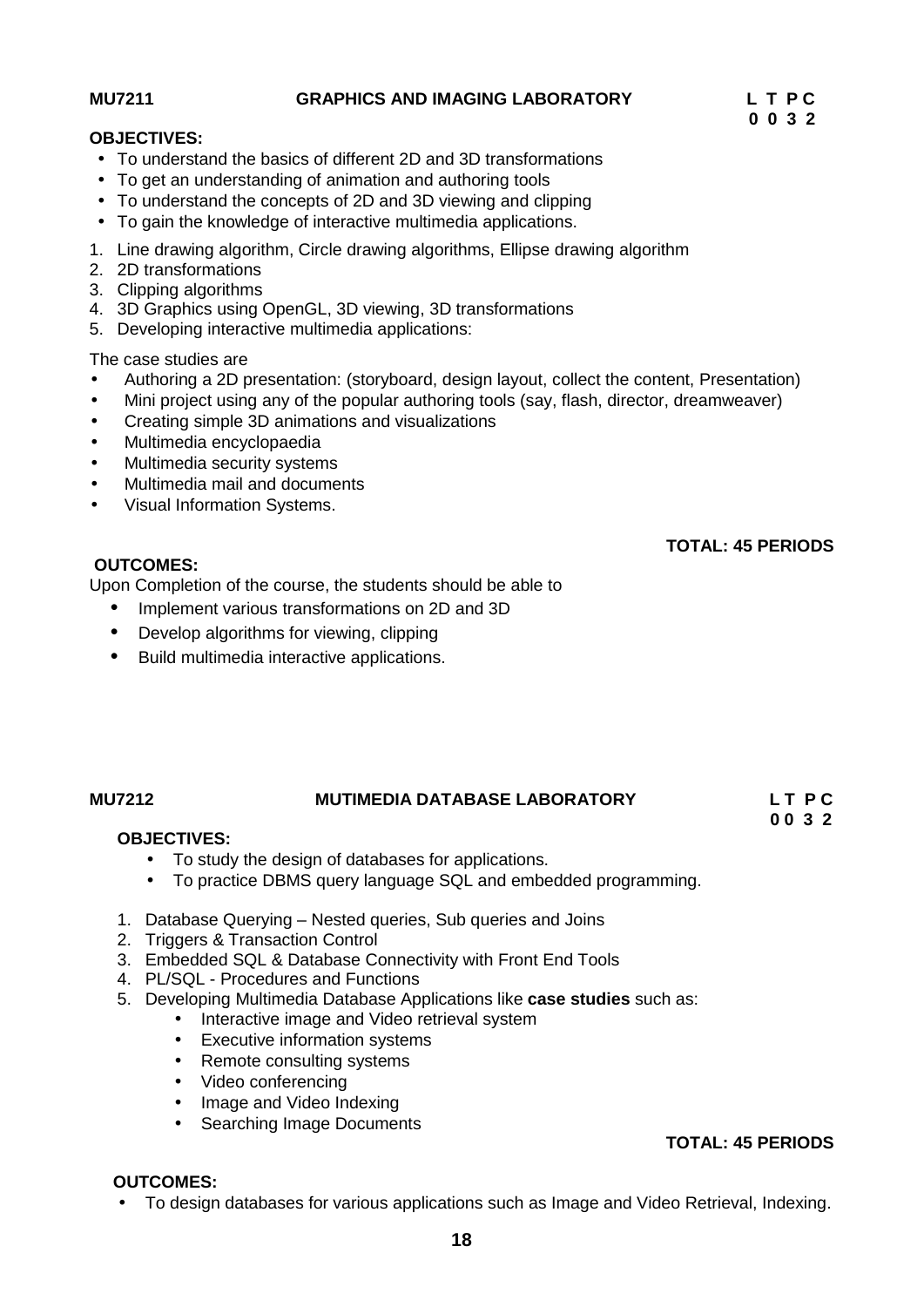- ACM/Elsevier/IETE/IEEE Transactions. • Multimedia compression
	- Multimedia Data structures and Indexing
	- Image segmentation techniques
	- Feature Extraction and Classification
	- Protocols for routing techniques for multimedia data.
	- Techniques for Multimedia security.
	- Multimedia Databases Queries and Transactions.

**TOTAL :30 PERIODS**

**3 0 0 3**

# **MU7301 3D MODELING AND RENDERING L T P C**

### **OBJECTIVES:**

- To understand the basics of different geometrical shapes modeling
- To appreciate the different aspects of visibility of an objects
- To get an understanding of rendering real natural scene
- To understand the concepts of radiocity and kinematics in animation

### **UNIT I MATHEMATICS FOR MODELING 9**

Vector tools and polar co-ordinates – Vectors fundamentals-Representations of key geometric objects – Intersection of lines, planes and polygons, clipping algorithms – 2D and 3D Affine transformation – 3D Viewing – 3D rendering pipeline - Camera movements - Introduction to OpenGL programming – Geometric transformation & viewing – projection & perspective transformation

### **UNIT II MODELING SHAPES 9**

Introduction – solid modeling – polyhedra – Extruded shapes – tessellation - Mesh approximation of smooth objects – Bezier Curves – B-splines – NURBS – Interpolation -

Hierarchical and physical modeling – Hidden surface removal algorithms- Opengl - curve & surface – Interactive graphics

### **UNIT III SHADING & ILLUMINATION MODELS 9**

Shading models – Flat shading – smooth shading – Reflections – Diffuse and secular reflection - Adding color - Antialiasing techniques – Dithering techniques - creating more shades and color – Opengl – specular highlights – spotlight – blending – reflections – applying colors- real world lights

### **UNIT IV TEXTURE AND RENDERING 9**

Procedural and bitmaps textures - texture mapping or image – bump mapping – Environmental mapping – Magnification and minification, Minmapped textures – Ray tracing techniques - adding textures on to curved surfaces – tiling – fractals – Opengl – texture mapping

### **UNIT V COMPUTER ANIMATION 9**

Raster methods – Design of animation sequences – animation techniques – Key-frame systems – motion specification – direct, kinematics, dynamics – rigid body animation – radiosity – collision detection – Graphics file format – Opengl animation procedures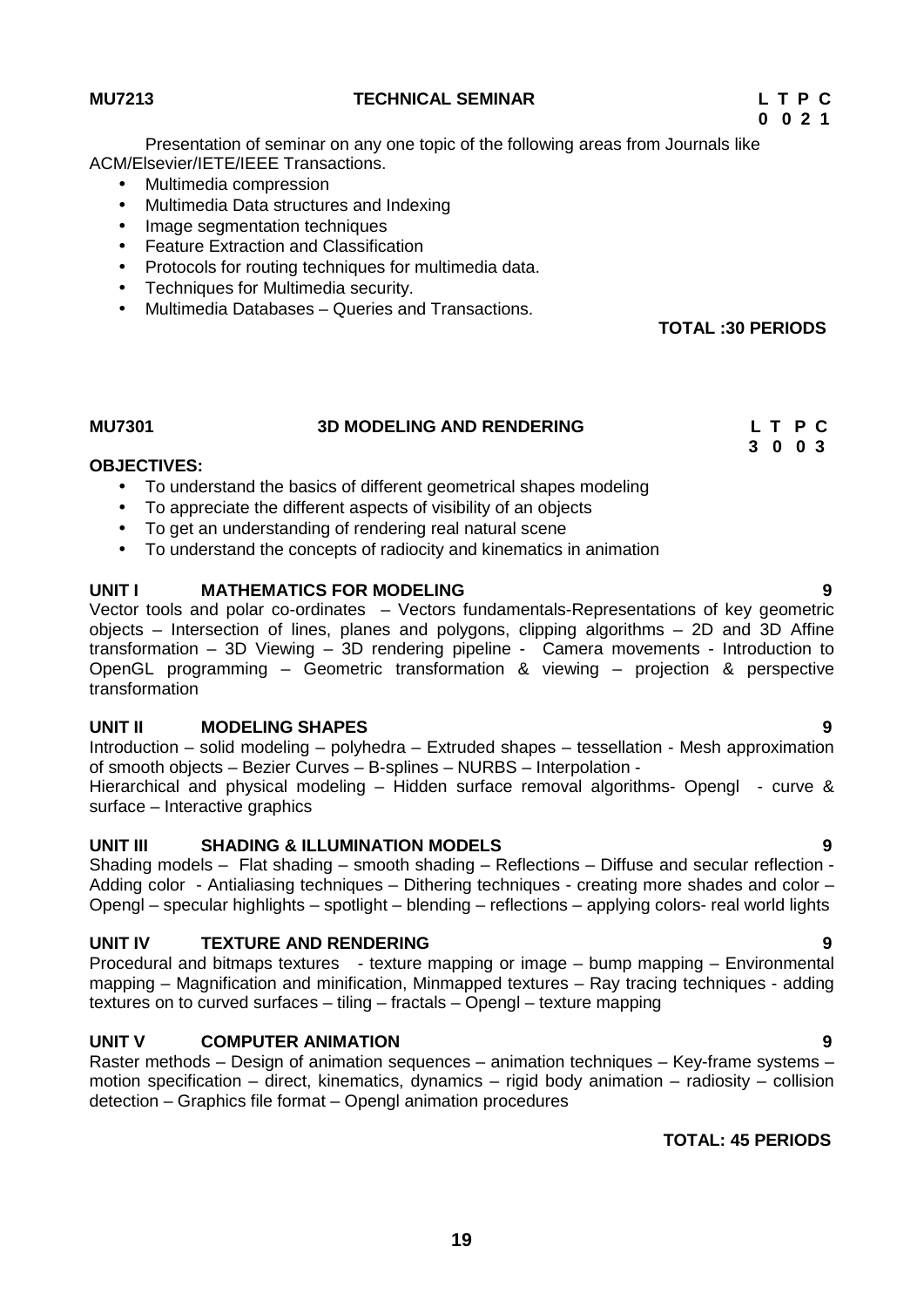Upon completion of the course, the students will be able to

- Design different polygons and real world objects
- Apply rendering techniques to make objects more realistic
- Apply lighting techniques to objects realism
- Analyze and Design an animation game

### **REFERENCES:**

- 1. F.S. Hill Jr., Stephen Kelly, " Computer Graphics Using OpenGL", 3<sup>rd</sup> Edition, Persons Education/PHI Learing, 2007.
- 2. Donald Hearn, M. Pauline Baker, " Computer Graphics with OpenGL", 3<sup>rd</sup> Edition, Pearson Education, 2012.

| <b>MU7001</b> | AUDIO VIDEO BROAD CASTING SYSTEMS | LTPC |
|---------------|-----------------------------------|------|
|               |                                   | 300  |

### **OBJECTIVES:**

- To gain knowledge about the Standards in the real world service creations.
- To know about new generation set-top boxes, hand-held devices, and PC add-in cards.
- Understand MPEG-2 System Standards.

### **UNIT I INTRODUCTION TO BROADCASTING 9**

Frequency bands – Propagation and Modulation- Radio and Television Transmission System- Transmitting Antennas and Systems - RF System Maintenance – Test Equipments – Audio Test and Measurements – Video Signal Measurement and Analysis.

### **UNIT II DATA BROADCASTING 9**

Introduction to data Broadcasting- Data Broadcasting system overview and Architecture- Mpeg 2 Transport Basics- Data Categorization- Service Description Frame work – Synchronized Streaming Encapsulation – Data Piping Protocol.

# **UNIT III DESIGN AND INSTALLATION OF VIDEO AND AUDIO SYSTEMS 9**

Basics Of Television - Analog Video Fundamentals – Digital Video Fundamentals – Analog Audio fundamentals - Digital Audio Fundamentals – Data Multiplexing – Transition to DTD.

### **UNIT IV AUDIO VIDEO STREAMING 9**

Introduction to streaming media – Video Encoding – Audio Encoding – Preprocessing –Stream Serving – Web Casting –Media Players- Applications for Streaming Media – Content Distribution.

### **UNIT V ALGORITHMS AND INTERFACES 9**

Color Introduction to Luma and Chroma – Introduction to Component SDTV – Introduction to HDTV – Digital Video Interfaces – Filtering And Sampling – Image Digitization and Reconstructions – Perceptions and Visual Activity – DeInterlacing – DV Compressions - Digital television Standards.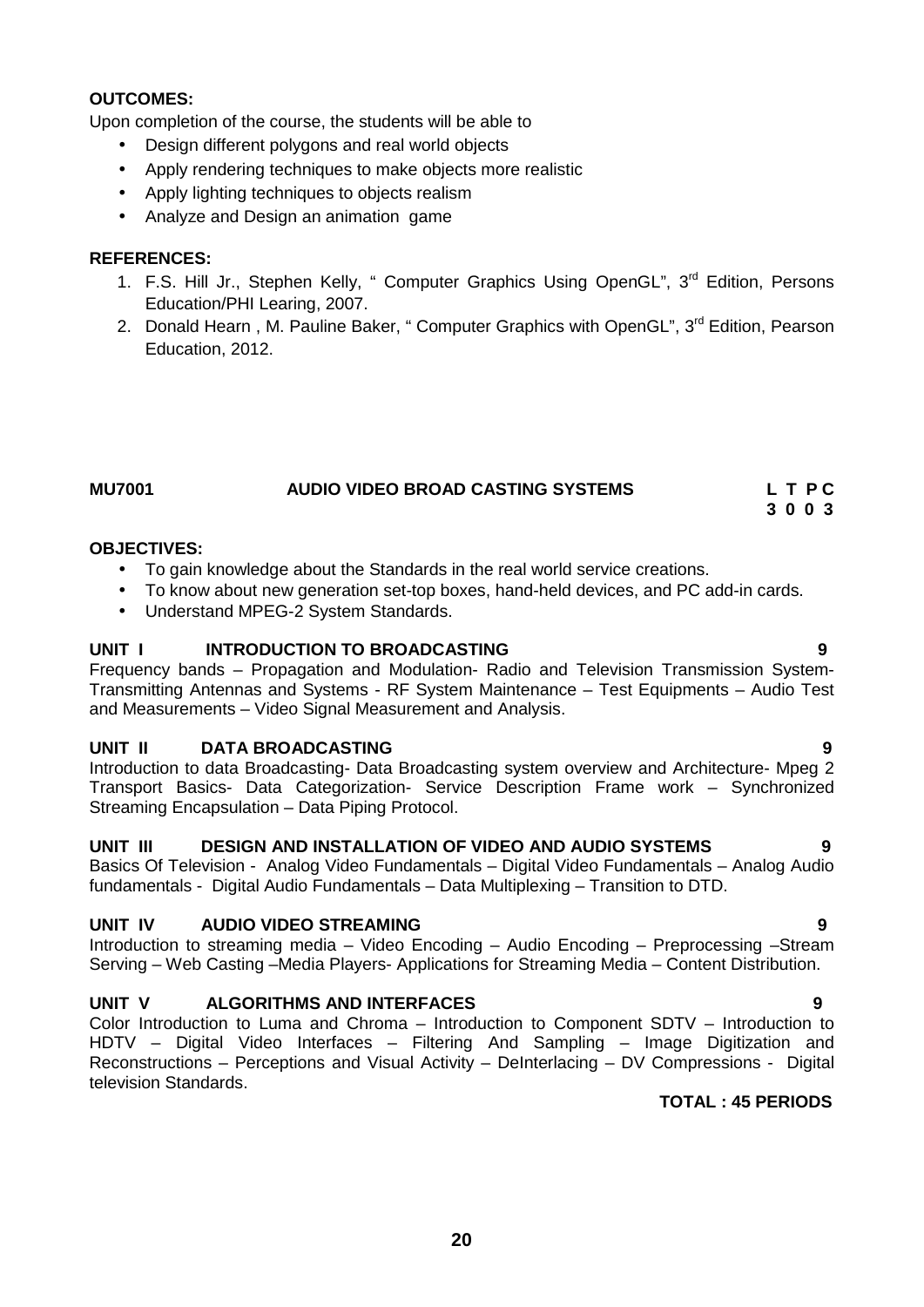- To Implement the Standards in the real world service creations.
- To work with new generation set-top boxes, hand-held devices, and PC add-in cards.
- To design various video streaming techniques.

### **REFERENCES:**

- 1. David Austerberry ,"The technology of video and audio streaming", Elsevier,  $2^{nd}$  edition, 2005
- 2. Richards.S Chernock, Regis J.cainon, Micheal A. Dolan, John R.Mick JR," Data
- 3. Broadcasting Understanding the ATCS Data Broadcasting Standerds", Tata Mcgraw Hill , 2001
- 4. Charles Poynton Morgan Kaufman Publishers,"Digital Video And HDTV Algorith and Interfaces" Charles Poynton – Morgan Kaufman Publishers,2007
- 5. Jerry C. Whitaker ,"Standard Handbook of Broadcast Engineering", Mcgraw Hill
- 6. Publications,2005
- 7. Michael Robin and Michel Poulin ,"Digital Television Fundamentals Design and
- 8. Installation of Video And Audio Systems" Tata Mcgraw Hill, Second Edition, 2000.

### **MU7002 WEB PROGRAMMING TECHNIQUES L T P C 3 0 0 3**

### **OBJECTIVES:**

- To understand the issues in the design of web application development
- To learn the concepts of client side and server side technologies
- To understand and learn the importance of java based security solutions
- To learn the concept of other framework

### **UNIT I INTRODUCTION 9**

Internet Principles – Basic Web Concepts – Client/Server model – Retrieving data from Internet – Scripting Languages – Perl Programming – Next Generation Internet – Protocols and applications.

### **UNIT II COMMON GATEWAY INTERFACE PROGRAMMING 9**

HTML forms – CGI Concepts – HTML tags Emulation – Server–Browser communication – E–mail generation – CGI Client side Applets – CGI Server Side Applets – Authorization and Security – CGI programs using Perl.

## **UNIT III XML 9**

Creating Markup with XML – Document Type Definition – Schemas – Document Object Model – Simple API for XML – Extensible Stylesheet languages – Formatting Objects –Xpath – XLink and XPointer – Introduction to SOAP – Case Studies – Custom markup languages.

### **UNIT IV SERVER SIDE PROGRAMMING 9**

Dynamic Web Content – Server Side – Communication – Active and Java Server Pages – Firewalls – Proxy Servers – Web Service Implementation.

### **UNIT V ONLINE APPLICATIONS 9**

Simple applications – On–line Databases – Monitoring User Events – Plug–ins – Database connectivity – Internet Information Systems – EDI application in business –Internet commerce – Customization of Internet commerce.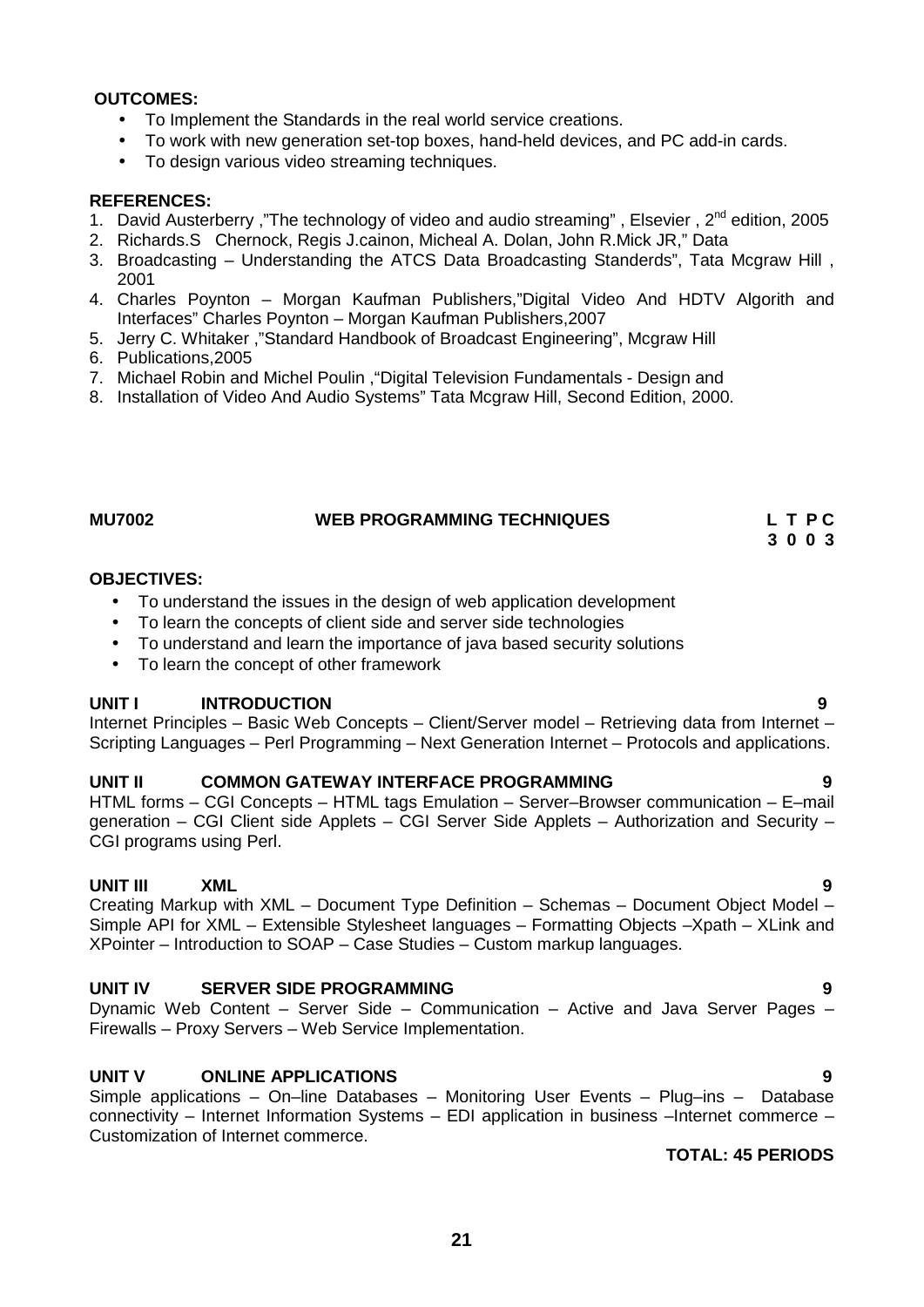The student should be able to work with

- Design and development of web applications using various models
- Web application development using HTML and scripting technologies
- Web application development using advanced features
- Security features supported in java
- Design and development of applications using other frameworks

### **REFERENCES:**

- 1. Deitel and Deitel, Nieto, Sadhu, "XML How to Program", Pearson Education publishers, 2001.
- 2. Eric Ladd, Jim O' Donnel, " Using HTML 4, XML and Java", Prentice Hall of India QUE, 1999.
- 3. Jeffy Dwight, Michael Erwin and Robert Niles, "Using CGI", prentice Hall of India QUE, 1999
- 4. Scot Johnson, Keith Ballinger, Davis Chapman, "Using Active Server Pages", Prentice Hall of India, 1999.
- 5.Gustavo Rossi, Oscar Pastor, Daniel Schwabe, Luis Olsina, "Web Engineering Modelling and Implementing web Applications", Springer, 2008.

# **MU7003 CREATIVITY, INNOVATION AND PRODUCT DEVELOPMENT L T P C**

### **OBJECTIVES:**

- To understand the issues in the need of creativity and innovation.
- To learn the concepts of project selection and its purpose.
- To understand and learn the importance of new product development.
- To learn and design of creative application in different domain.

### **UNIT I INTRODUCTION 8**

The process of technological innovation – factors contributing to successful technological innovation – the need for creativity and innovation – creativity and problem solving – brain storming different techniques.

### **UNIT II PROJECT SELECTION AND EVALUATION 8**

Collection of ideas and purpose of project – Selection criteria – screening ideas for new products (evaluation techniques).

### **UNIT III NEW PRODUCT DEVELOPMENT 7**

Research and new product development – Patents – patent search – Patent laws – International code for patents – Intellectual property rights (IPR).

### **UNIT IV NEW PRODUCT PLANNING 7**

Design of proto type – testing – quality standards – marketing research – introducing new products.

# **UNIT V LABORATORY 15**

Creative design – Model Preparation – Testing – cost evaluation – Patent application

### **TOTAL :45 PERIODS**

## **OUTCOMES:**

### **Students should be able to work with**

- Comparison of different technological innovation
- Analysis and design of Project selection and evaluation.
- Implementation of new product development.
- Design and implementation of creative applications in different domain areas.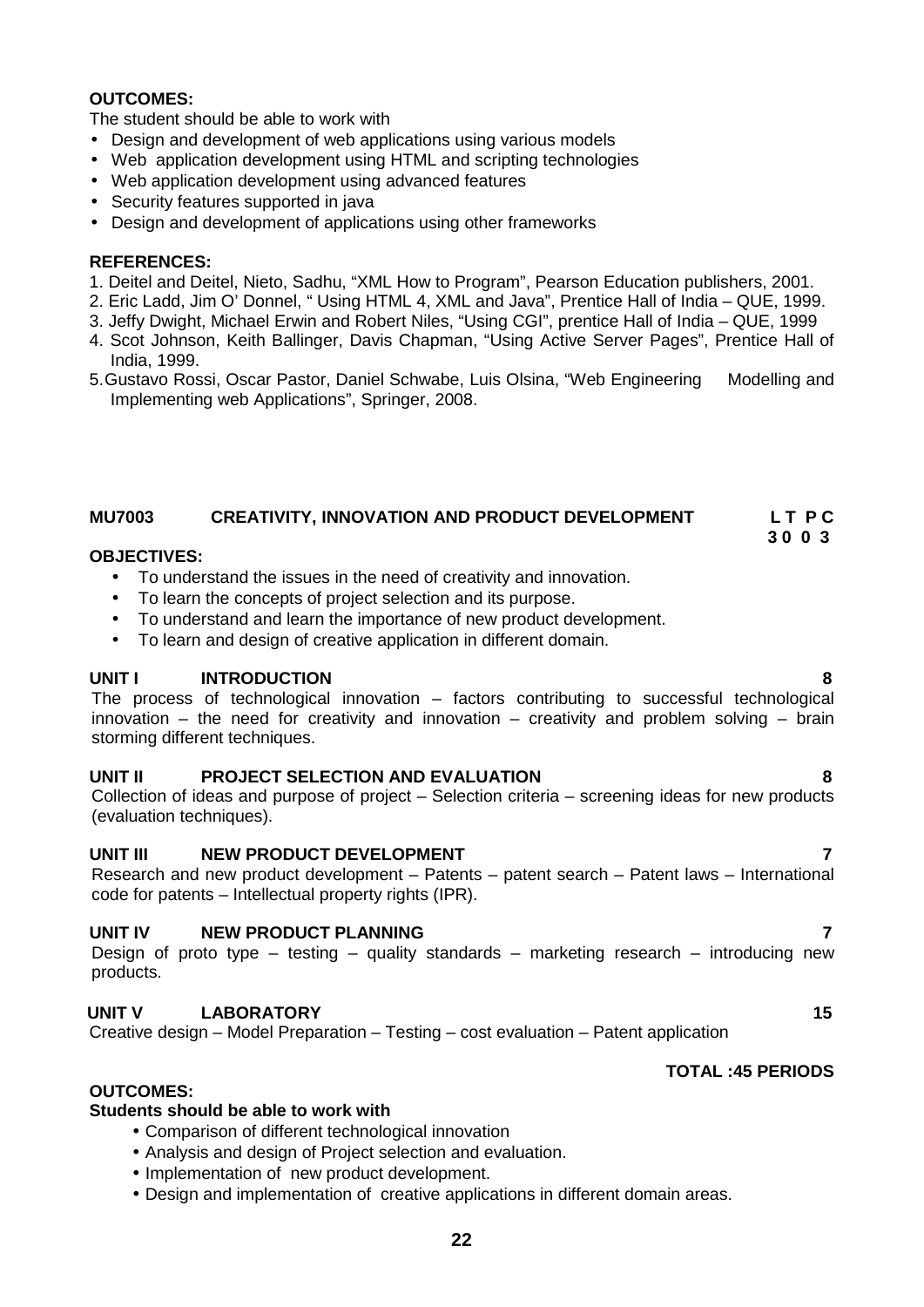- 1. Harry Nystrom, "Creativity and Innovation", John Wiley & Sons, 1979.
- 2. Brain Twiss, "Managing Technological Innovation", Pitman Publishing Ltd., 1992.
- 3. Harry B.Watton, "New Product Planning", Prentice-Hall Inc., 1992.
- 4. P.N.Khandwalla, "Fourth Eye (Excellence through Creativity), Wheeler Publishing, Allahabad, 1992.
- 5. I.P.R. Bulletins, TIFAC, New Delhi, 1997.

### **CP7018 LANGUAGE TECHNOLOGIES L T P C**

# **3 0 0 3**

### **COURSE OBJECTIVES:**

- To understand the mathematical foundations needed for language processing
- To understand the representation and processing of Morphology and Part-of Speech **Taggers**
- To understand different aspects of natural language syntax and the various methods used for processing syntax
- To understand different methods of disambiguating word senses
- To know about various applications of natural language processing
- To learn the indexing and searching processes of a typical information retrieval system and to study NLP based retrieval systems
- To gain knowledge about typical text categorization and clustering techniques

### **UNIT I INTRODUCTION 9**

Natural Language Processing – Mathematical Foundations – Elementary Probability Theory – Essential information Theory - Linguistics Essentials - Parts of Speech and Morphology – Phrase Structure – Semantics – Corpus Based Work.

# **UNIT II WORDS 9**

Collocations – Statistical Inference – n-gram Models – Word Sense Disambiguation – Lexical Acquisition.

## **UNIT III GRAMMAR 9**

Markov Models – Part-of-Speech Tagging – Probabilistic Context Free Grammars – Parsing.

### **UNIT IV INFORMATION RETRIEVAL 9**

Information Retrieval Architecture – Indexing - Storage – Compression Techniques – Retrieval Approaches – Evaluation - Search Engines - Commercial Search Engine Features – Comparison - Performance Measures – Document Processing - NLP based Information Retrieval – Information Extraction.

# **UNIT V TEXT MINING 9**

Categorization – Extraction Based Categorization – Clustering - Hierarchical Clustering - Document Classification and Routing - Finding and Organizing Answers from Text Search – Text Categorization and Efficient Summarization using Lexical Chains – Machine Translation - Transfer Metaphor - Interlingual and Statistical Approaches.

# **TOTAL: 45 PERIODS**

### **OUTCOMES:**

Upon completion of the course, the students will be able to

- Identify the different linguistic components of given sentences
- Design a morphological analyser for a language of your choice using finite state automata concepts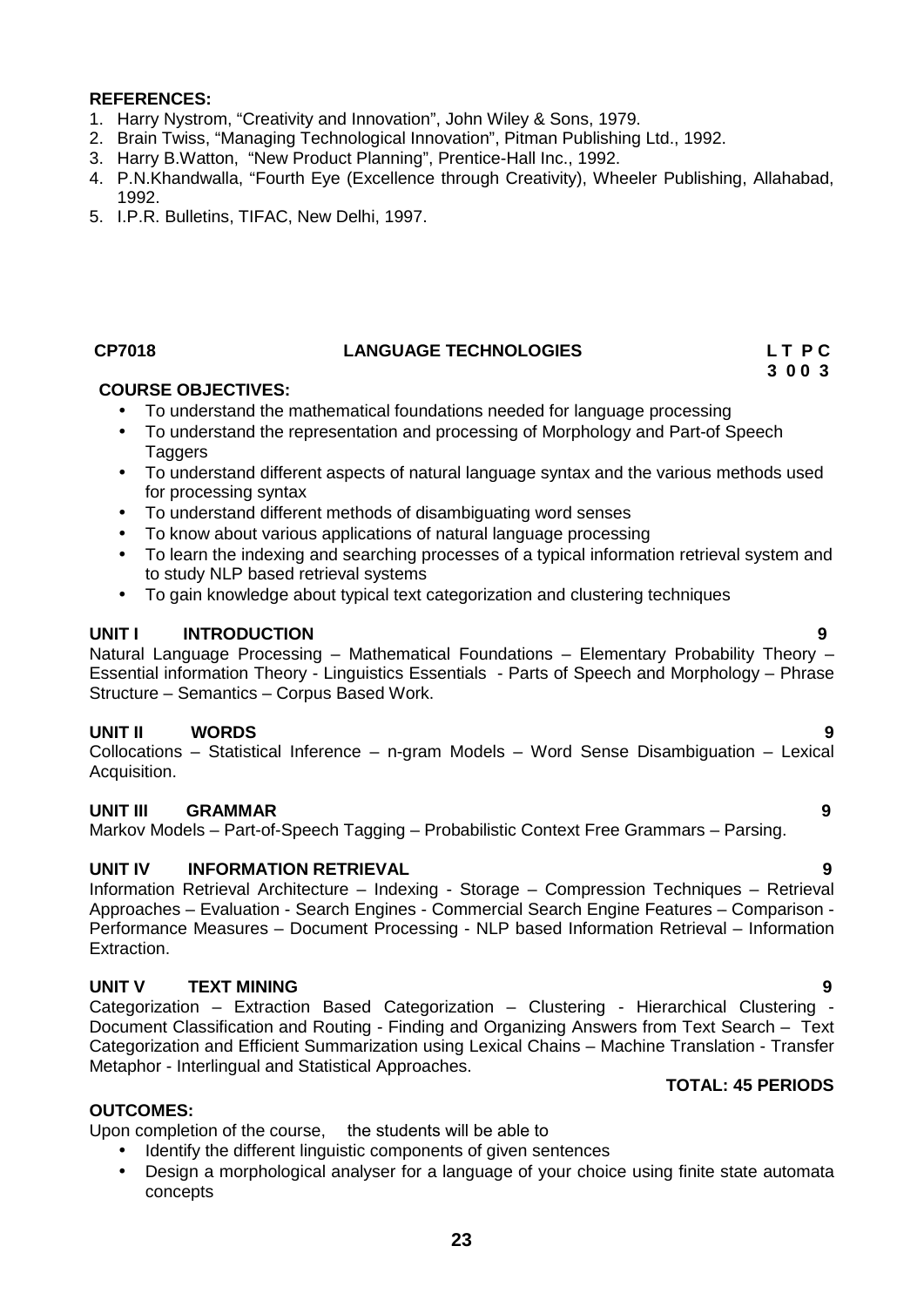- Implement a parser by providing suitable grammar and words
- Discuss algorithms for word sense disambiguation
- Build a tagger to semantically tag words using WordNet
- Design an application that uses different aspects of language processing.

- 1. Christopher D. Manning and Hinrich Schutze, "Foundations of Statistical Natural Language Processing", MIT Press, 1999.
- 2. Daniel Jurafsky and James H. Martin, "Speech and Language Processing", Pearson, 2008.
- 3. Ron Cole, J. Mariani, et al., "Survey of the State of the Art in Human Language Technology", Cambridge University Press, 1997.
- 4. Michael W. Berry, "Survey of Text Mining: Clustering, Classification and Retrieval", Springer Verlag, 2003.
- $\sqrt{2}$

### **MU7004 SERVICE ORIENTED ARCHITECTURE L T P C**

### **COURSE OBJECTIVES:**

- To understand various architecture for application development
- To learn the importance of SOA in Application Integration
- To learn web service and SOA related tools

### **UNIT I SOA BASICS 9**

Software Architecture – Types of IT Architecture –  $SOA - Evolution - Key components$ perspective of SOA – Enterprise-wide SOA – Architecture – Enterprise Applications – Solution Architecture for enterprise application – Software platforms for enterprise Applications – Patterns for SOA – SOA programming models

### **UNIT II SOA ANALYSIS AND DESIGN 9**

Service-oriented Analysis and Design – Design of Activity, Data, Client and business process services – Technologies of SOA – SOAP – WSDL – JAX – WS – XML WS for .NET – Service integration with ESB – Scenario – Business case for SOA – stakeholder OBJECTIVES – benefits of SPA –Cost Savings

### **UNIT III SOA GOVERNANCE 9**

SOA implementation and Governance – strategy – SOA development – SOA governance – trends in SOA – event-driven architecture – software s a service – SOA technologies – proof-of-concept – process orchestration – SOA best practices

### **UNIT IV SOA IMPLEMENTATION 9**

SOA based integration – integrating existing application – development of web services – Integration - SOA using REST – RESTful services – RESTful services with and without JWS – Role of WSDL,SOAP and Java/XML mapping in SOA – JAXB Data binding.

### **UNIT V APPLICATION INTEGRATION 9**

JAX –WS 2.0 client side/server side development – Packaging and Deployment of SOA component – SOA shopper case study –WSDL centric java WS with SOA-J – related software – integration through service composition (BPEL) – case study - current trends.

### **TOTAL: 45 PERIODS**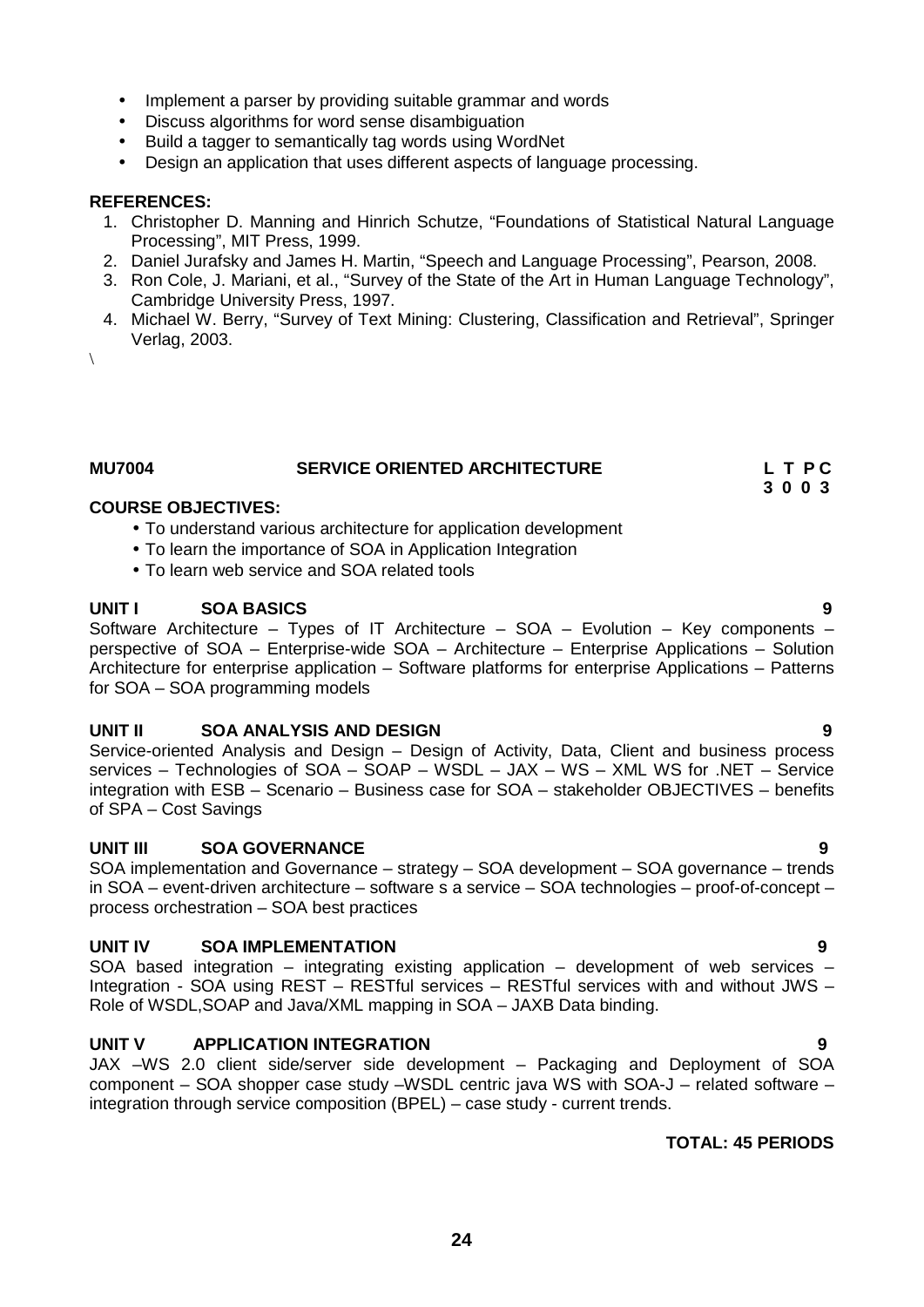### **Students should be able to work with**

- Comparison of different IT architecture
- Analysis and design of SOA based applications
- Implementation of web service and realization of SOA
- Implementation of RESTful services
- Design and implementation of SOA based Application Integration using BPEL

### **REFERENCES:**

- 1. Shankar Kambhampaly, "Service–Oriented Architecture for Enterprise Applications",Wiley 2008.
- 2. Mark D. Hansen, "SOA using Java Web Services", Practice Hall, 2007.
- 3. Waseem Roshen, "SOA-Based Enterprise Integration", Tata McGraw-HILL, 2009.

### **MU7005 NON LINEAR EDITING L T P C**

### **OBJECTIVES:**

- To introduce the broad perceptive of linear and nonlinear editing concepts.
- To understand the concept of Storytelling styles.
- To be familiar with the audio and video recording.
- To apply different media tools.
- To learn and understand the concepts of AVID XPRESS DV 4.

### **UNIT I FUNDAMENTALS 9**

Evolution of filmmaking - linear editing - non-linear digital video - Economy of Expression - risks associated with altering reality through editing.

### **UNIT II STORYTELLING 9**

Storytelling styles in a digital world through jump cuts, L-cuts, match cuts, cutaways, dissolves, split edits - Consumer and pro NLE systems - digitizing images - managing resolutions mechanics of digital editing - pointer files - media management.

### **UNIT III USING AUDIO AND VIDEO 9**

Capturing digital and analog video – importing audio – putting video on – exporting digital video to tape – recording to CDs and VCDs.

### **UNIT IV WORKING WITH FINAL CUT PRO 9**

Working with clips and the Viewer - working with sequences, the Timeline, and the canvas - Basic Editing - Adding and Editing Testing Effects - Advanced Editing and Training Techniques - Working with Audio - Using Media Tools - Viewing and Setting Preferences.

### **UNIT V WORKING WITH AVID XPRESS DV 4 9**

Starting Projects and Working with Project Window - Using Basic Tools and Logging - Preparing to Record and Recording - Importing Files - Organizing with Bins - Viewing and Making Footage - Using Timeline and Working in Trim Mode - Working with Audio - Output Options.

### **TOTAL: 45 PERIODS**

### **OUTCOMES:**

- Compare the strengths and limitations of Nonlinear editing.
- Identify the infrastructure and significance of storvtelling.
- Apply suitable methods for recording to CDs and VCDs.
- Address the core issues of advanced editing and training techniques.
- Design and develop projects using AVID XPRESS DV 4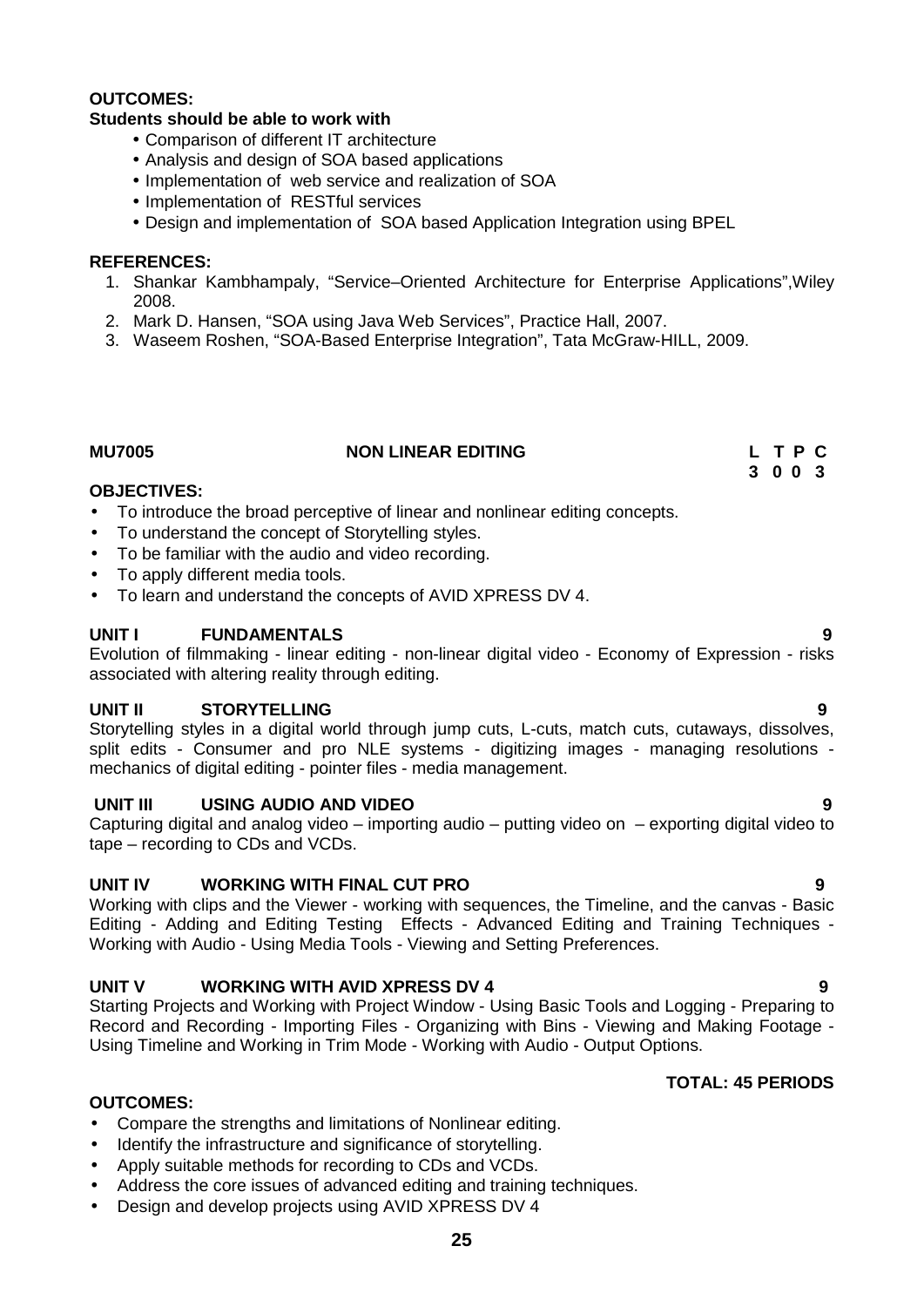- 1. Robert M. Goodman and Partick McGarth, "Editing Digital Video: The Complete Creative and Technical Guide", Digital Video and Audio, McGraw-Hill 2003.
- 2. Keith Underdahl, "Digital Video for Dummies", Third Edition, Dummy Series, 2001.
- 3. Final Cut Pro 6 User Manual, 2004.
- 4. Avid Xpress DV 4 User Guide, 2007.

# **NE7071 WEB DESIGN AND MANAGEMENT L T P C**

### **COURSE OBJECTIVES:**

- To understand the issues and process of Web design.
- To learn the concepts of Web design patterns and page design.
- To understand and learn the scripting languages with design of web applications.
- To learn the maintenance and evaluation of web design management.

### **UNIT I SITE ORGANIZATION AND NAVIGATION 9**

User centered design – Web medium – Web design process – Evaluating process – Site types and architectures – Navigation theory – Basic navigation practices – Search – Site maps.

### **UNIT II ELEMENTS OF PAGE DESIGN 9**

Browser compatible design issues - Pages and Layout – Templates – Text – Color – Images – Graphics and Multimedia - GUI Widgets and Forms – Web Design patterns

### **UNIT III SCRIPTING LANGUAGES 10**

Client side scripting: XHTML – DHTML– JavaScript– XML Server side scripting: Perl – PHP – ASP/JSP Designing a Simple web application

### **UNIT IV PRE-PRODUCTION MANAGEMENT 8**

Principles of Project Management – Web Project Method – Project Road Map – Project Clarification – Solution Definition – Project Specification – Content – Writing and Managing content.

### **UNIT V PRODUCTION, MAINTENANCE AND EVALUATION 9**

Design and Construction – Testing, Launch and Handover – Maintenance – Review and Evaluation – Case Study.

### **OUTCOMES:**

Upon completion of the course, the students will be able to

- Identify the various issues of web design process and evaluation.
- Determine templates for web pages and layout.
- Develop simple web applications using scripting languages.
- Determine the various issues of web project development.
- Address the core issues of web page maintenance and evaluation.

# **TOTAL: 45 PERIODS**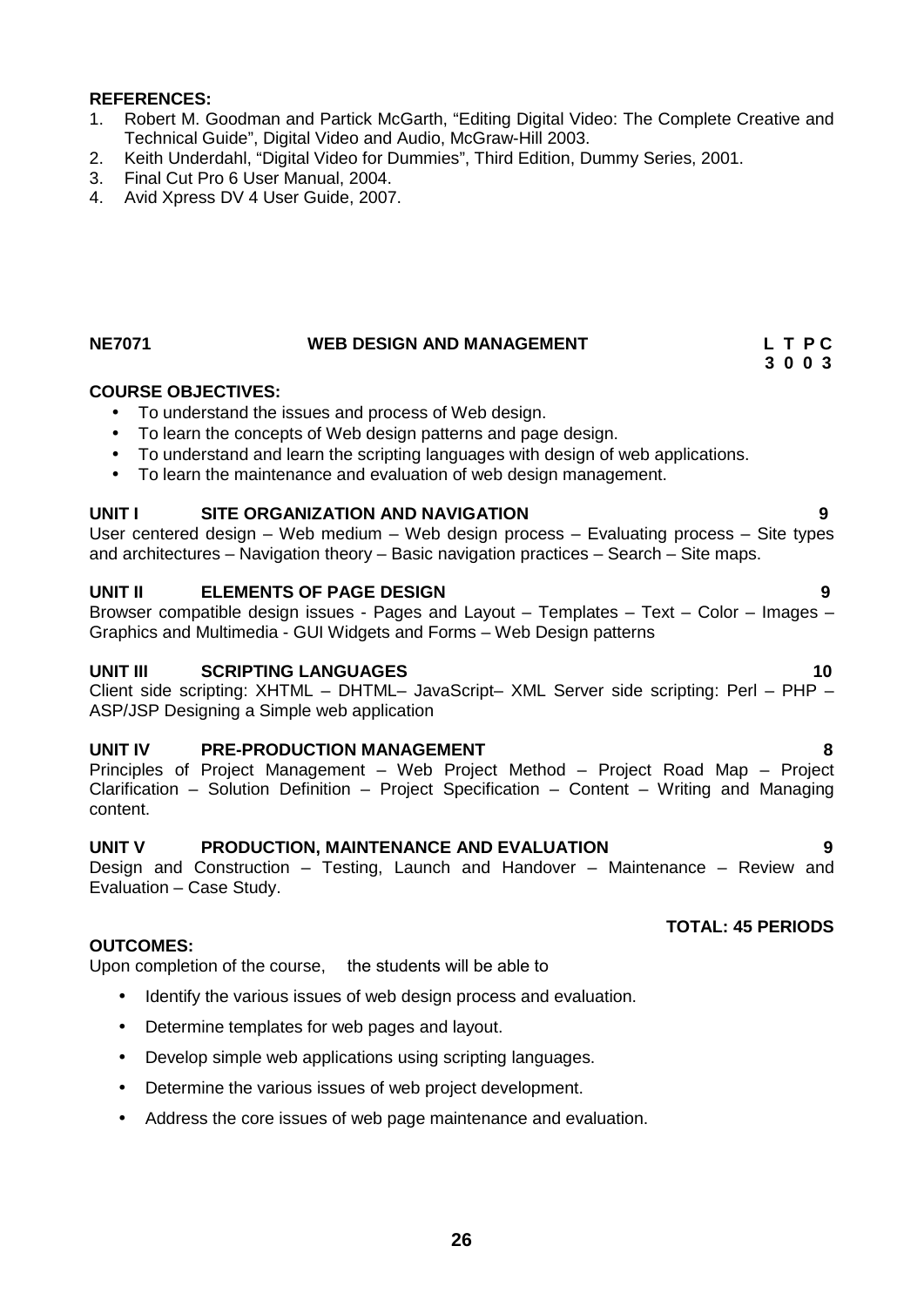- 1. Themas A. Powell, "The Complete Reference Web Design", Tata McGraw Hill, Third Edition, 2003.
- 2. Ashley Friedlein, "Web Project Management", Morgan Kaufmann Publishers, 2001.
- 3. H. M. Deitel, P. J. Deitel, A. B. Goldberg, "Internet and World Wide Web How to Program", Third Edition, Pearson Education 2004.
- 4. Joel Sklar, "Principles of Web Design", Thomson Learning, 2001.
- 5. Van Duyne, Landay, and Hong "The Design of Sites: Patterns for creating winning web sites", 2<sup>nd</sup> Edition, Prentice Hall, 2006.
- 6. Lynch, Horton and Rosenfeld, "Web Style Guide: Basic Design Principles for Creating Web Sites", 2<sup>nd</sup> Edition, Yale University Press, 2002.

### **MU7006 VISUALIZATION TECHNIQUES L T P C 3 0 0 3**

### **OBJECTIVES:**

- To understand the importance of data visualization
- To know the different types of visualization techniques
- To create various visualizations

### **UNIT I INTRODUCTION 9**

Introduction – Issues – Data Representation – Data Presentation – Common Mistakes in design.

### **UNIT II FOUNDATIONS FOR DATA VISUALIZATION 9**

Visualization stages – Experimental Semiotics based on Perception Gibson's Affordance theory – A Model of Perceptual Processing – power of visual perception-Types of Data-visualization and data objects.

### **UNIT III COMPUTER VISUALIZATION 9**

Non-Computer Visualization – Computer Visualization Exploring Complex Information Spaces – Fisheye Views – Applications – Comprehensible Fisheye views – Fisheye views for 3D data – Interacting with visualization

### **UNIT IV MULTIDIMENSIONAL VISUALIZATION 9**

One Dimension – Two Dimensions – Three Dimensions – Multiple Dimensions – Trees – Web Works – Data Mapping Document Visualization – Workspaces.

### **UNIT V CASE STUDIES 9**

Small interactive calendars – Selecting one from many – Web browsing through a key hole – Communication analysis – Archival analysis

### **OUTCOMES:**

The student will be able

- To compare various visualization techniques.
- To design creative visualizations.
- To apply visualization over different types of data.

### **REFERENCES:**

- 1. Colin Ware, "Information Visualization Perception for Design" Morgon Kaufmann Publishers, 2nd edition, 2004.
- 2. Robert Spence "Information visualization Design for interaction", Pearson Education, 2nd Edition, 2007
- 3. Stephen Few, "Information Dashboard Design**-**The Effective Visual Communication of Data" O'Reilly ,1st Edition, 2006
- 4. Stuart.K.Card, Jock.D.Mackinlay and Ben Shneiderman, "Readings in Information Visualization Using Vision to think", Morgan Kaufmann Publishers.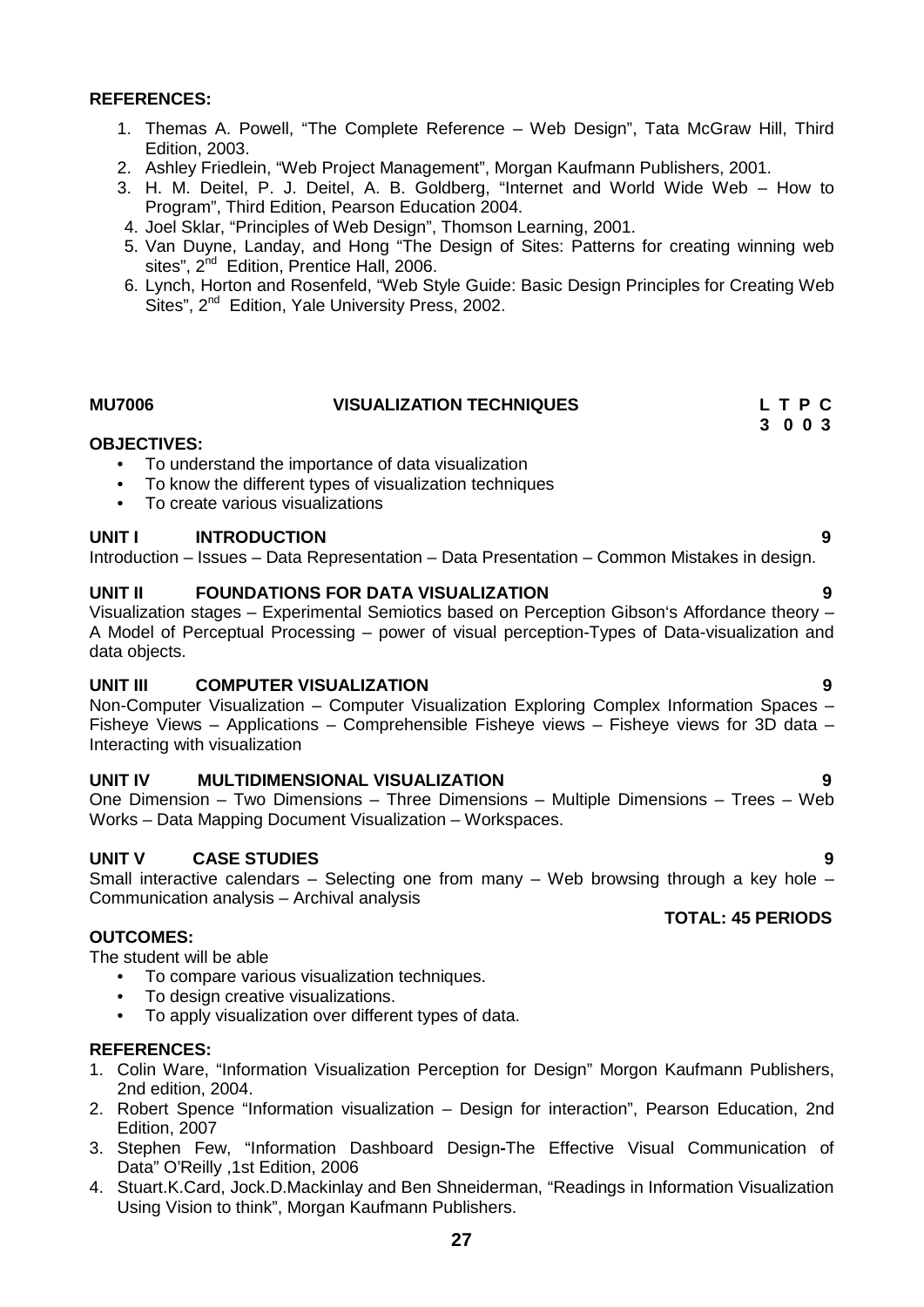### **OBJECTIVES**

- To understand the mathematical foundations needed for speech processing
- To understand the basic concepts and algorithms of speech processing and synthesis
- To familiarize the students with the various speech signal representation, coding and recognition techniques
- To appreciate the use of speech processing in current technologies and to expose the students to real– world applications of speech processing

### **UNIT I FUNDAMENTALS OF SPEECH PROCESSING 9**

Introduction – Spoken Language Structure – Phonetics and Phonology – Syllables and Words – Syntax and Semantics – Probability, Statistics and Information Theory – Probability Theory – Estimation Theory – Significance Testing – Information Theory.

### **UNIT II SPEECH SIGNAL REPRESENTATIONS AND CODING 9**

Overview of Digital Signal Processing – Speech Signal Representations – Short time Fourier Analysis – Acoustic Model of Speech Production – Linear Predictive Coding – Cepstral Processing – Formant Frequencies – The Role of Pitch – Speech Coding – LPC Coder.

## **UNIT III SPEECH RECOGNITION 9**

Hidden Markov Models – Definition – Continuous and Discontinuous HMMs – Practical Issues – Limitations. Acoustic Modeling – Variability in the Speech Signal – Extracting Features – Phonetic Modeling – Adaptive Techniques – Confidence Measures – Other Techniques.

## **UNIT IV TEXT ANALYSIS 9**

Lexicon – Document Structure Detection – Text Normalization – Linguistic Analysis – Homograph Disambiguation – Morphological Analysis – Letter-to-sound Conversion – Prosody – Generation schematic – Speaking Style – Symbolic Prosody – Duration Assignment – Pitch Generation

### **UNIT V SPEECH SYNTHESIS 9**

Attributes – Formant Speech Synthesis – Concatenative Speech Synthesis – Prosodic Modification of Speech – Source-filter Models for Prosody Modification – Evaluation of TTS Systems.

### **TOTAL: 45 PERIODS**

### **OUTCOMES:**

Upon completion of the course, the students will be able to

- Identify the various temporal, spectral and cepstral features required for identifying speech units – phoneme, syllable and word
- Determine and apply Mel-frequency cepstral coefficients for processing all types of signals
- Justify the use of formant and concatenative approaches to speech synthesis
- Identify the apt approach of speech synthesis depending on the language to be processed
- Determine the various encoding techniques for representing speech.

### **REFERENCES:**

- 1. Xuedong Huang, Alex Acero, Hsiao-Wuen Hon, "Spoken Language Processing A guide to Theory, Algorithm and System Development", Prentice Hall PTR, 2001.
- 2. Thomas F.Quatieri, "Discrete-Time Speech Signal Processing", Pearson Education, 2002.
- 3. Lawrence Rabiner and Biing-Hwang Juang, "Fundamentals of Speech Recognition", Prentice Hall Signal Processing Series, 1993.
- 4. Sadaoki Furui, "Digital Speech Processing: Synthesis, and Recognition, Second Edition, (Signal Processing and Communications)", Marcel Dekker, 2000.
- 5. Joseph Mariani, "Language and Speech Processing", Wiley, 2009.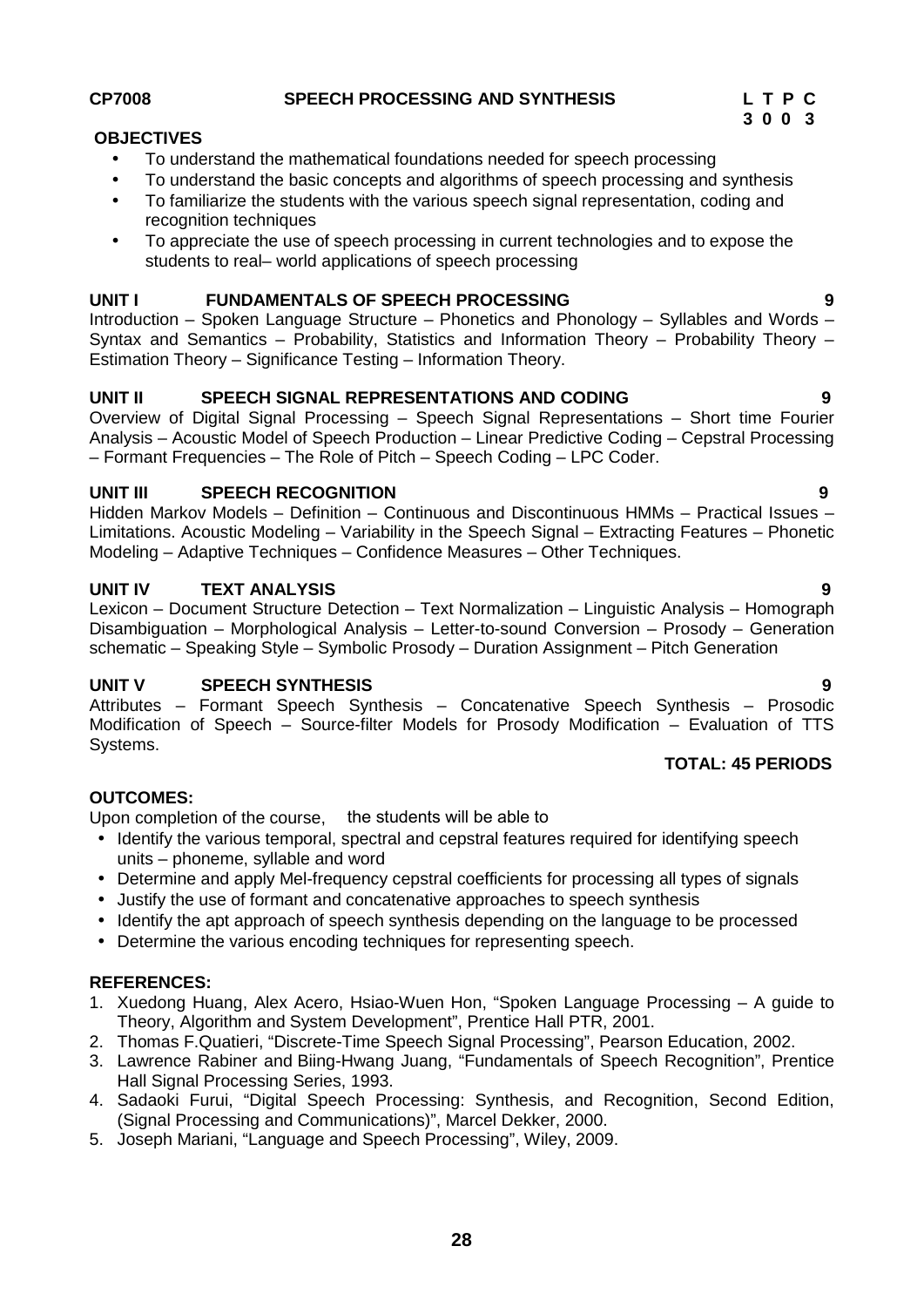To understand the design of cloud Services. • To learn to design the trusted cloud Computing system

# **UNIT I CLOUD ARCHITECTURE AND MODEL 9**

 To understand the concept of Virtualization To be familiar with the lead players in cloud. To understand the features of cloud simulator

To be able to set up a private cloud.

Technologies for Network-Based System – System Models for Distributed and Cloud Computing – NIST Cloud Computing Reference Architecture.

Cloud Models:- Characteristics – Cloud Services – Cloud models (IaaS, PaaS, SaaS) – Public vs Private Cloud –Cloud Solutions - Cloud ecosystem – Service management – Computing on demand.

# **UNIT II VIRTUALIZATION 9**

Basics of Virtualization - Types of Virtualization - Implementation Levels of Virtualization - Virtualization Structures - Tools and Mechanisms - Virtualization of CPU, Memory, I/O Devices - Virtual Clusters and Resource management – Virtualization for Data-center Automation.

# **UNIT III CLOUD INFRASTRUCTURE 9**

Architectural Design of Compute and Storage Clouds – Layered Cloud Architecture Development – Design Challenges - Inter Cloud Resource Management – Resource Provisioning and Platform Deployment – Global Exchange of Cloud Resources.

# **UNIT IV PROGRAMMING MODEL 9**

Parallel and Distributed Programming Paradigms – Map Reduce , Twister and Iterative Map Reduce – Hadoop Library from Apache – Mapping Applications - Programming Support - Google App Engine, Amazon AWS - Cloud Software Environments -Eucalyptus, Open Nebula, Open Stack, Aneka, CloudSim

# **UNIT V SECURITY IN THE CLOUD 9**

Security Overview – Cloud Security Challenges and Risks – Software-as-a-Service Security – Security Governance – Risk Management – Security Monitoring – Security Architecture Design – Data Security – Application Security – Virtual Machine Security - Identity Management and Access Control – Autonomic Security.

# **TOTAL:45 PERIODS**

# **OUTCOMES:**

- Compare the strengths and limitations of cloud computing
- Identify the architecture, infrastructure and delivery models of cloud computing
- Apply suitable virtualization concept.
- Choose the appropriate cloud player
- Choose the appropriate Programming Models and approach.
- Address the core issues of cloud computing such as security, privacy and interoperability
- Design Cloud Services
- Set a private cloud

To introduce the broad perceptive of cloud architecture and model

To apply different cloud programming model as per need.

**COURSE OBJECTIVES:**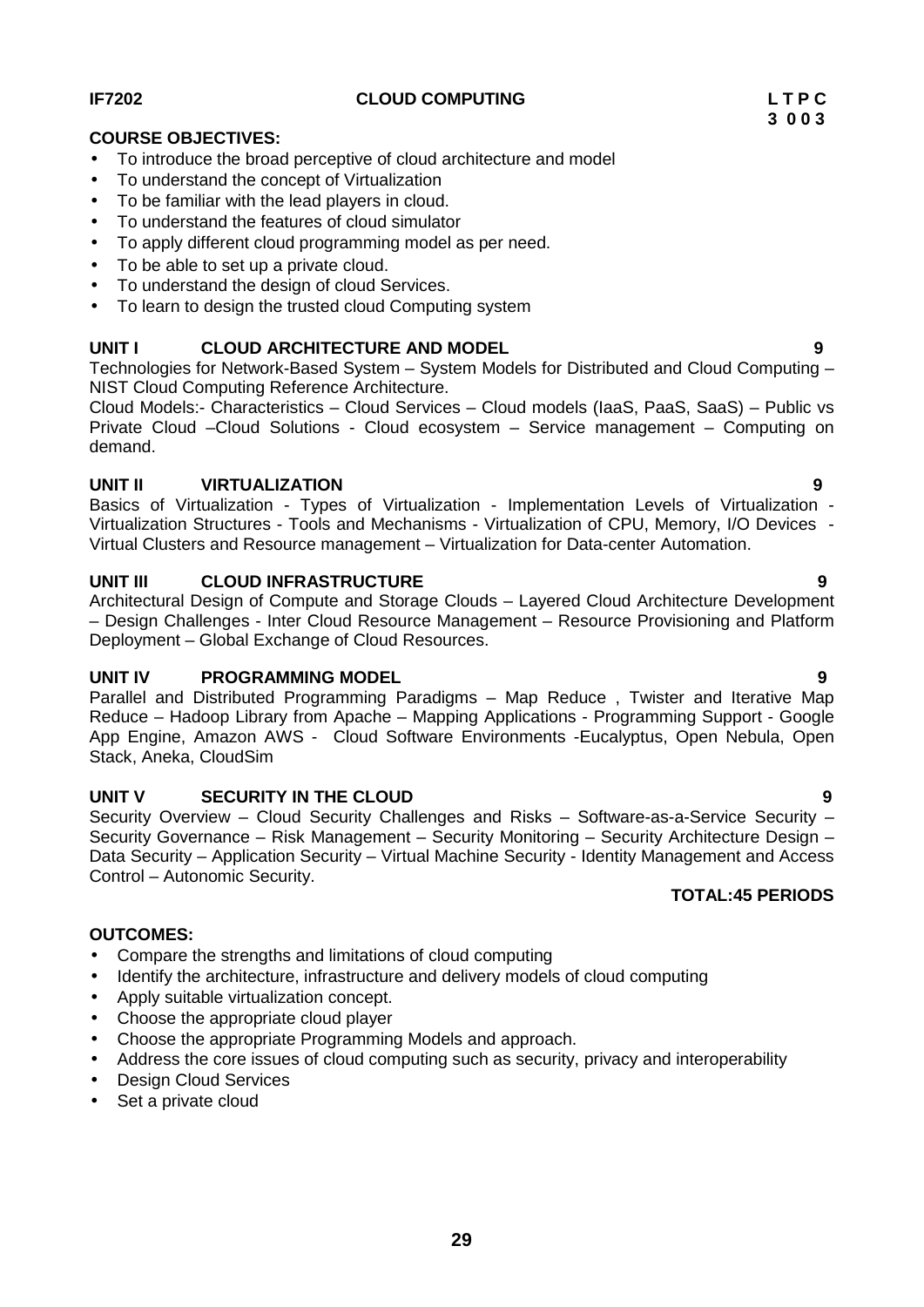- 1. Kai Hwang, Geoffrey C Fox, Jack G Dongarra, "Distributed and Cloud Computing, From Parallel Processing to the Internet of Things", Morgan Kaufmann Publishers, 2012.
- 2. John W.Rittinghouse and James F.Ransome, "Cloud Computing: Implementation, Management, and Security", CRC Press, 2010.
- 3. Toby Velte, Anthony Velte, Robert Elsenpeter, "Cloud Computing, A Practical Approach", TMH, 2009.
- 4. Kumar Saurabh, "Cloud Computing insights into New-Era Infrastructure", Wiley India,2011.
- 5. George Reese, "Cloud Application Architectures: Building Applications and Infrastructure in the Cloud" O'Reilly
- 6. James E. Smith, Ravi Nair, "Virtual Machines: Versatile Platforms for Systems and Processes", Elsevier/Morgan Kaufmann, 2005.
- 7. Katarina Stanoevska-Slabeva, Thomas Wozniak, Santi Ristol, "Grid and Cloud Computing A Business Perspective on Technology and Applications", Springer.
- 8. Ronald L. Krutz, Russell Dean Vines, "Cloud Security A comprehensive Guide to Secure Cloud Computing", Wiley – India, 2010.
- 9. Rajkumar Buyya, Christian Vecchiola, S.Thamarai Selvi, 'Mastering Cloud Computing", TMGH,2013.
- 10. Gautam Shroff,Enterprise Cloud Computing,Cambridge University Press,2011
- 11. Michael Miller, Cloud Computing,Que Publishing,2008
- 12. Nick Antonopoulos, Cloud computing,Springer Publications,2010

## **MU7007 VIRTUAL REALITY L T P C**

# **3 0 0 3**

### **COURSE OBJECTIVES:**

- To impart the fundamental aspects, principles of virtual reality technology
- To gain knowledge about applications of virtual reality

### **UNIT I INTRODUCTION 9**

Introduction to Virtual Reality – Definition – Three I's of Virtual Reality – Virtual Reality Vs 3D Computer Graphics – Benefits of Virtual Reality - Components of VR System - Input Devices – 3D Position Trackers -Performance Parameters – Types of Trackers - Navigation and Manipulation Interfaces – Gesture Interfaces – Types of Gesture Input Devices. Output Devices – Graphics Display – Human Visual System – Personal Graphics Displays – Large Volume Displays – Sound Displays – Human Auditory System.

### **UNIT II ARCHITECTURE 9**

Computing Architectures of VR – Rendering Principle – Graphics and Haptics Rendering –PC Graphics Architecture – Graphics Accelerators – Graphics Benchmarks – Workstation Based Architectures – Sun Blade 1000 Architecture – SGI Infinite Reality Architecture – Distributed VR Architectures – Multipipeline Synchronization – Collocated Rendering Pipelines – Distributed Virtual Environments.

### **UNIT III MODELING 9**

Modeling – Geometric Modeling – Virtual Object Shape – Object Visual Appearance – Kinematics Modeling – Transformation Matrices – Object Position – Transformation Invariants –Object Hierarchies – Viewing the 3D World – Physical Modeling – Collision Detection – Surface Deformation – Force Computation – Force Smoothing and Mapping – Behavior Modeling – Model Management.

# **30**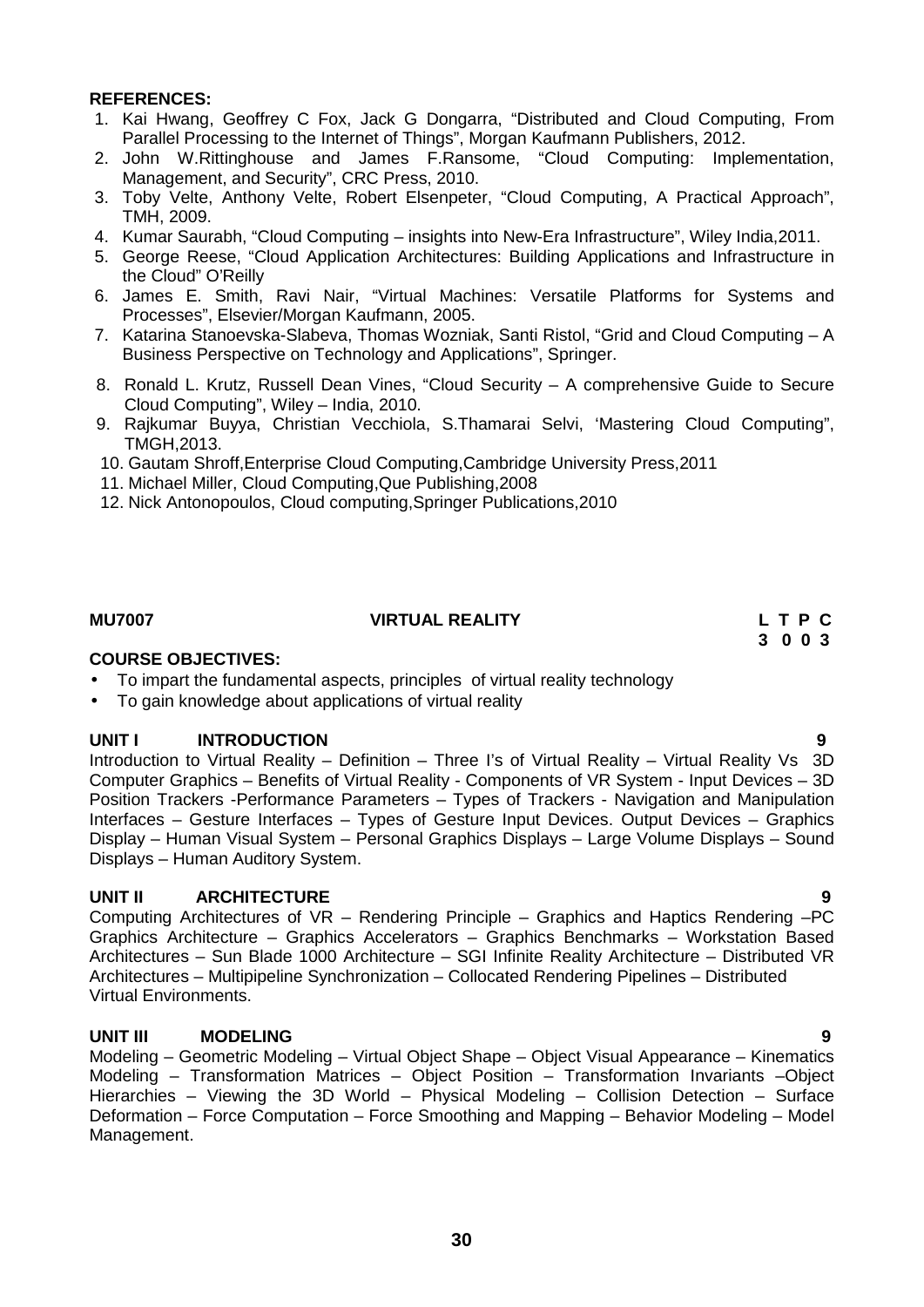# **UNIT IV PROGRAMMING 9**

VR Programming – Toolkits and Scene Graphs – World ToolKit – Java 3D – Comparison of World ToolKit and Java 3D - GHOST – People Shop – Human Factors in VR – Methodology and Terminology – VR Health and Safety Issues – VR and Society.

# **UNIT V VR APPLICATIONS 9**

Medical Applications of VR – Education, Arts and Entertainment – Military VR Applications – Emerging Applications of VR – VR Applications in Manufacturing – Applications of VR in Robotics – Information Visualization. **TOTAL: 45 PERIODS**

# **OUTCOMES:**

At the end of the course the student should be able to

- To understand the basic concepts of Virtual reality
- To expose the concept of Virtual Reality Programming with toolkits.
- Design of various modeling concepts.
- Develop the Virtual Reality applications in different areas

### **REFERENCES:**

- 1. Grigore C. Burdea, Philip Coiffet, "Virtual Reality Technology", 2nd Edition, Wiley India, 2006.
- 2. John Vince, "Introduction to Virtual Reality", Springer-Verlag Ltd., 2004.
- 3. William R.Sherman, Alan B.Craig :Understanding Virtual Reality Interface, Application, Design",The Morgan Kaufmann Series, 2003.

### **NE7002 MOBILE AND PERVASIVE COMPUTING L T P C**

### **COURSE OBJECTIVES :**

- To understand the basics of Mobile Computing and Personal Computing
- To learn the role of cellular networks in Mobile and Pervasive Computing
- To expose to the concept of sensor and mesh networks
- To expose to the context aware and wearable computing
- To learn to develop applications in mobile and pervasive computing environment

### **UNIT I INTRODUCTION 9**

Differences between Mobile Communication and Mobile Computing – Contexts and Names – Functions – Applications and Services – New Applications – Making Legacy Applications Mobile Enabled – Design Considerations – Integration of Wireless and Wired Networks – Standards Bodies – Pervasive Computing – Basics and Vision – Principles of Pervasive Computing – Categories of Pervasive Devices

### **UNIT II 3G AND 4G CELLULAR NETWORKS 9**

Migration to 3G Networks – IMT 2000 and UMTS – UMTS Architecture – User Equipment – Radio Network Subsystem – UTRAN – Node B – RNC functions – USIM – Protocol Stack – CS and PS Domains – IMS Architecture – Handover – 3.5G and 3.9G a brief discussion – 4G LAN and Cellular Networks – LTE –Control Plane – NAS and RRC – User Plane – PDCP, RLC and MAC – WiMax IEEE 802.16d/e – WiMax Internetworking with 3GPP

## **UNIT III SENSOR AND MESH NETWORKS 9**

Sensor Networks – Role in Pervasive Computing – In Network Processing and Data Dissemination – Sensor Databases – Data Management in Wireless Mobile Environments – Wireless Mesh Networks – Architecture – Mesh Routers – Mesh Clients – Routing – Cross Layer Approach – Security Aspects of Various Layers in WMN – Applications of Sensor and Mesh networks

**31**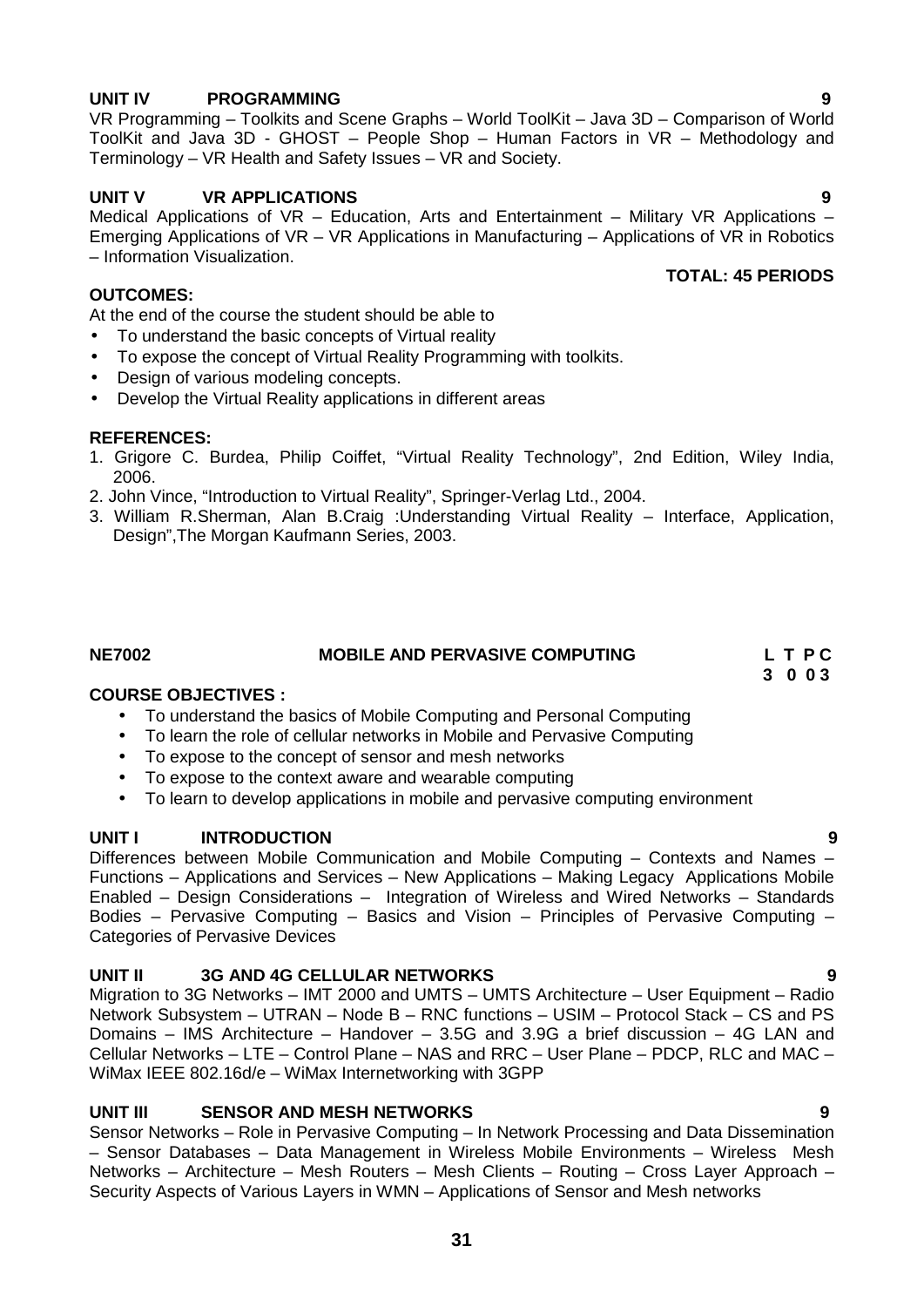# **UNIT IV CONTEXT AWARE COMPUTING & WEARABLE COMPUTING 9**

Adaptability – Mechanisms for Adaptation - Functionality and Data – Transcoding – Location Aware Computing – Location Representation – Localization Techniques – Triangulation and Scene Analysis – Delaunay Triangulation and Voronoi graphs – Types of Context – Role of Mobile Middleware – Adaptation and Agents – Service Discovery Middleware

Health BAN- Medical and Technological Requirements-Wearable Sensors-Intra-BAN communications

# **UNIT V APPLICATION DEVELOPMENT 9**

Three tier architecture - Model View Controller Architecture - Memory Management – Information Access Devices – PDAs and Smart Phones – Smart Cards and Embedded Controls – J2ME – Programming for CLDC – GUI in MIDP – Application Development ON Android and iPhone.

# **OUTCOMES:**

At the end of the course the student should be able to

- Design a basic architecture for a pervasive computing environment
- Design and allocate the resources on the 3G-4G wireless networks
- Analyze the role of sensors in Wireless networks
- Work out the routing in mesh network
- Deploy the location and context information for application development
- Develop mobile computing applications based on the paradigm of context aware computing and wearable computing

## **REFERENCES:**

- 1. Asoke K Talukder, Hasan Ahmed, Roopa R Yavagal, "Mobile Computing: Technology, Applications and Service Creation", 2nd ed, Tata McGraw Hill, 2010.
- 2. Reto Meier, "Professional Android 2 Application Development", Wrox Wiley,2010.
- 3. .Pei Zheng and Lionel M Li, 'Smart Phone & Next Generation Mobile Computing', Morgan Kaufmann Publishers, 2006.
- 4. Frank Adelstein, 'Fundamentals of Mobile and Pervasive Computing', TMH, 2005
- 5. Jochen Burthardt et al, 'Pervasive Computing: Technology and Architecture of Mobile Internet Applications', Pearson Education, 2003
- 6. Feng Zhao and Leonidas Guibas, 'Wireless Sensor Networks', Morgan Kaufmann Publishers, 2004
- 7. Uwe Hansmaan et al, 'Principles of Mobile Computing', Springer, 2003
- 8. Reto Meier, "Professional Android 2 Application Development", Wrox Wiley,2010.
- 9. Mohammad s. Obaidat et al, "Pervasive Computing and Networking",John wiley
- 10. Stefan Poslad, "Ubiquitous Computing: Smart Devices, Environments and Interactions", Wiley, 2009.
- 11. Frank Adelstein Sandeep K. S. Gupta Golden G. Richard III Loren Schwiebert "Fundamentals of Mobile and Pervasive Computing, ", McGraw-Hill, 2005

# **MU7008 USER INTERFACE DESIGN L T P C**

### **OBJECTIVES:**

- To understand the basics of User Interface Design.
- To design the user interface, design, menu creation and windows creation
- To understand the concept of menus, windows, interfaces, business functions, various problems in windows design with colour, text, Non-anthropomorphic Design.
- To study the design process and evaluations.

### **TOTAL:45 PERIODS**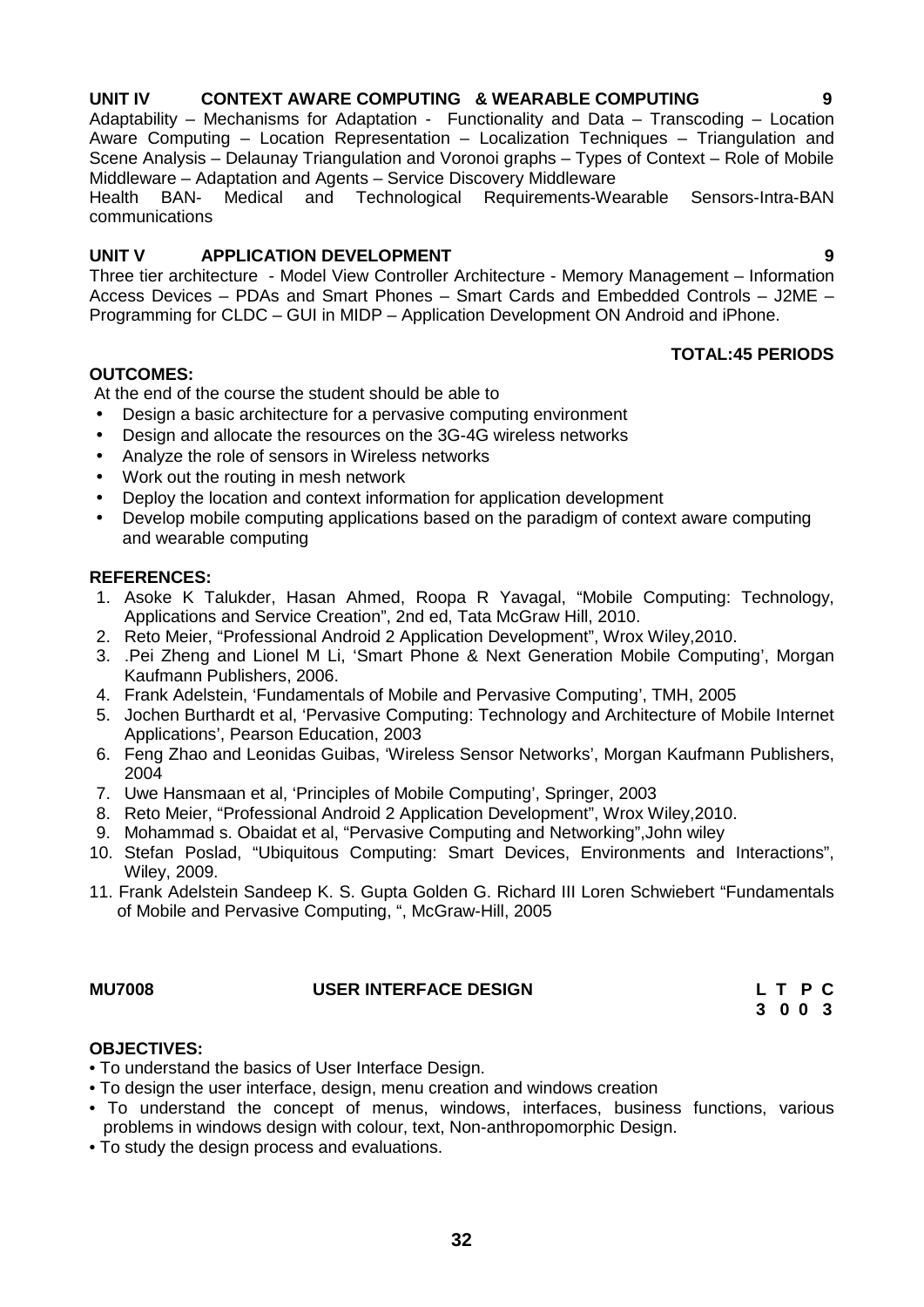# **UNIT I INTERACTIVE SOFTWARE AND INTERACTION DEVICE 9**

Human–Computer Interface – Characteristics Of Graphics Interface –Direct Manipulation Graphical System – Web User Interface –Popularity –Characteristic & Principles.

# **UNIT II HUMAN COMPUTER INTERACTION 9**

User Interface Design Process – Obstacles –Usability –Human Characteristics In Design – Human Interaction Speed –Business Functions –Requirement Analysis – Direct – Indirect Methods – Basic Business Functions – Design Standards – General Design Principles – Conceptual Model Design – Conceptual Model Mock-Ups

# **UNIT III WINDOWS 9**

Characteristics– Components– Presentation Styles– Types– Managements– Organizations– Operations– Web Systems– System Timings - Device– Based Controls Characteristics– Screen – Based Controls –– Human Consideration In Screen Design – Structures Of Menus – Functions Of Menus– Contents Of Menu– Formatting – Phrasing The Menu – Selecting Menu Choice– Navigating Menus– Graphical Menus. Operate Control – Text Boxes– Selection Control– Combination Control– Custom Control– Presentation Control.

### **UNIT IV MULTIMEDIA 9**

Text For Web Pages – Effective Feedback– Guidance & Assistance– Internationalization– Accessibility– Icons– Image– Multimedia – Coloring- Case Study: Addressing usability in E- Commerce sites

## **UNIT V DESIGN PROCESS AND EVALUATION 9**

User Interface Design Process - Usability Testing - Usability Requirements and Specification procedures and techniques- User Interface Design Evaluation

### **TOTAL:45 PERIODS**

# **OUTCOMES:**

- Knowledge on development methodologies, evaluation techniques and user interface building tools
- Explore a representative range of design guidelines
- Gain experience in applying design guidelines to user interface design tasks.
- Ability to design their own Human Computer

### **REFERENCES:**

- 1. Wilbent. O. Galitz ,"The Essential Guide To User Interface Design", John Wiley& Sons, 2001.
- 2. Deborah Mayhew, The Usability Engineering Lifecycle, Morgan Kaufmann, 1999Ben Shneiderman, "Design The User Interface", Pearson Education, 1998.
- 3. Alan Cooper, "The Essential Of User Interface Design", Wiley Dream Tech Ltd., 2002. Sharp, Rogers, Preece, 'Interaction Design', Wiley India Edition, 2007
- 4. Alan Dix et al, " Human Computer Interaction ", Prentice Hall, 1993.
- 5. Ben Schneiderman, " Designing the User Interface ", Addison Wesley, 2000*.*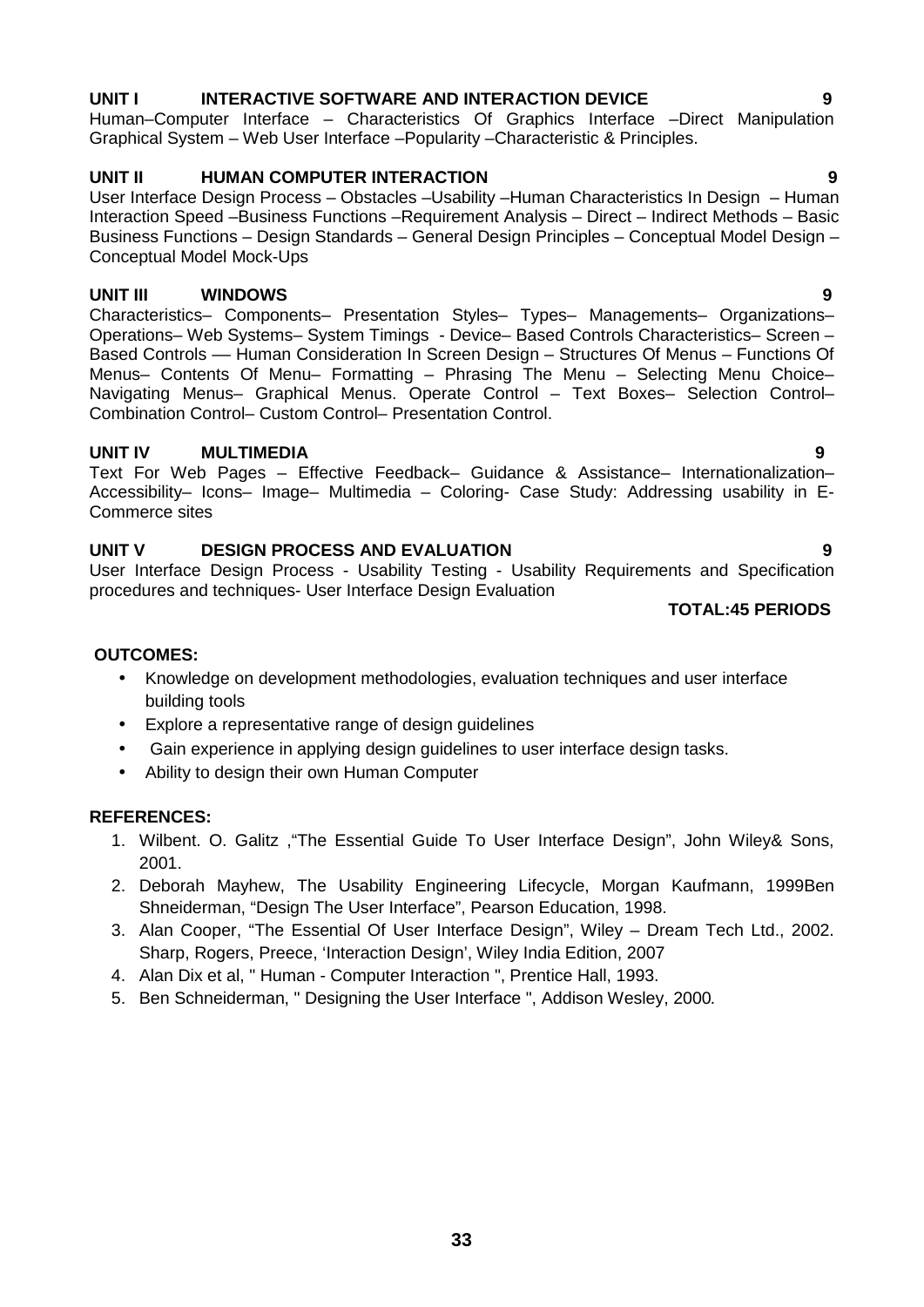# **IF7102 OBJECT ORIENTED SOFTWARE ENGINEERING L T P C**

# **COURSE OBJECTIVES:**

- To provide information about wider engineering issues that form the background to develop complex, evolving (software-intensive) systems
- To gain basic knowledge about object-oriented analysis and to familiarize UML concepts
- To study the requirements of various domain applications
- To design, implement and test the software in object oriented approach
- To discuss the issues in managing the software projects
- To explore the standards related to life cycle process

# **UNIT I INTRODUCTION 9**

System Concepts – Software Engineering Concepts – Development Activities – Managing Software Development –Modelling with UML – Project Organization and Communication – Case **Study** 

# **UNIT II REQUIREMENT ELICITATION AND ANALYSIS 9**

Requirements Elicitation Concepts – Requirements Elicitation Activities – Managing Requirements Elicitation– Analysis Concepts – Analysis Activities – Managing Analysis - Case Study

## **UNIT III SYSTEM DESIGN 9**

Decomposing the system – Overview of System Design – System Design Concepts – System Design Activities: Objects to Subsystems – System Design Activities: Addressing Design Goals – Managing System Design - Case Study

## **UNIT IV OBJECT DESIGN, IMPLEMENTATION AND TESTING 9**

Object Design Overview – Reuse Concepts – Design Patterns – Reuse Activities – Managing Reuse – Interfaces Specification Concepts – Interfaces Specification Activities – Managing Object Design – Mapping Models to Code Overview – Mapping Concepts – Mapping Activities – Managing Implementation – Testing – Case Study

### **UNIT V MANAGING CHANGE 9**

Rationale Management Overview – Rationale Concepts – Rationale Activities: From Issues to Decisions – Managing Rationale – Configuration Management Overview – Configuration Management Concepts – Configuration Management Activities – Managing Configuration Management – Project Management Overview – Project Management Activities – Standard for Developing Life Cycle Process (IEEE 1074) – Overview of Capability Maturity Model (CMM) – Life Cycle Models **TOTAL: 45 PERIODS**

### **OUTCOMES:**

Upon Completion of the course, the students should be able to

- Apply Object Oriented Software Engineering approach in every aspect of software project
- Analyse the requirements from various domains
- Evaluate the relationships between Software Design and Software Engineering
- Adapt appropriate object oriented design aspects in the development process
- Implement and test the software project using object oriented approach
- Manage the issues regarding the decision making and changes in the different stage of software development
- Implement mini projects incorporating the principles of object oriented software engineering

- 
-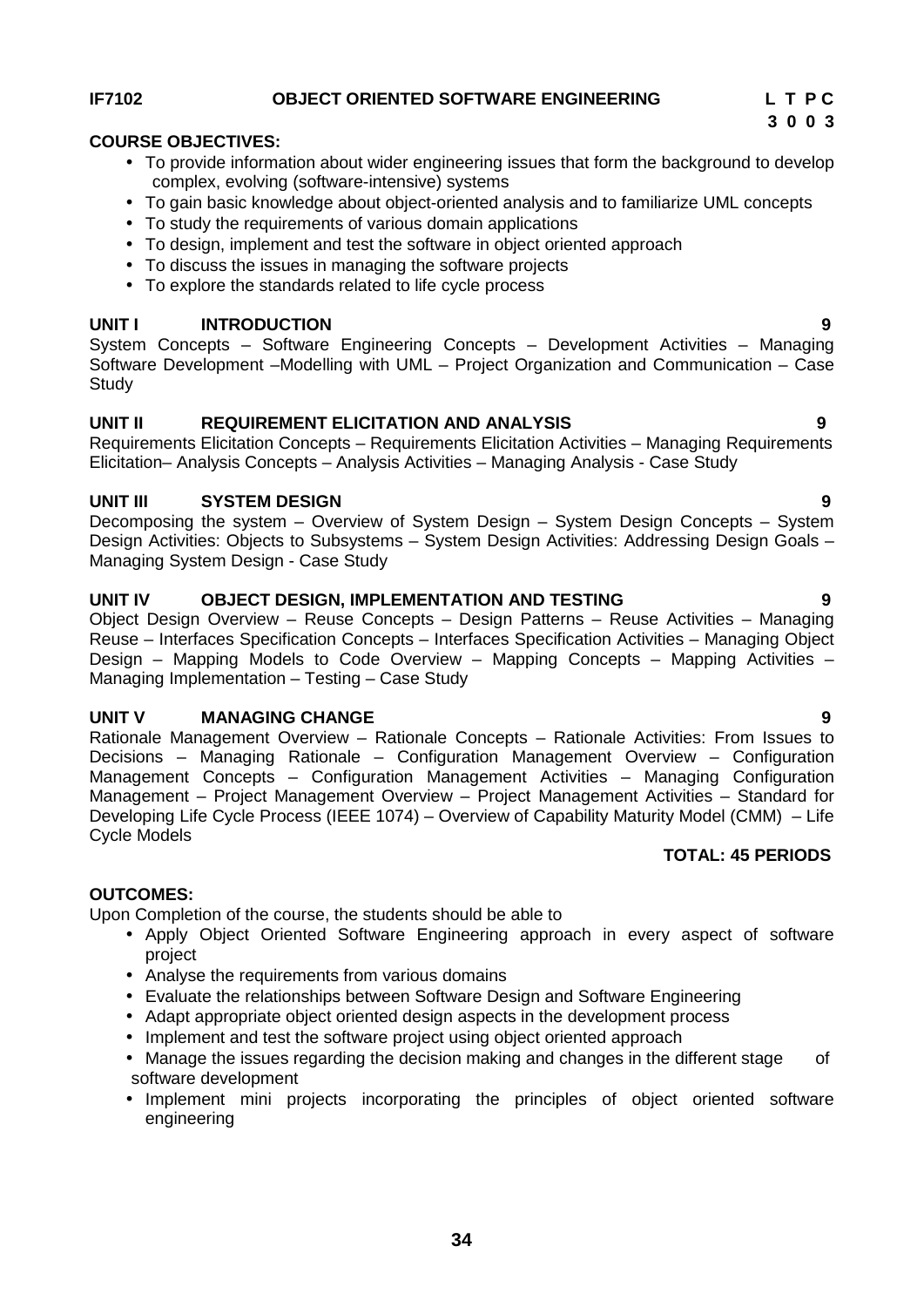- 1. Bernd Bruegge, Alan H Dutoit, Object-Oriented Software Engineering, 2nd ed, PearsonEducation, 2004.
- 2. Ivar Jacobson, "Object Oriented Software Engineering", Pearson Education,1992
- 3. Craig Larman, Applying UML and Patterns, 3rd ed, Pearson Education, 2005.
- 4. Stephen Schach, Software Engineering 7th ed, McGraw-Hill, 2007.

### **MU7009 INTELLIGENT AGENT SYSTEMS L T P C**

**3 0 0 3**

### **COURSE OBJECTIVES:**

- To learn the principles and fundamentals of designing agents
- To analyze architecture design of different agents.
- To understand user interaction with agents.

### **UNIT I INTRODUCTION 9**

Agents and Multi Agent Systems- Intelligent Agent- Concepts of Building Agent – Situated Agents – Proactive and Reactive agents- Challenging Agent Environment- Social Agents- Agent Execution Cycle- Prometheus Methodology- Guidelines for using Prometheus- Agent Oriented Methodologies- System Specification – Goal Specification – Functionalities – Scenario Development – Interface Description – Checking for Completeness and Consistency.

### **UNIT II ARCHITECTURAL DESIGN 9**

Agent Types - Grouping Functionalities - Agent Coupling - Develop Agent Descriptors - Interactions - Interaction Diagram from Scenarios- Interaction Protocol from Interaction Diagram- Develop Protocol and Message Descriptors –Architectural Design - Identifying the Boundaries of Agent System – Percepts and Action - Shared Data Objects – System Overview – Checking for Completeness and Consistency.

### **UNIT III MODEL DESIGN CONCEPTS 9**

Emergence Emergent Dynamics-Simulation Experiments and Behavior Space – Emergent Dynamics –Observation- Interface Displays- File output- Behavior Space as an Output Writer- Export Primitives and Menu Commands – Sensing Scope of Variables- Using Variables of other objects- Putting Sense to Work- Adaptive Behavior and Objectives- Prediction – Interaction- Scheduling –Stochasticity- Collectives.

### **UNIT IV PATTERN ORIENTED MODELING 9**

Patterns for Model Structure- Steps in POM to Design Model Structure- Theory Development – Theory Development and Strong Interface in the Virtual Lab- Parameterization and Calibration- Parameterization of ABMs is Different- Parameterize Sub models –Calibration Concepts and **Strategies** 

### **UNIT V AGENTS FOR INTELLIGENT ASSISTANCE 9**

Computer Characters- Software Agents for Cooperative Learning – Integrated Agents- Agent Oriented Programming- KQML as an Agent Communication Language- Agent Based Framework for Interoperability - Agents for Information Gathering - KAoS- Communicative Actions for Artificial Agents – Mobile Agents.

### **TOTAL:45 PERIODS**

### **OUTCOMES:**

Upon Completion of the course, the students will be able to,

- implement a architecture design for an agent.
- implement communicative actions with agents.
- use a tool to implement typical agents for different types of applications.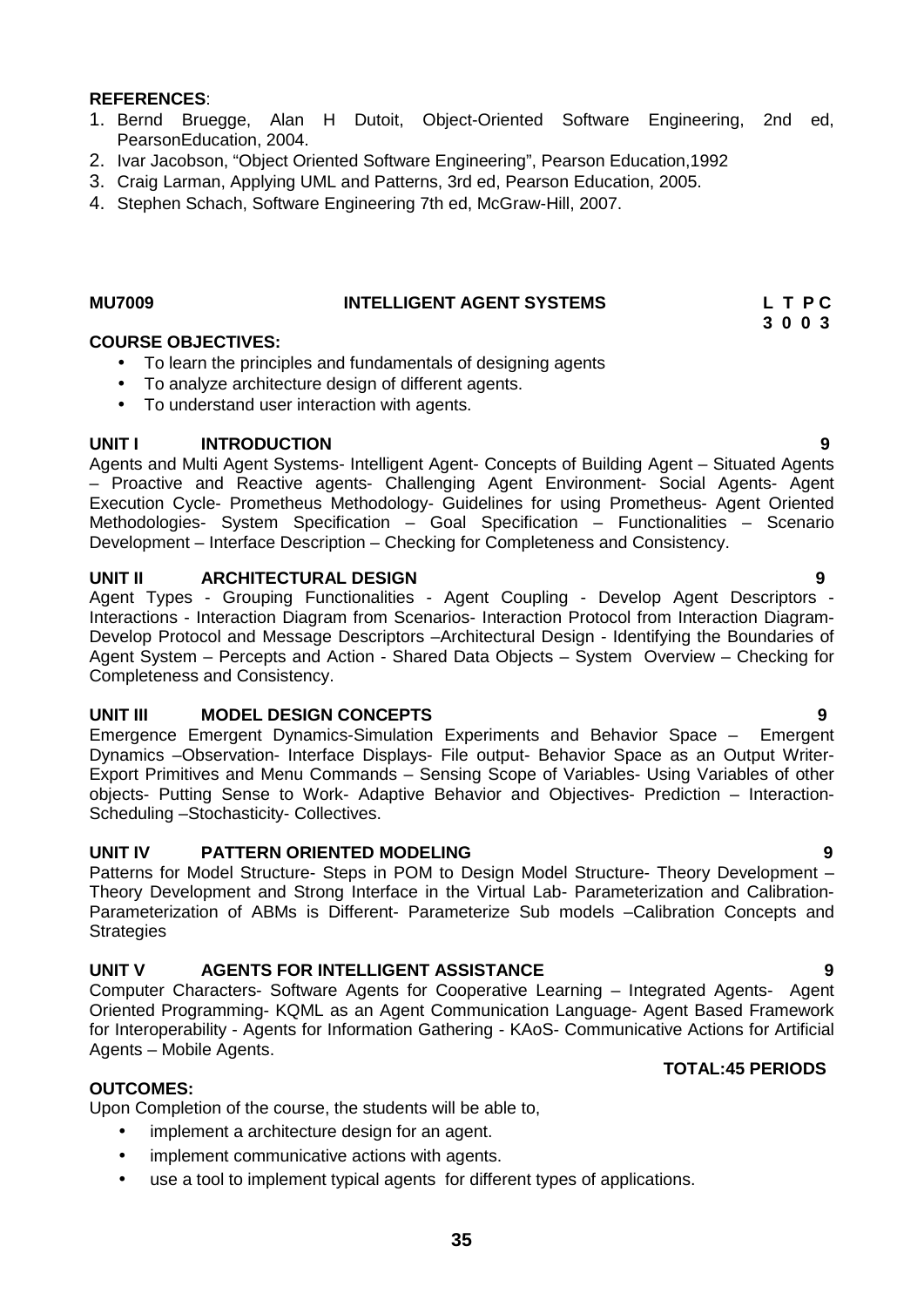- 1. Lin Padgham and Michael Winikoff "Developing Intelligent Agent System " John Wiley,2004.
- 2. Steven F. RailsBack and Volker Grimm "Agent-Based and Individual Based modeling",s,Princeton university press, 2012
- 3. Lin Padgham and Michael Winikoff, "Developing Intelligent Agent Systems: A Practical Guide", John Wiley & sons Publication, 2004.
- 4. Jeffrey M. Bradshaw, "Software Agents", MIT Press , 1997.
- 5. Steven F. RailsBack and Volker Grimm, "Agent-Based and Individual Based modeling: A Practical Introduction", Princeton University Press, 2012.

## **IF7301 SOFT COMPUTING L T P C**

**3 0 0 3**

### **OBJECTIVES:**

- To learn the key aspects of Soft computing and Neural networks.
- To know about the components and building block hypothesis of Genetic algorithm.
- To understand the features of neural network and its applications
- To study the fuzzy logic components
- To gain insight onto Neuro Fuzzy modeling and control.
- To gain knowledge in machine learning through Support vector machines.

### **UNIT I INTRODUCTION TO SOFT COMPUTING 9**

Evolution of Computing - Soft Computing Constituents – From Conventional AI to Computational Intelligence - Machine Learning Basics

### **UNIT II GENETIC ALGORITHMS 9**

Introduction, Building block hypothesis, working principle, Basic operators and Terminologies like individual, gene, encoding, fitness function and reproduction, Genetic modeling: Significance of Genetic operators, Inheritance operator, cross over, inversion & deletion, mutation operator, Bitwise operator, GA optimization problems, JSPP (Job Shop Scheduling Problem), TSP (Travelling Salesman Problem),Differences & similarities between GA & other traditional methods, Applications of GA.

### **UNIT III NEURAL NETWORKS 9**

Machine Learning using Neural Network, Adaptive Networks – Feed Forward Networks – Supervised Learning Neural Networks – Radial Basis Function Networks - Reinforcement Learning – Unsupervised Learning Neural Networks – Adaptive Resonance Architectures – Advances in Neural Networks.

### **UNIT IV FUZZY LOGIC 9**

Fuzzy Sets – Operations on Fuzzy Sets – Fuzzy Relations – Membership Functions-Fuzzy Rules and Fuzzy Reasoning – Fuzzy Inference Systems – Fuzzy Expert Systems – Fuzzy Decision Making

### **UNIT V NEURO-FUZZY MODELING 9**

Adaptive Neuro-Fuzzy Inference Systems – Coactive Neuro-Fuzzy Modeling – Classification and Regression Trees – Data Clustering Algorithms – Rule base Structure Identification – Neuro-Fuzzy Control – Case Studies.

### **TOTAL: 45 PERIODS**

### **OUTCOMES:**

- Implement machine learning through Neural networks.
- Develop a Fuzzy expert system.
- Model Neuro Fuzzy system for clustering and classification.
- Write Genetic Algorithm to solve the optimization problem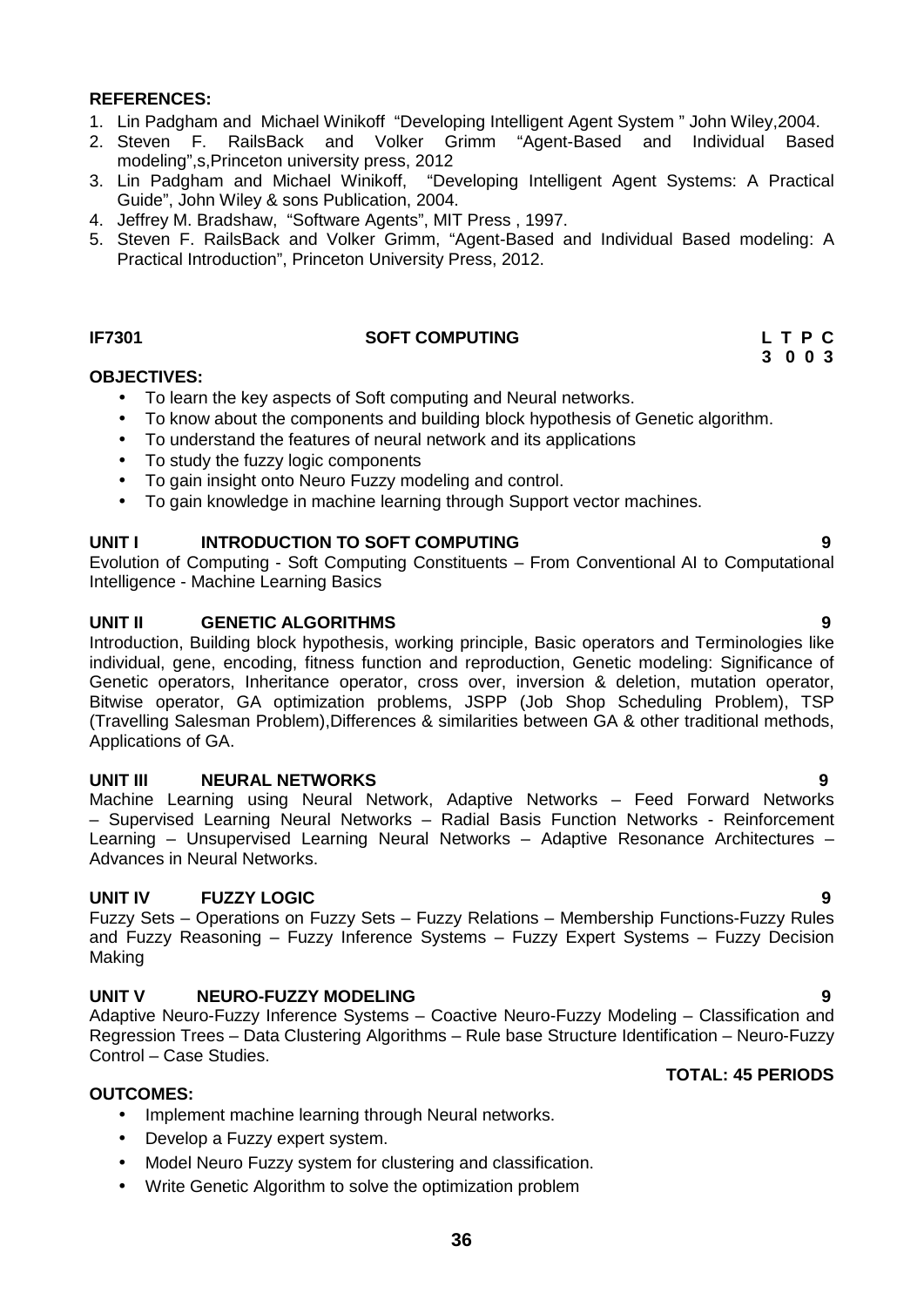- 1. Jyh-Shing Roger Jang, Chuen-Tsai Sun, Eiji Mizutani, "Neuro-Fuzzy and Soft Computing", Prentice-Hall of India, 2003.
- 2. Kwang H.Lee, "First course on Fuzzy Theory and Applications", Springer–Verlag Berlin Heidelberg, 2005.
- 3. George J. Klir and Bo Yuan, "Fuzzy Sets and Fuzzy Logic-Theory and Applications", Prentice Hall, 1995.
- 4. James A. Freeman and David M. Skapura, "Neural Networks Algorithms, Applications, and Programming Techniques", Pearson Edn., 2003.
- 5. David E. Goldberg, "Genetic Algorithms in Search, Optimization and Machine Learning", Addison Wesley, 2007.
- 6. Mitsuo Gen and Runwei Cheng,"Genetic Algorithms and Engineering Optimization", Wiley Publishers 2000.
- 7. Mitchell Melanie, "An Introduction to Genetic Algorithm", Prentice Hall, 1998.
- 8. S.N.Sivanandam, S.N.Deepa, "Introduction to Genetic Algorithms", Springer, 2007.
- 9. Eiben and Smith "Introduction to Evolutionary Computing" Springer
- 10. E. Sanchez, T. Shibata, and L. A. Zadeh, Eds., "Genetic Algorithms and Fuzzy Logic Systems: Soft Computing Perspectives, Advances in Fuzzy Systems - Applications and Theory", Vol. 7, River Edge, World Scientific, 1997.

# **IF7003 VIDEO ANALYTICS L T P C**

# **3 0 0 3**

### **OBJECTIVES:**

- To know the fundamental concepts of big data and analytics<br>• To learn various techniques for mining data streams
- To learn various techniques for mining data streams
- To acquire the knowledge of extracting information from surveillance videos.
- To learn Event Modelling for different applications.
- To understand the models used for recognition of objects in videos.

# **UNIT I INTRODUCTION TO BIG DATA & DATA ANALYSIS 9**

Introduction to Big Data Platform – Challenges of Conventional systems – Web data- Evolution of Analytic scalability- analytic processes and tools- Analysis Vs Reporting- Modern data analytic tools- Data Analysis: Regression Modeling- Bayesian Modeling- Rule induction.

### **UNIT II MINING DATA STREAMS 9**

Introduction to Stream concepts- Stream data model and architecture – Stream Computing- Sampling data in a Stream- Filtering Streams- Counting distinct elements in a Stream- Estimating moments- Counting oneness in a window- Decaying window- Real time Analytics platform(RTAP) applications- case studies.

### **UNIT III VIDEO ANALYTICS 9**

Introduction- Video Basics - Fundamentals for Video Surveillance- Scene Artifacts - Object Detection and Tracking: Adaptive Background Modelling and Subtraction- Pedestrian Detection and Tracking-Vehicle Detection and Tracking- Articulated Human Motion Tracking in Low- Dimensional Latent Spaces

# **UNIT IV BEHAVIOURAL ANALYSIS & ACTIVITY RECOGNITION 9**

Event Modelling- Behavioural Analysis- Human Activity Recognition-Complex Activity Recognition- Activity modelling using 3D shape, Video summarization, shape based activity models- Suspicious Activity Detection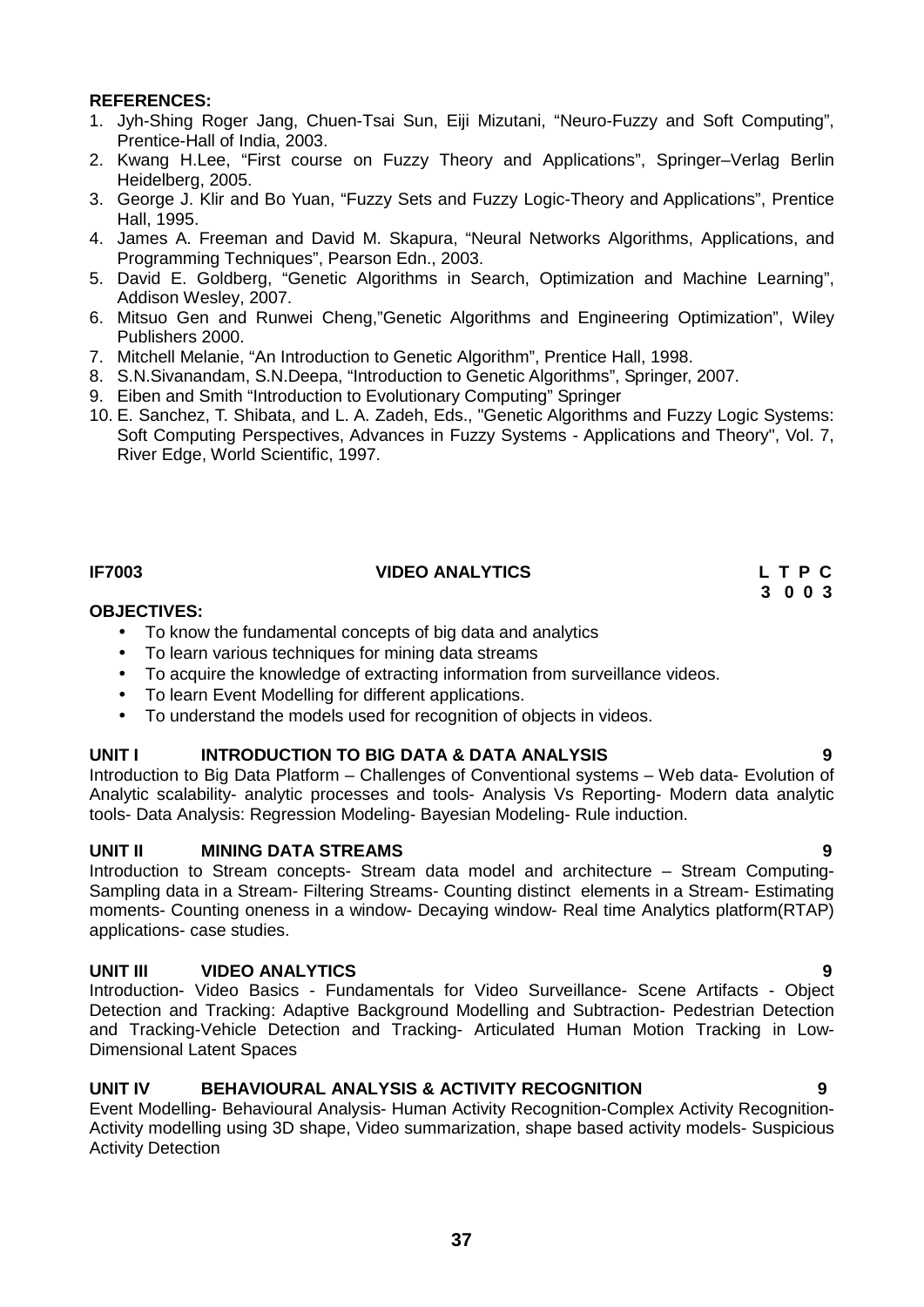# **UNIT V HUMAN FACE RECOGNITION & GAIT ANALYSIS 9**

Introduction: Overview of Recognition algorithms – Human Recognition using Face: Face Recognition from still images, Face Recognition from video, Evaluation of Face Recognition Technologies- Human Recognition using gait: HMM Framework for Gait Recognition, View Invariant Gait Recognition, Role of Shape and Dynamics in Gait Recognition

### **OUTCOMES:**

On successful completion of this course, students will be able to:

- 1. Work with big data platform and its analysis techniques.
- 2. Design efficient algorithms for mining the data from large volumes.
- 3. Work with surveillance videos for analytics.
- 4. Design of optimization algorithms for better analysis and recognition of objects in a scene.
- 5. Model a framework for Human Activity Recognition

# **REFERENCES:**

- 1. Michael Berthold, David J.Hand, Intelligent Data Analysis, Springer, 2007.
- 2. Anand Rajaraman and Jeffrey David Ullman, Mining of Massive Datasets, Cambridge University Press, 2012.
- 3. Yunqian Ma, Gang Qian, "Intelligent Video Surveillance: Systems and Technology", CRC Press (Taylor and Francis Group), 2009.
- 4. Rama Chellappa, Amit K.Roy-Chowdhury, Kevin Zhou.S, "Recognition of Humans and their Activities using Video", Morgan&Claypool Publishers, 2005.

| <b>MU7010</b> | <b>CONTENT BASED IMAGE RETRIEVAL</b> | L T PC  |
|---------------|--------------------------------------|---------|
|               |                                      | 3 0 0 3 |

### **OBJECTIVES**

- To learn about Content-Based Image Retrieval with user needs
- To gain knowledge about content-based image and video retrieval system.
- To have knowledge about the survey of Content-Based Image Retrieval

# **UNIT I INTRODUCTION 9**

Fundamentals – Definition of CBIR - A typical CBIVR system architecture-User's perspective-Image use in the community- Users needs for image data.

### **UNIT II DESIGN OF CONTENT-BASED IMAGE RETRIEVAL SYSTEM 9**

Feature extraction and representation- Similarity measurements-Dimension Reduction and High dimensional Indexing- Clustering-The Semantic Gap-Learning-Relevance Feedback(RF)- Benchmarking CBIVR solutions.

# **UNIT III DESIGN OF CONTENT-BASED VIDEO RETRIEVAL SYSTEM 9**

The problem – Video Parsing-Video Abstraction and Summarization-Video content representation, Indexing and Retrieval-Video browsing schemes-Examples of Video Retrieval systems.

# **UNIT-IV SURVEY OF CONTENT-BASED IMAGE RETRIEVAL SYSTEM 9**

Systems: ADL – AMORE-ASSERT-BDLP-CANDID-CBIRD-CVBQ-CHROMA-Quicklook2-VisualSEEk-WISE.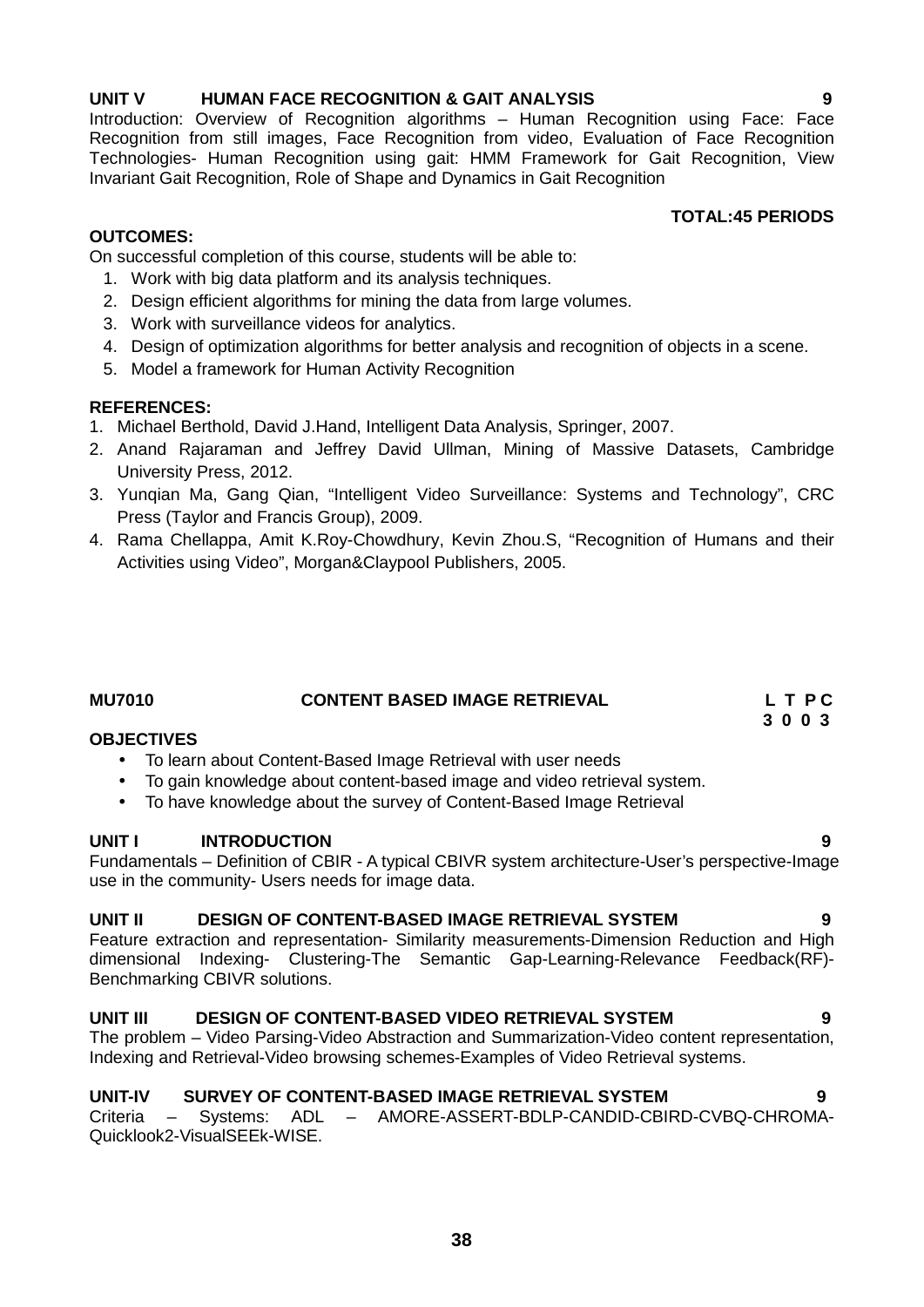### **UNIT V CASE STUDY: MUSE 9**

Overview of the System-User's Perspective-The RF mode-RFC mode-Experiments and Results

### **TOTAL: 45 PERIODS**

### **OUTCOMES:**

.

- To apply knowledge of content-based image retrieval system
- To model and design of Retrieval system.
- To develop Content-Based Image Retrieval system with simple case studies.

### **REFERENCES:**

- 1. Oge Marques, Borgo Furht, "Content Based Image and Video Retrieval", Kluwer Academic Publishers, 2002.
- 2. Christopher D. Manning, Prabhakar Raghavan and Hinrich Schütze, "Introduction to Information Retrieval", Cambridge University Press, 2008
- 3. Rafael C.Gonzalez and Richard E.Woods, "Digital Image Processing", Third Edition, Pearson Education, 2008, New Delhi.

# **NE7012 SOCIAL NETWORK ANALYSIS L T P C**

# **COURSE OBJECTIVES:**

- To understand the concepts of Social networks and Web Social Networks
- To appreciate the modeling and visualizing techniques associated with Social Networks
- To understand the different techniques used to mine communities from Web Social Networks
- To appreciate concepts of evolution and prediction in Social Networks
- To understand the application of text mining techniques for Content and Opinion mining

### **UNIT I INTRODUCTION 9**

Introduction to Web - Limitations of current Web – Development of Semantic Web – Emergence of the Social Web – Statistical Properties of Social Networks -Network analysis - Development of Social Network Analysis - Key concepts and measures in network analysis - Discussion networks - Blogs and online communities - Web-based networks.

### **UNIT II MODELING AND VISUALIZATION 9**

Visualizing Online Social Networks - A Taxonomy of Visualizations - Graph Representation - Centrality- Clustering - Node-Edge Diagrams - Visualizing Social Networks with Matrix-Based Representations- Node-Link Diagrams - Hybrid Representations - Modelling and aggregating social network data **-** RandomWalks and their Applications –Use of Hadoop and MapReduce - Ontological representation of social individuals and relationships.

### **UNIT III MINING COMMUNITIES 9**

Aggregating and reasoning with social network data, Advanced Representations - Extracting evolution of Web Community from a Series of Web Archive - Detecting Communities in Social Networks - Evaluating Communities – Core Methods for Community Detection & Mining - Applications of Community Mining Algorithms - Node Classification in Social Networks.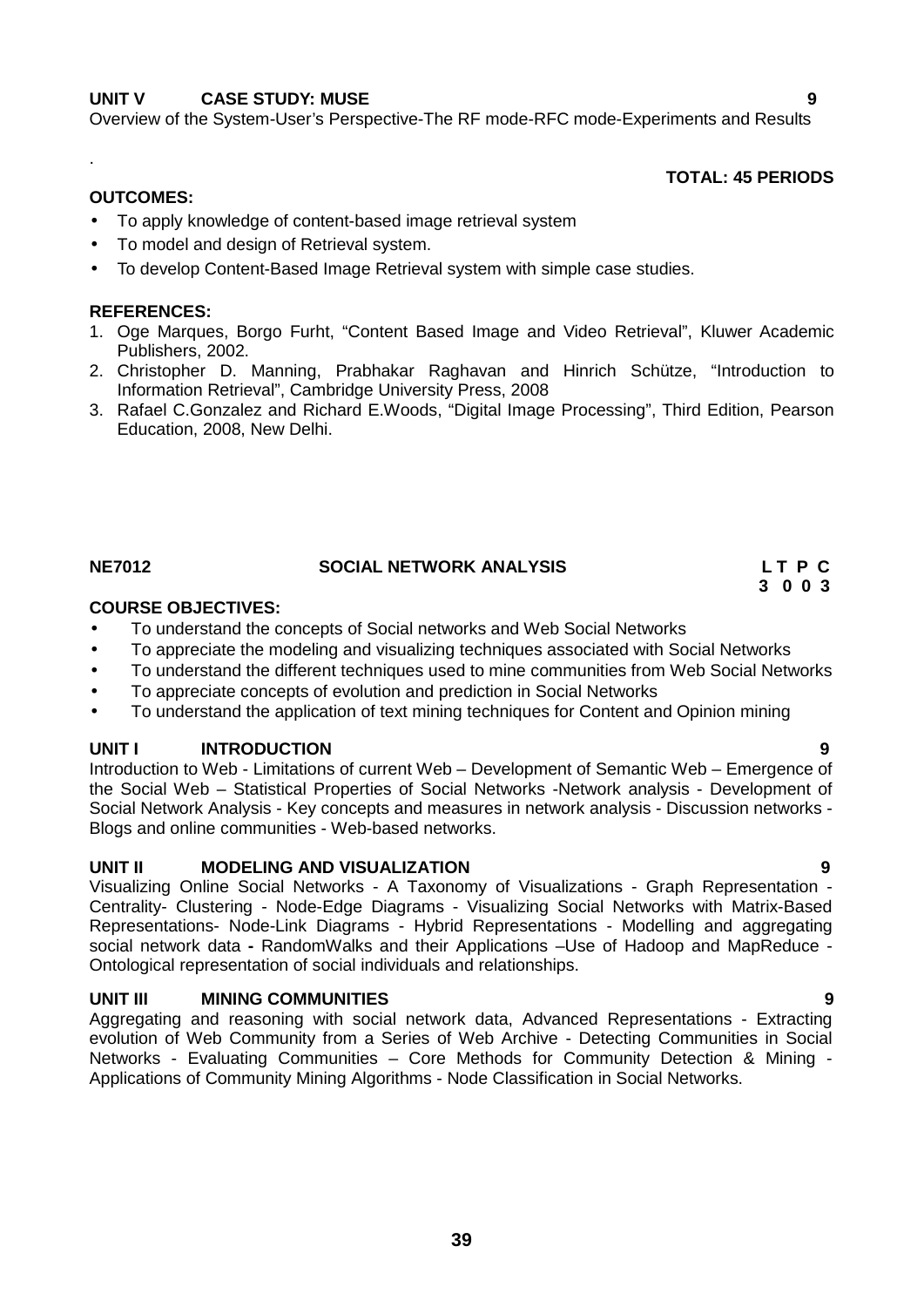# **UNIT IV EVOLUTION 9**

Evolution in Social Networks – Framework - Tracing Smoothly Evolving Communities - Models and Algorithms for Social Influence Analysis - Influence Related Statistics - Social Similarity and Influence - Influence Maximization in Viral Marketing - Algorithms and Systems for Expert Location in Social Networks - Expert Location without Graph Constraints - with Score Propagation – Expert Team Formation - Link Prediction in Social Networks - Feature based Link Prediction - Bayesian Probabilistic Models - Probabilistic Relational Models

## **UNIT V TEXT AND OPINION MINING 9**

Text Mining in Social Networks -Opinion extraction – Sentiment classification and clustering - Temporal sentiment analysis - Irony detection in opinion mining - Wish analysis - Product review mining – Review Classification – Tracking sentiments towards topics over time.

### **OUTCOMES:**

Upon Completion of the course, the students will be able to

- Build a social network data set from existing social networking sites
- Identify the different components of a web social network that can be used for analyzing and mining
- Identify the different data structures and graph algorithms that can be used for web social network mining
- Implement a community detection algorithm
- Process Social Network data using MapReduce paradigm
- Design an application that uses various aspects of Social Network Mining to improve its functionality and to harvest information available on the web to build recommender systems
- Analyze social media data using appropriate data/web mining techniques

## **REFERENCES:**

- 1. Charu C. Aggarwal, "Social Network Data Analytics", Springer; 2011
- 2. Peter Mika, "Social Networks and the Semantic Web", Springer, 1<sup>st</sup> edition 2007.
- 3. Borko Furht, "Handbook of Social Network Technologies and Applications", Springer, 1st edition, 2010**.**
- 4. Guandong Xu , Yanchun Zhang and Lin Li, "Web Mining and Social Networking Techniques and applications", Springer, 1<sup>st</sup> edition, 2011.
- 5. Giles, Mark Smith, John Yen, "Advances in Social Network Mining and Analysis", Springer, 2010.
- 6. Ajith Abraham, Aboul Ella Hassanien, Václav Snášel, "Computational Social Network Analysis: Trends, Tools and Research Advances", Springer, 2009.
- 7. Toby Segaran, "Programming Collective Intelligence", O'Reilly, 2012

### **MU7011 VIDEO COMPRESSION L T P C**

**3 0 0 3**

# **OBJECTIVES :**

- To introduce principles and current technologies of multimedia systems.
- To study the issues in effectively representing, processing and transmitting multimedia data including text, graphics, sound and music, image and video.
- To study the Image, video and audio standards such as JPEG, MPEG, H.26x, Dolby Digital and AAC will be reviewed.
- To study the applications such as video conferencing, multimedia data indexing and retrieval will also be introduced.